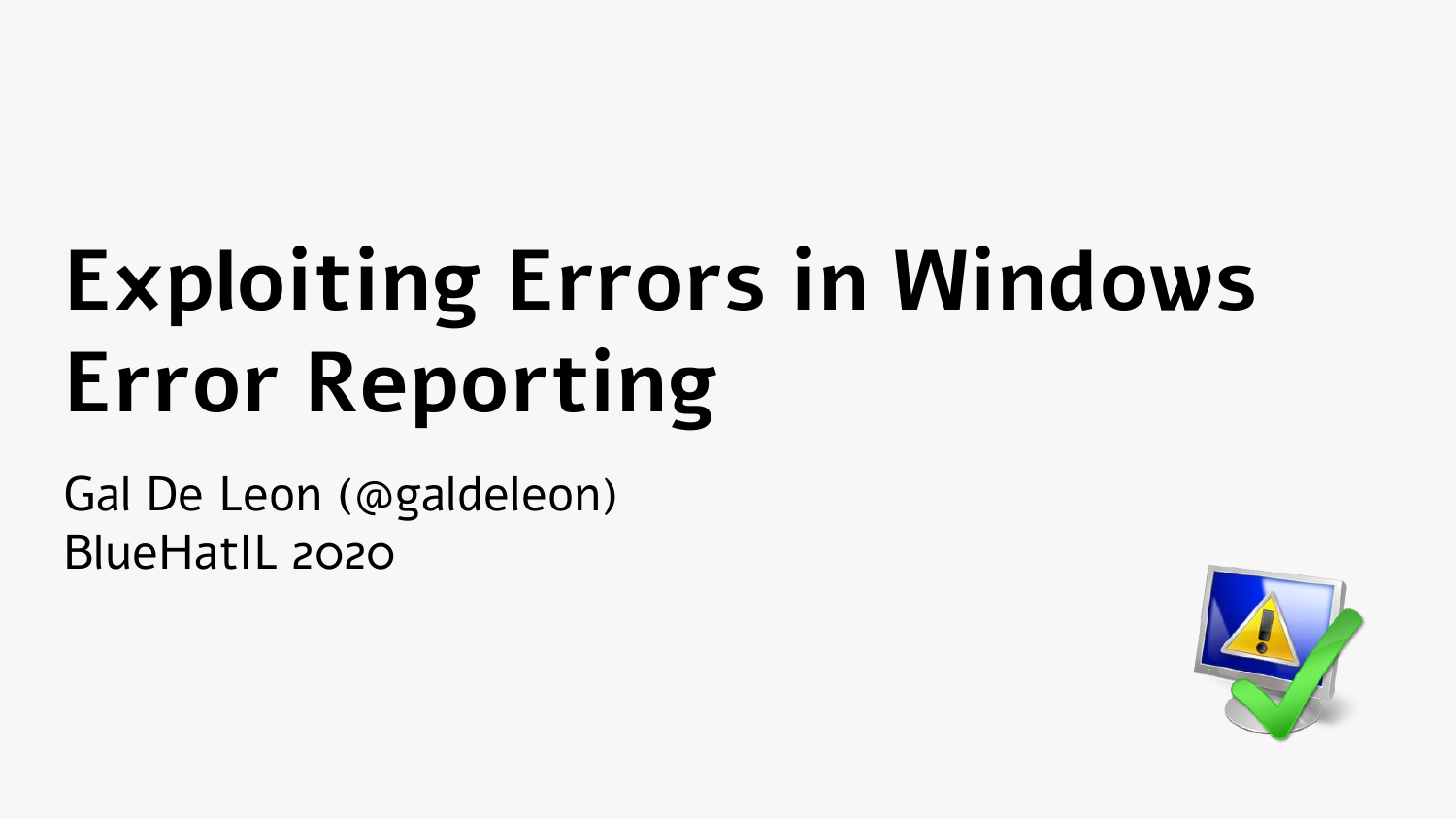#### Who am I?

- Gal De Leon
- Principal security researcher @ PaloAltoNetworks Anti-Exploit Team
- Interested in fuzzing, vulnerabilities, exploits and mitigations
- MSRC MVSR 10th place 2018 & 2019
	- ~35 vulnerabilities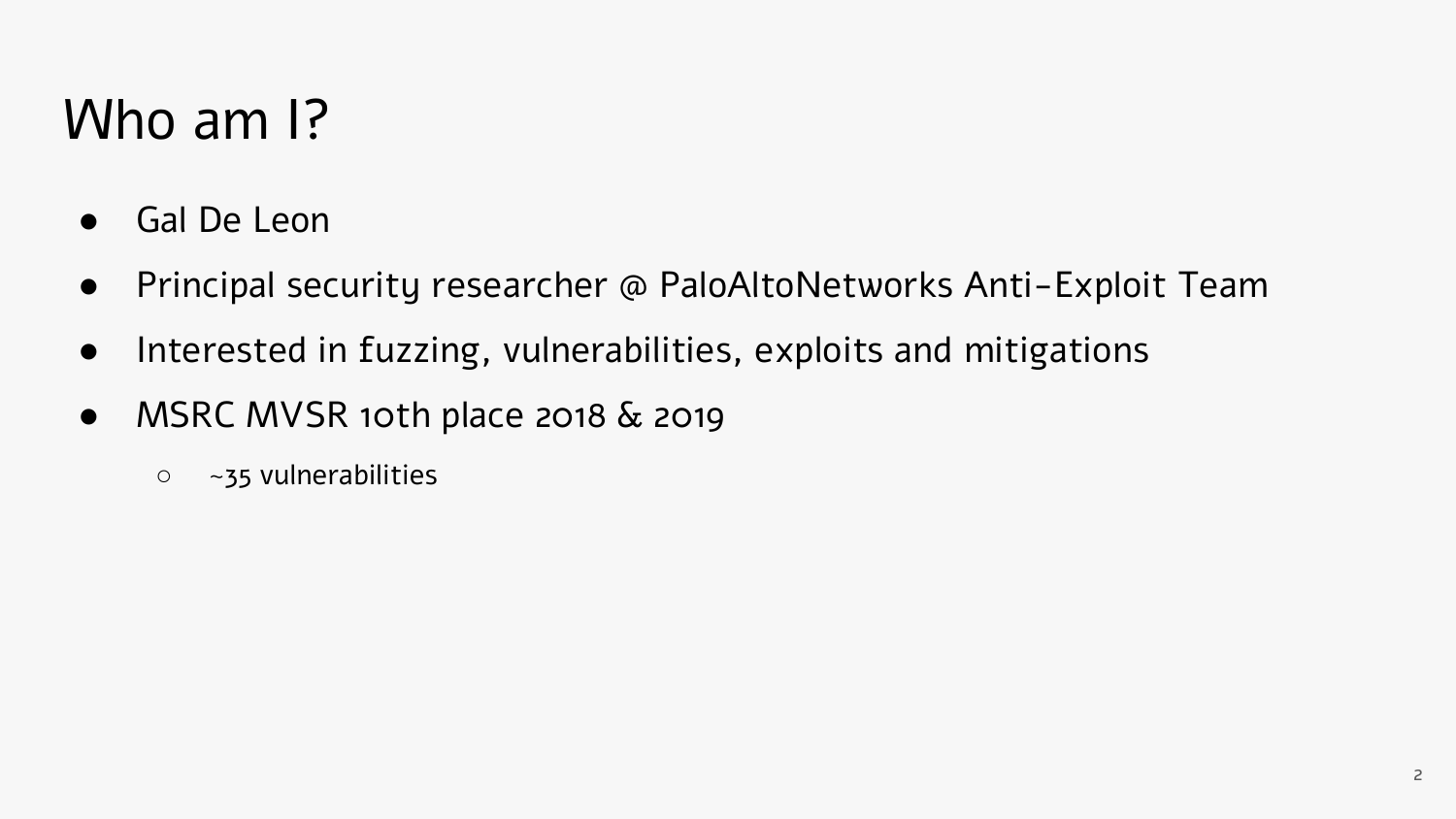#### Agenda

- What are privileged filesystem access bugs?
- Overview of Windows Error Reporting
- Vulnerabilities & exploits in WER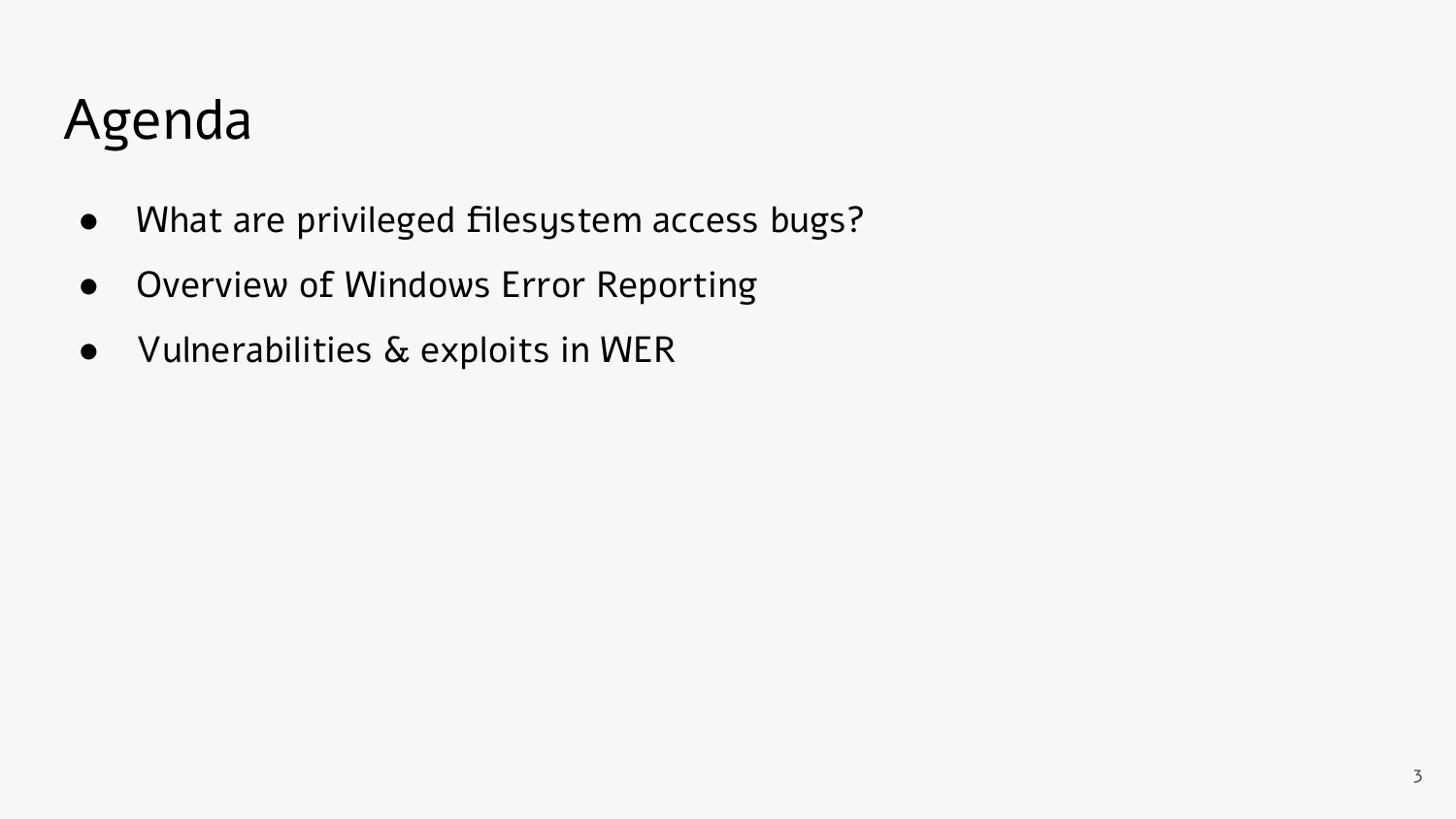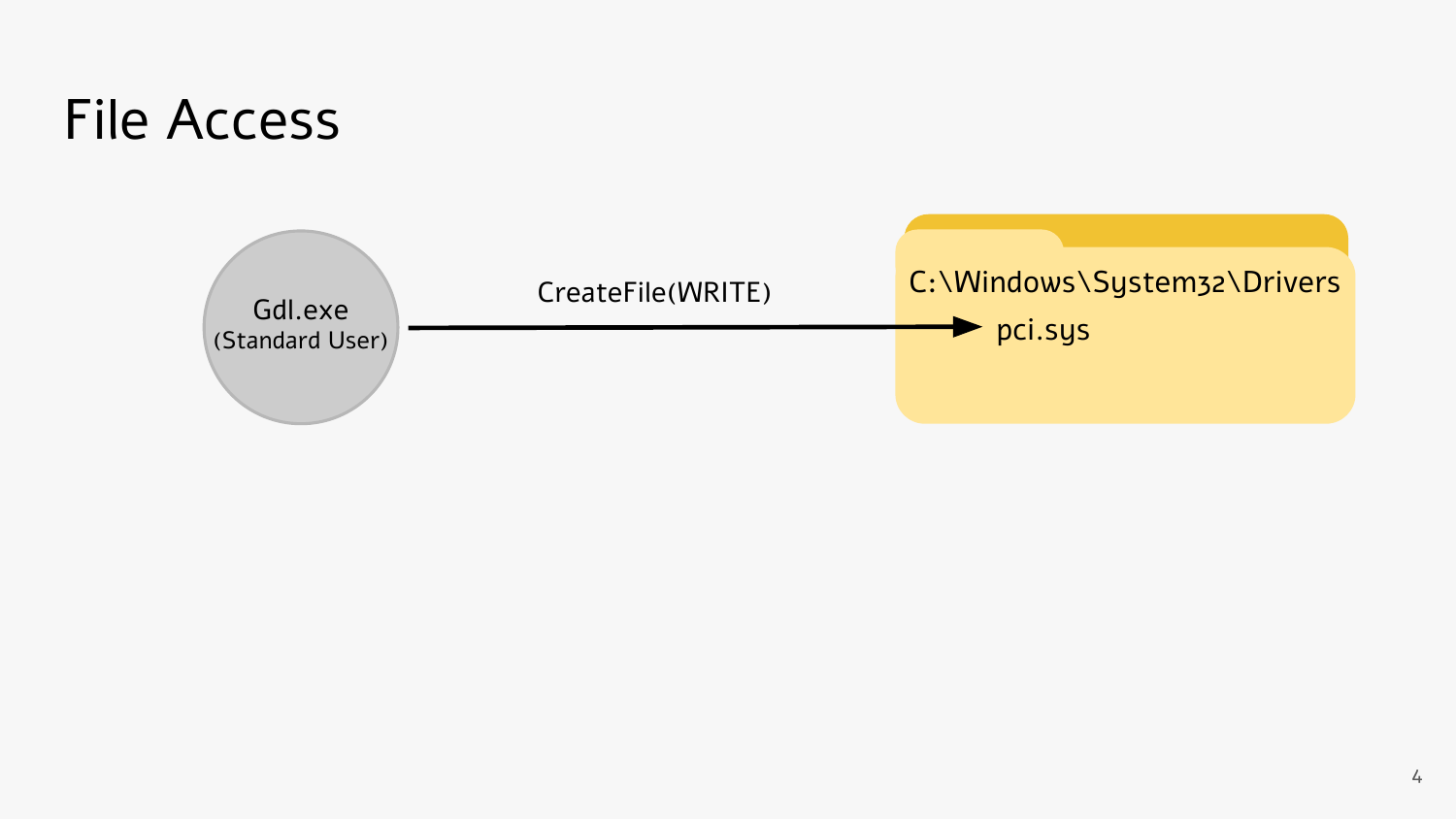#### File Access



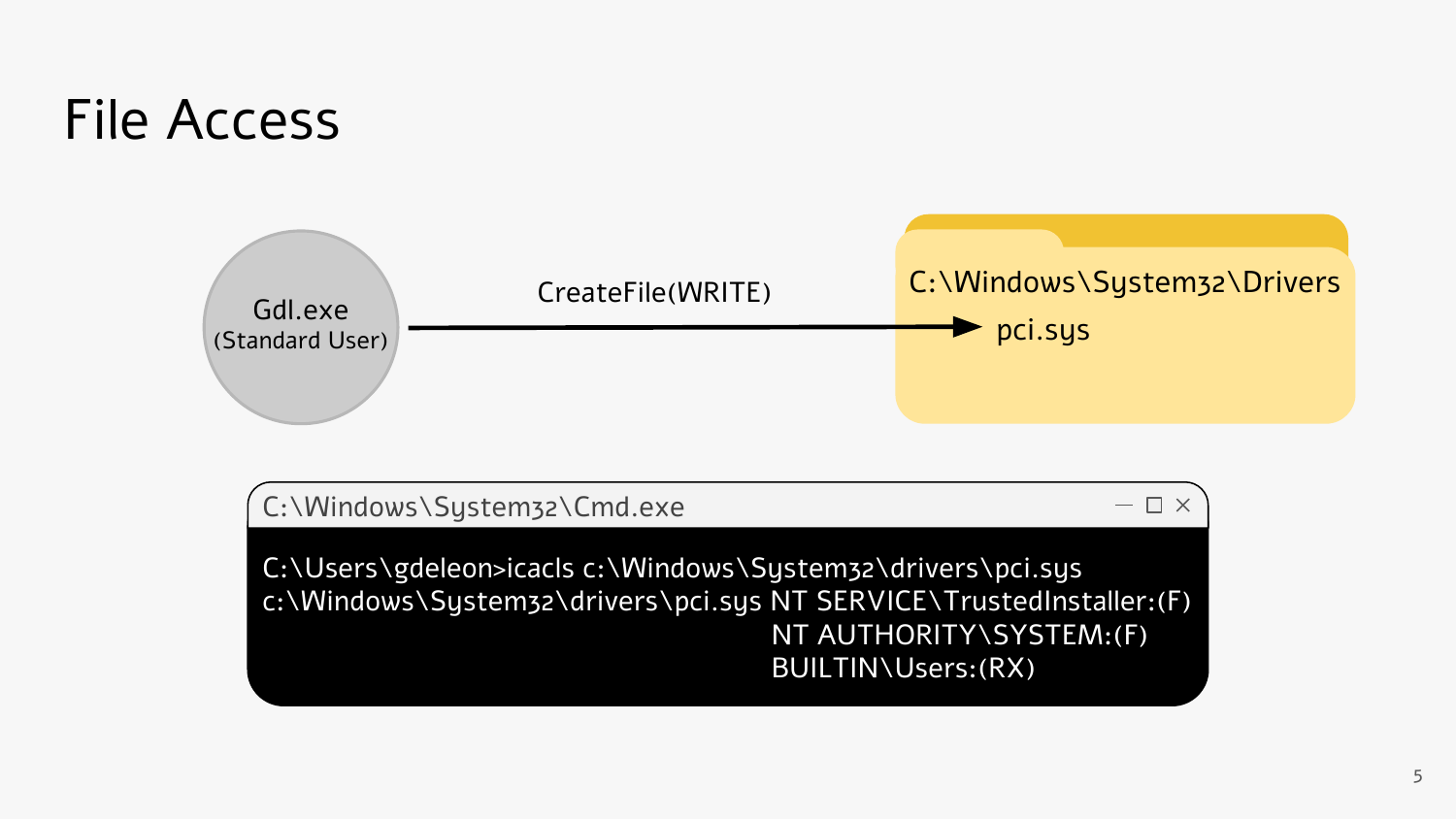#### File Access



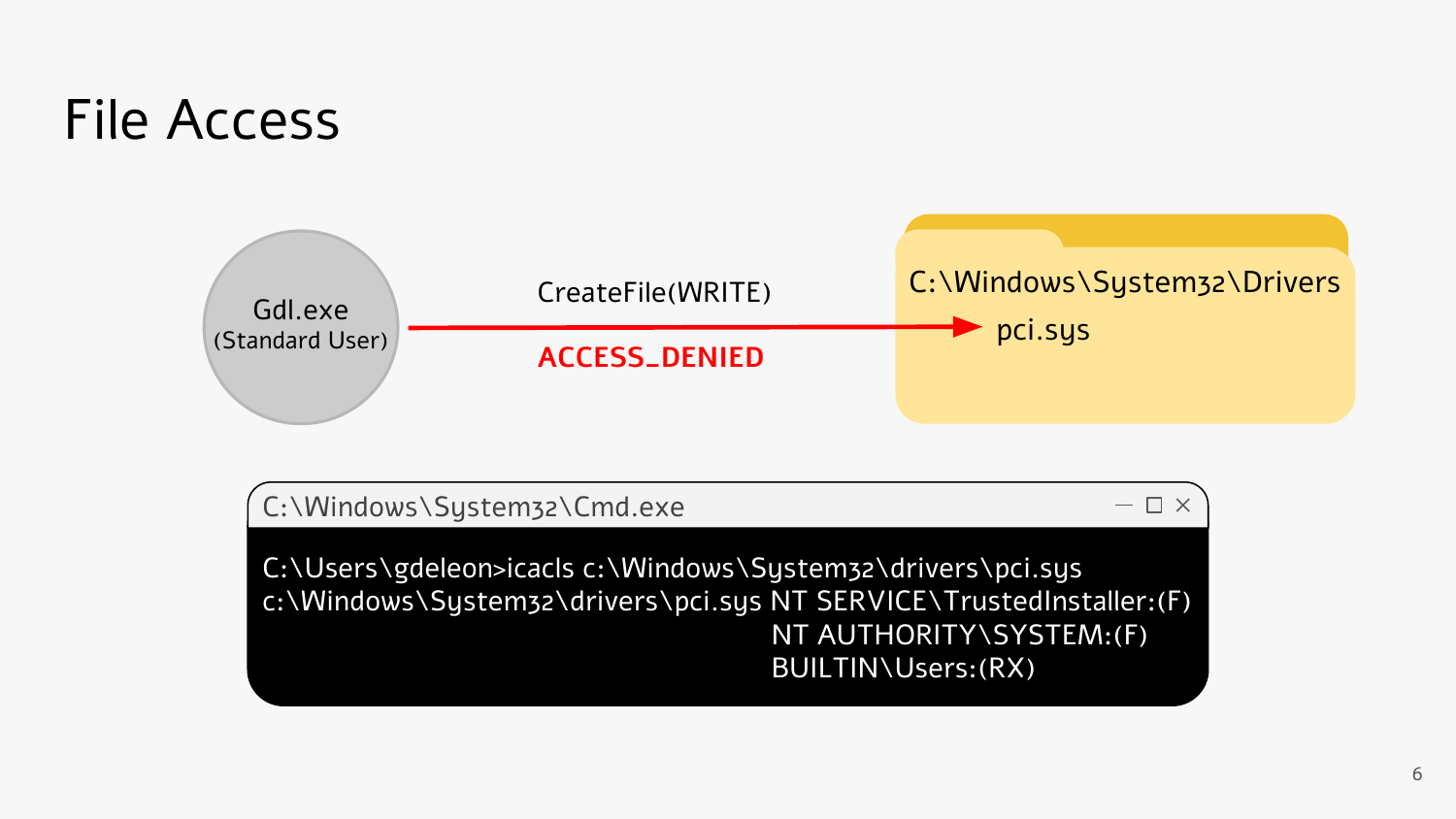#### File Access



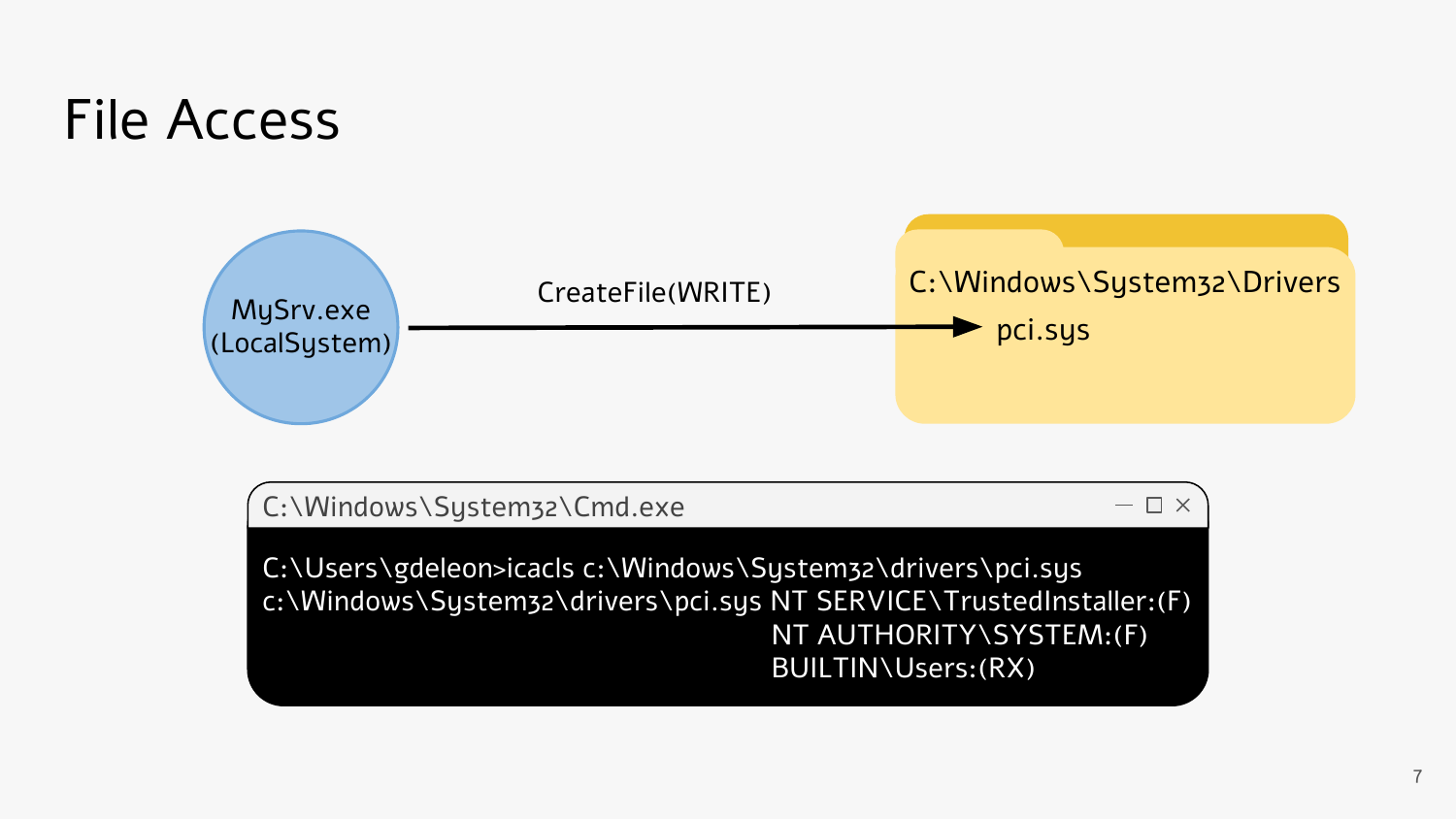### Privileged Filesystem Access Bugs

• Ask a privileged component (service, driver, etc) to access a file for us, that we couldn't access otherwise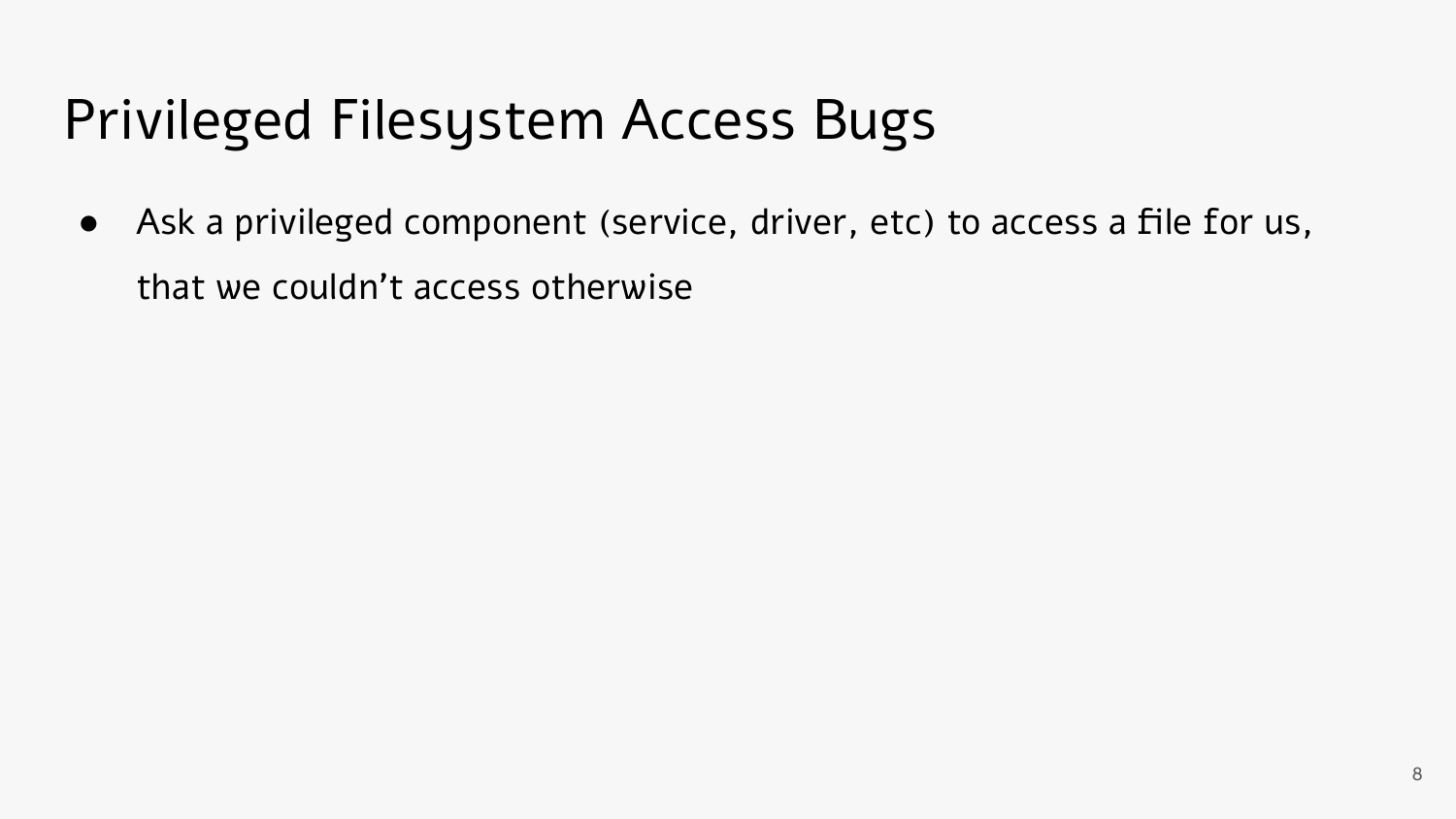#### Bug Example #1 - PleaseWriteFileForMe()



#### **RPC**:

PleaseWriteFileForMe("C:\Windows\System32\Drivers\pci.sys", buffer);

\*MySrv.exe doesn't use impersonation (RPC)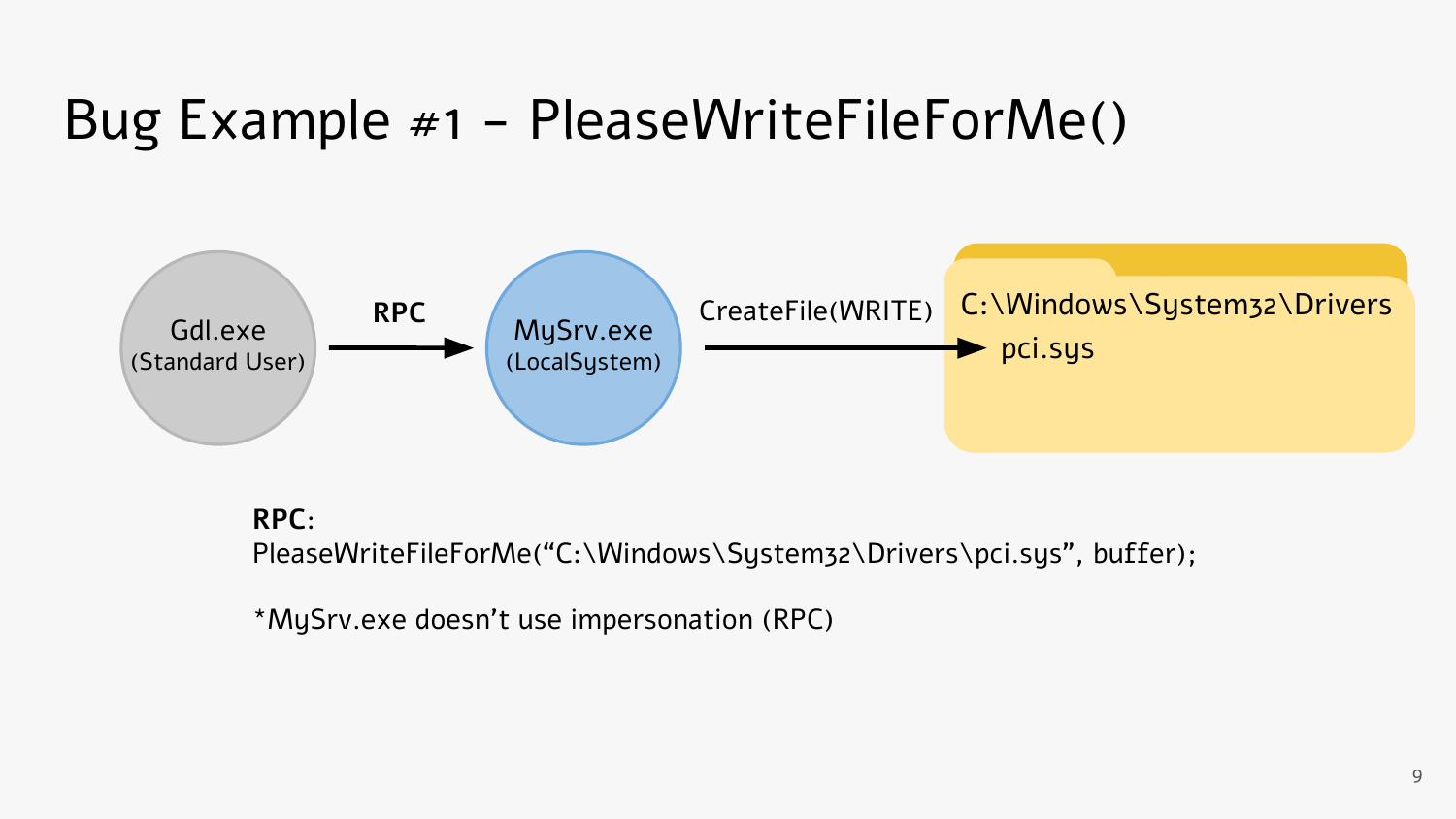

**RPC**: WriteLogFile("Gdl.log", buffer);

\*MySrv.exe doesn't use impersonation (RPC)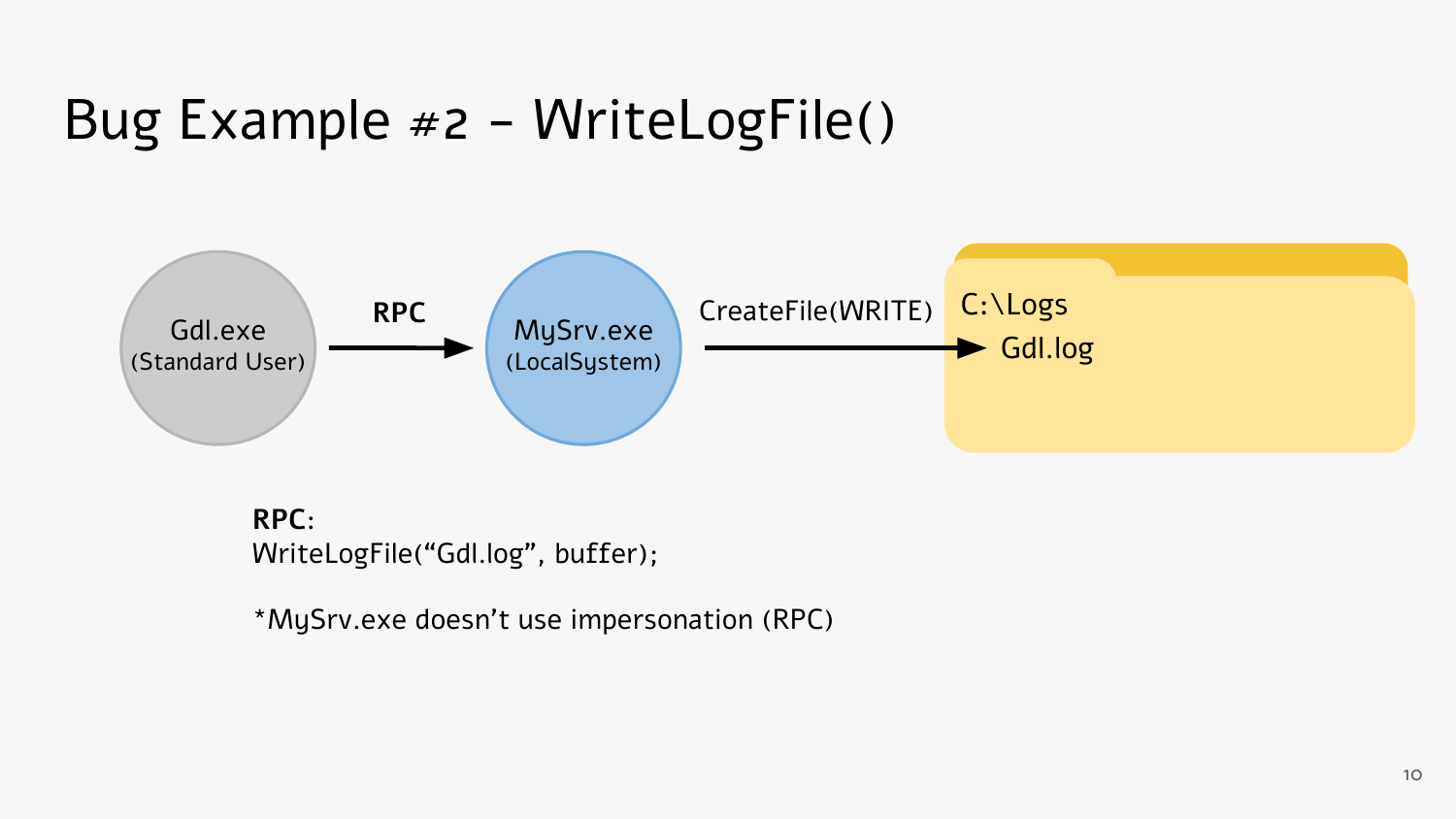

11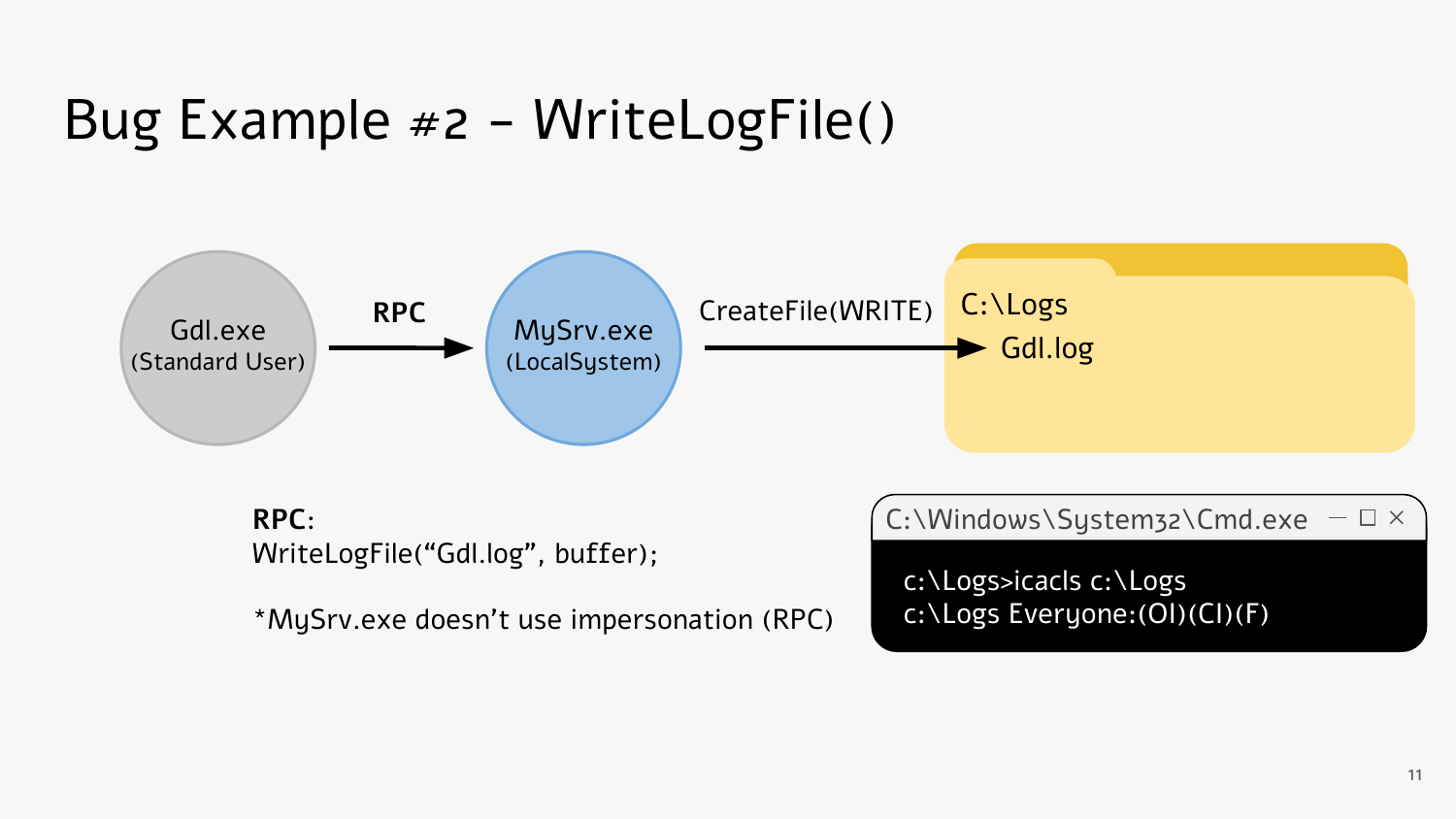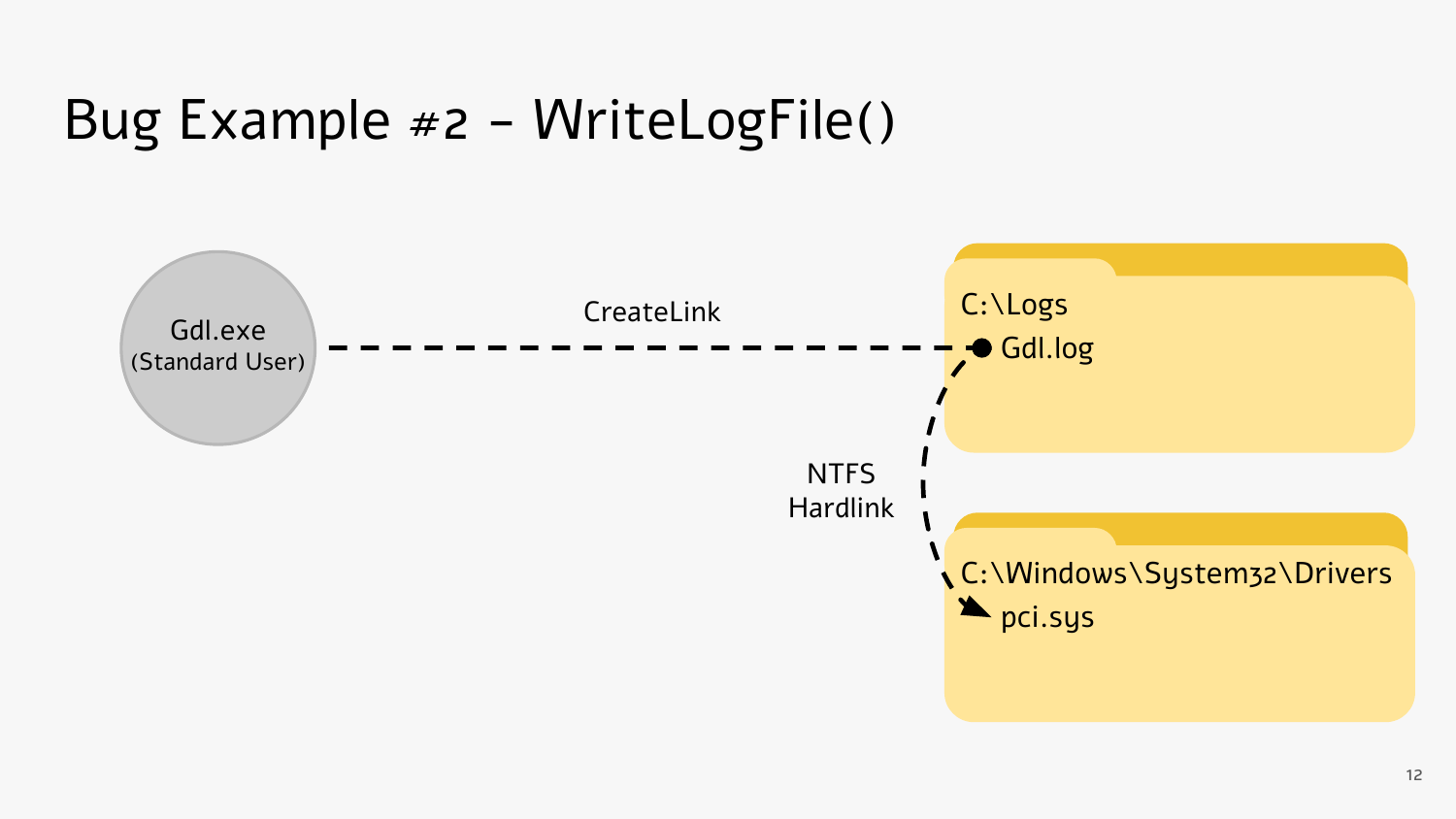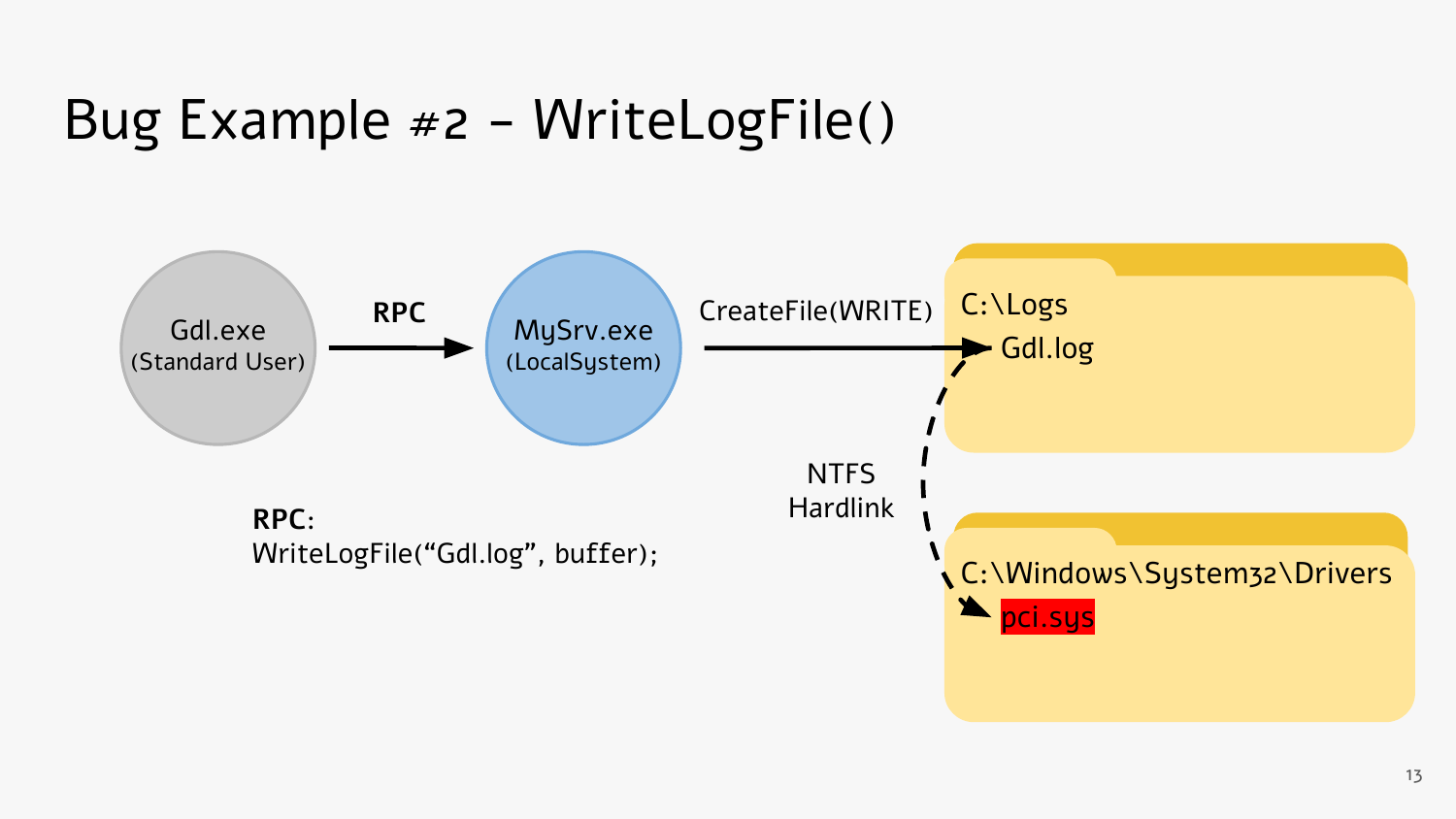#### Privileged Filesystem Access Bugs

- General definition
	- A privileged component operates on a file (read, write, delete, set-dacl, ..)
	- As LocalSystem (+ no impersonation)
	- $\circ$  File path is controlled, or can be redirected using a link
- *●* Could lead to privilege escalation
	- Classic Example- Overwrite an executable file that later runs as LocalSystem
- Disclaimers
	- Links creation requires running at MediumIL (cannot exploit sandboxes < MediumIL)
	- Windows Insider Preview (WIP) April 2019 Hardlinks mitigation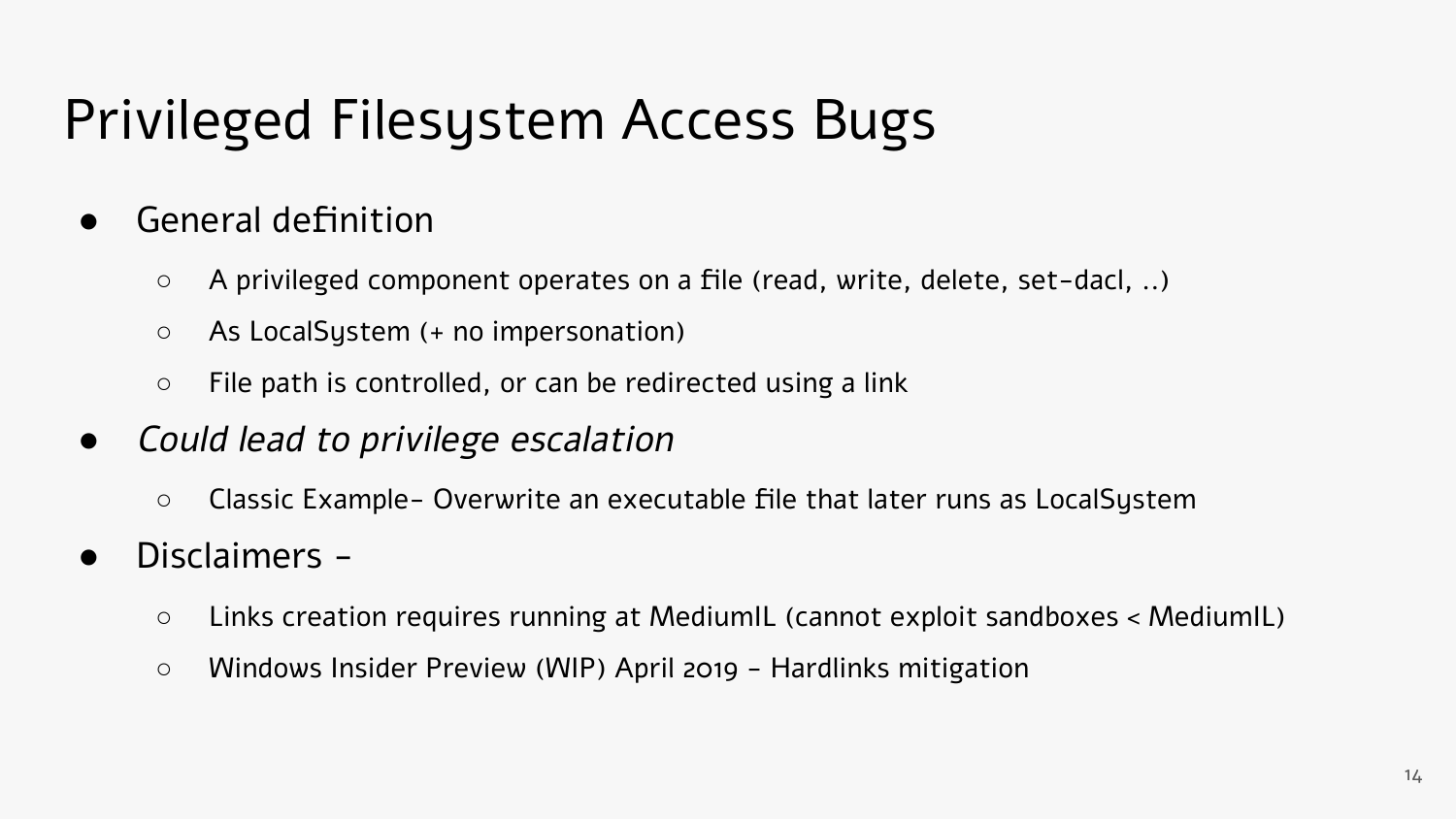## **Windows Error Reporting Overview**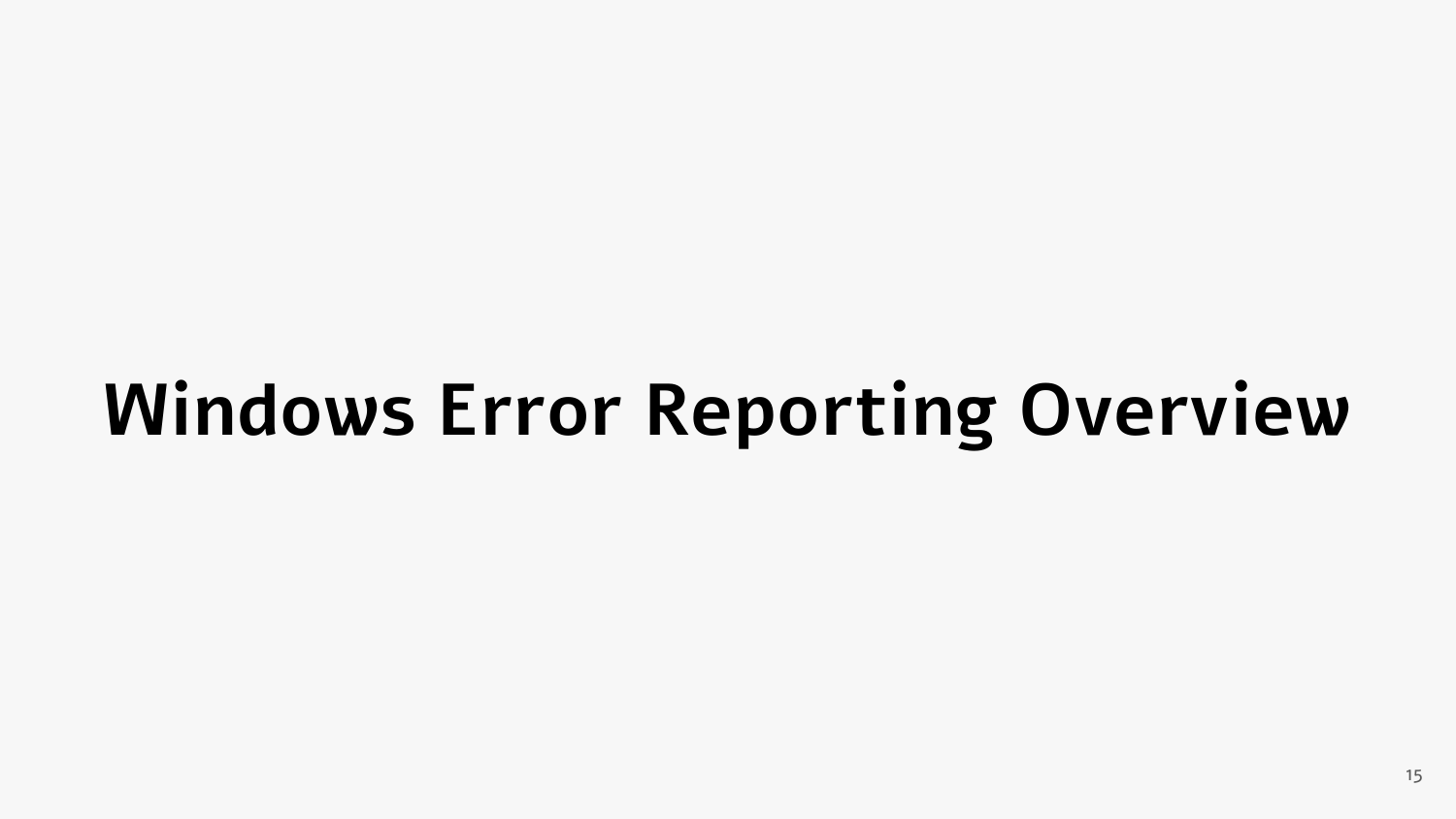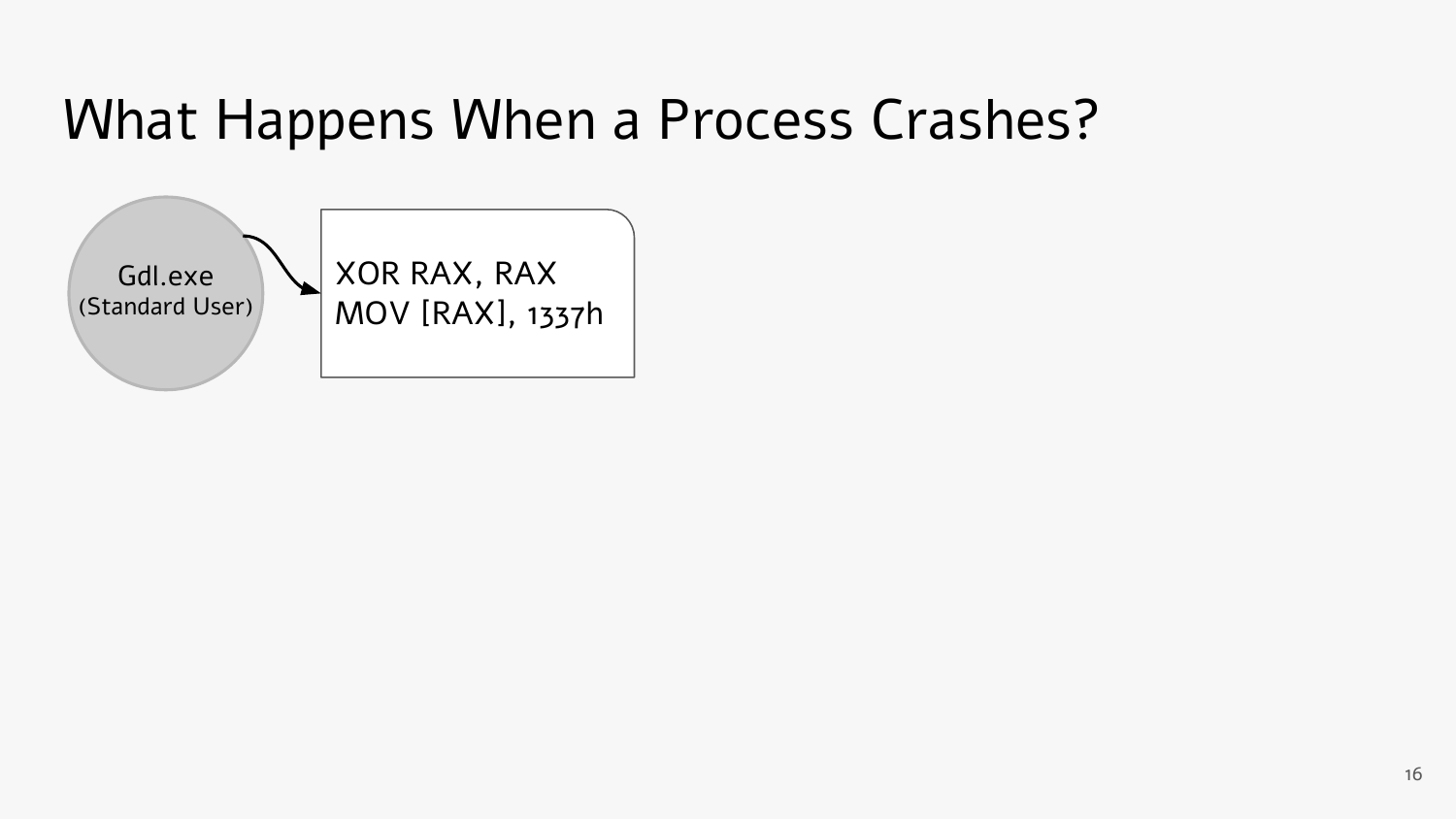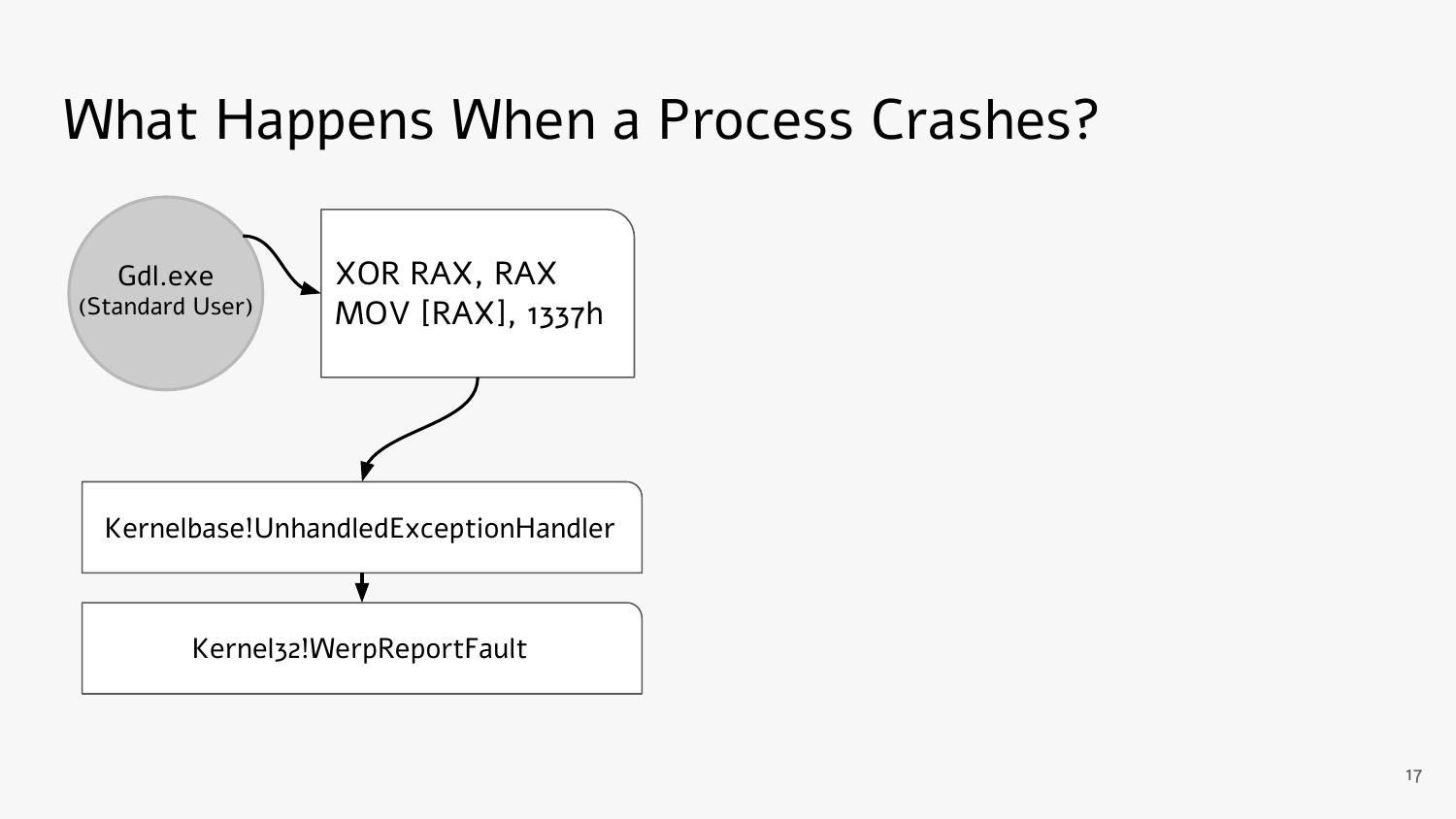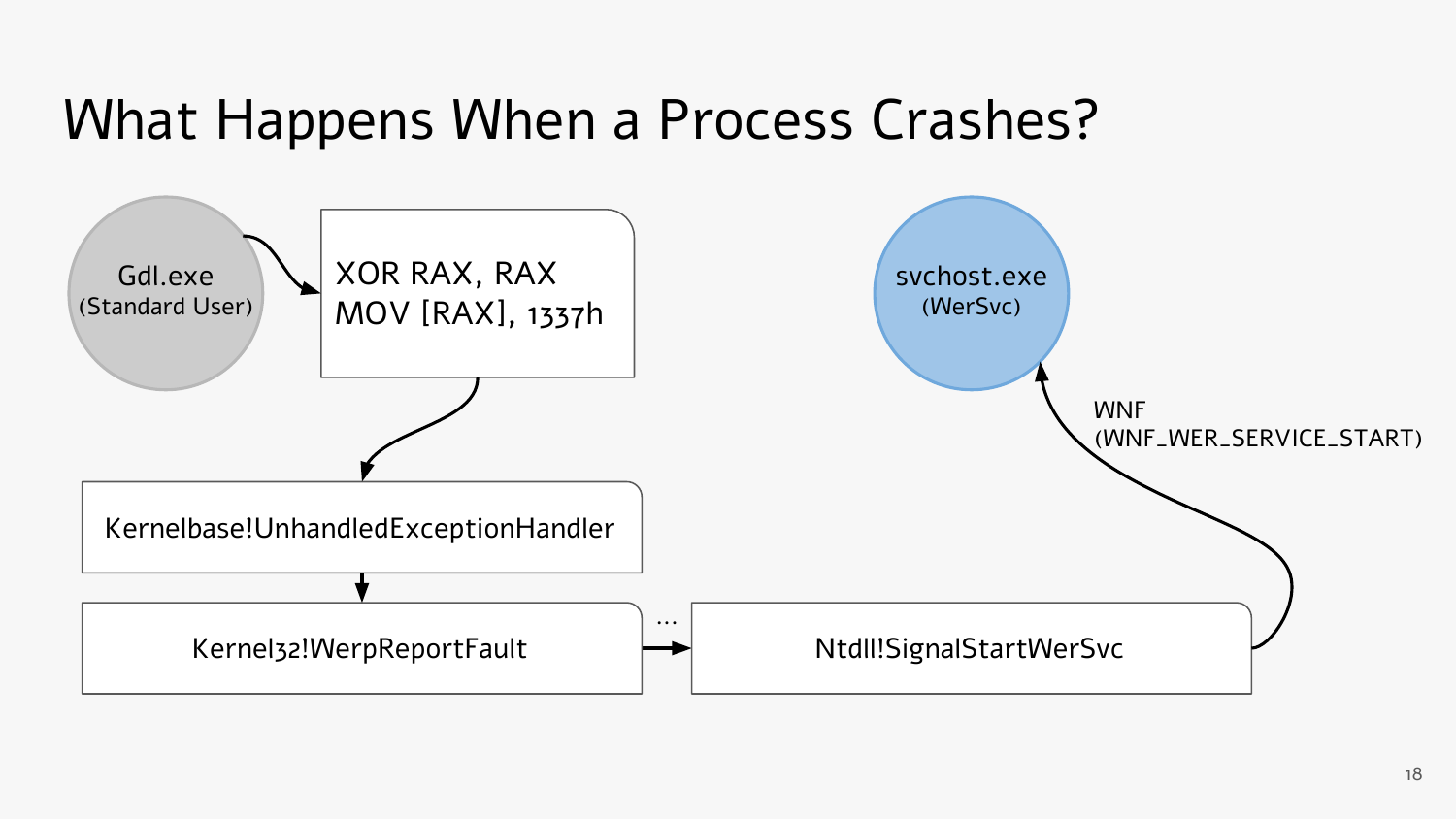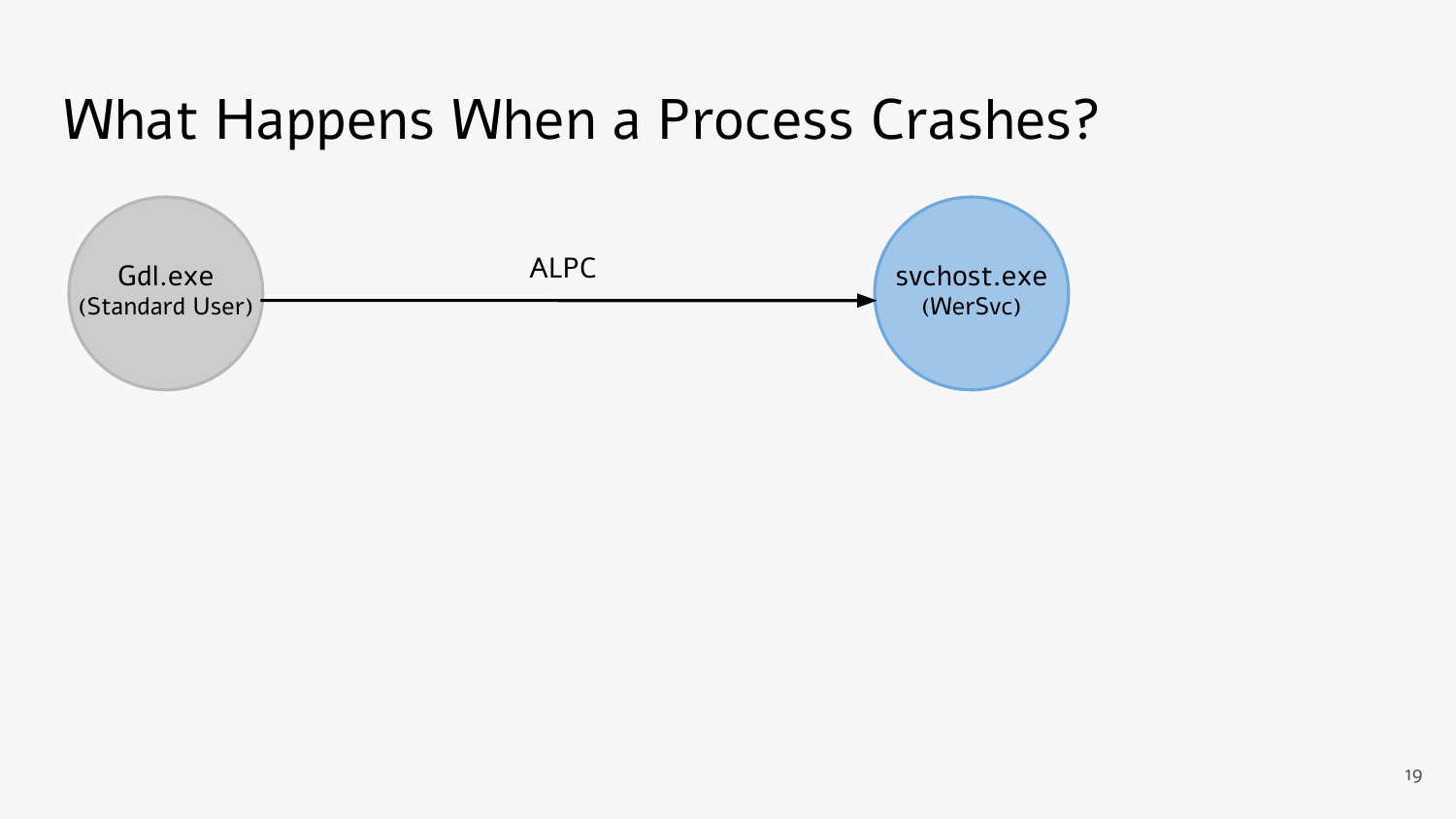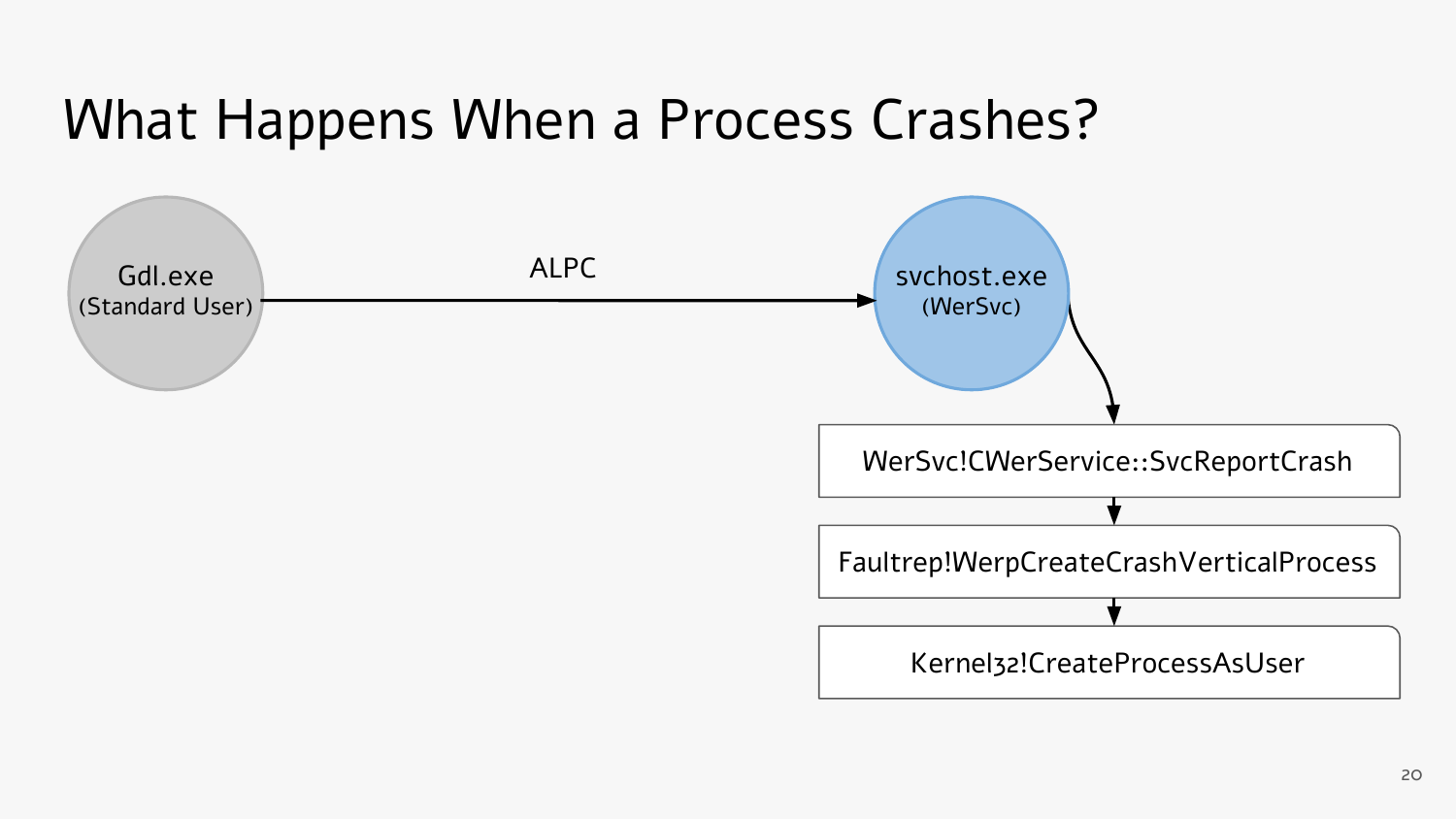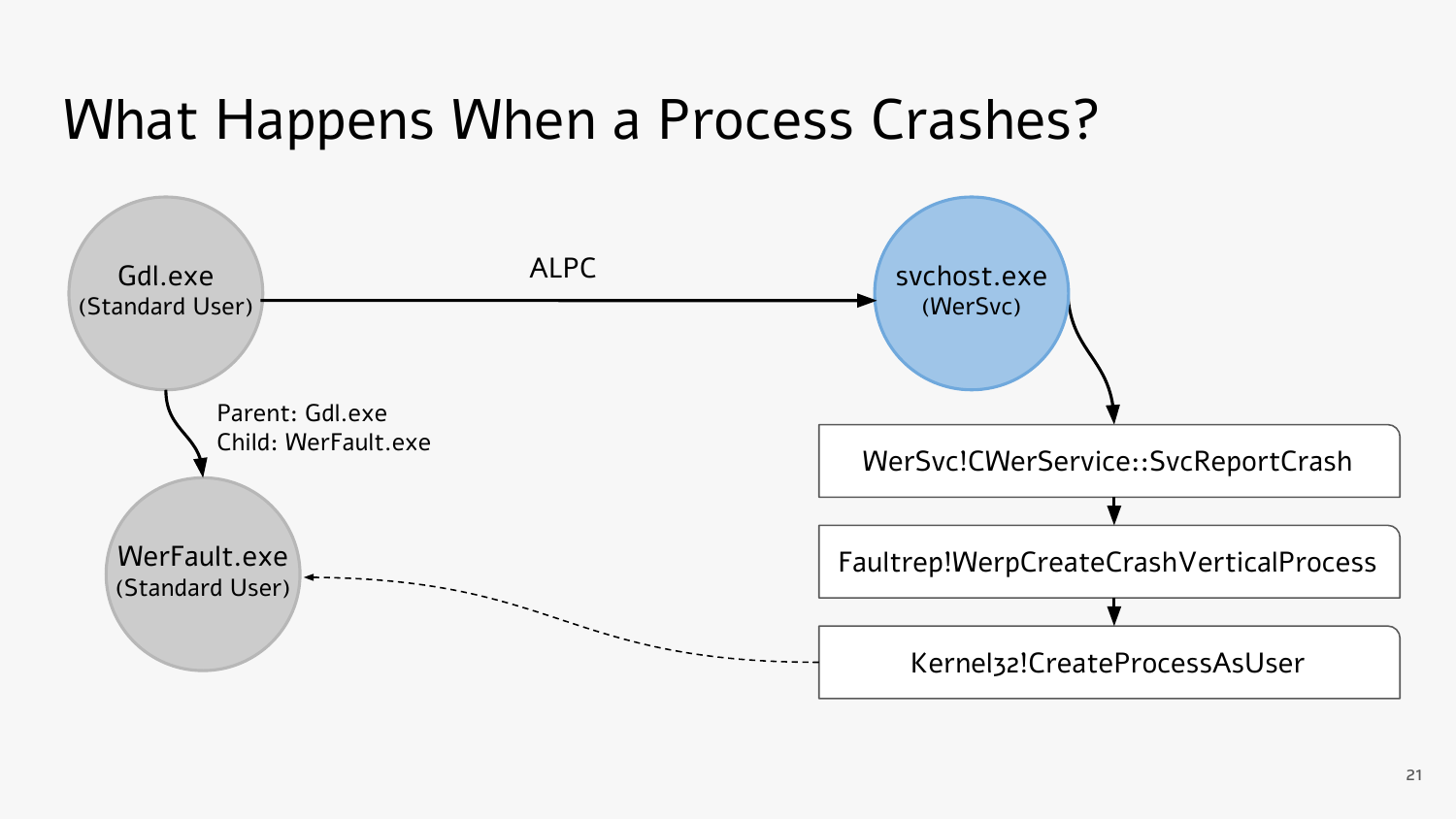

Collect data, exception info, memory dump, ..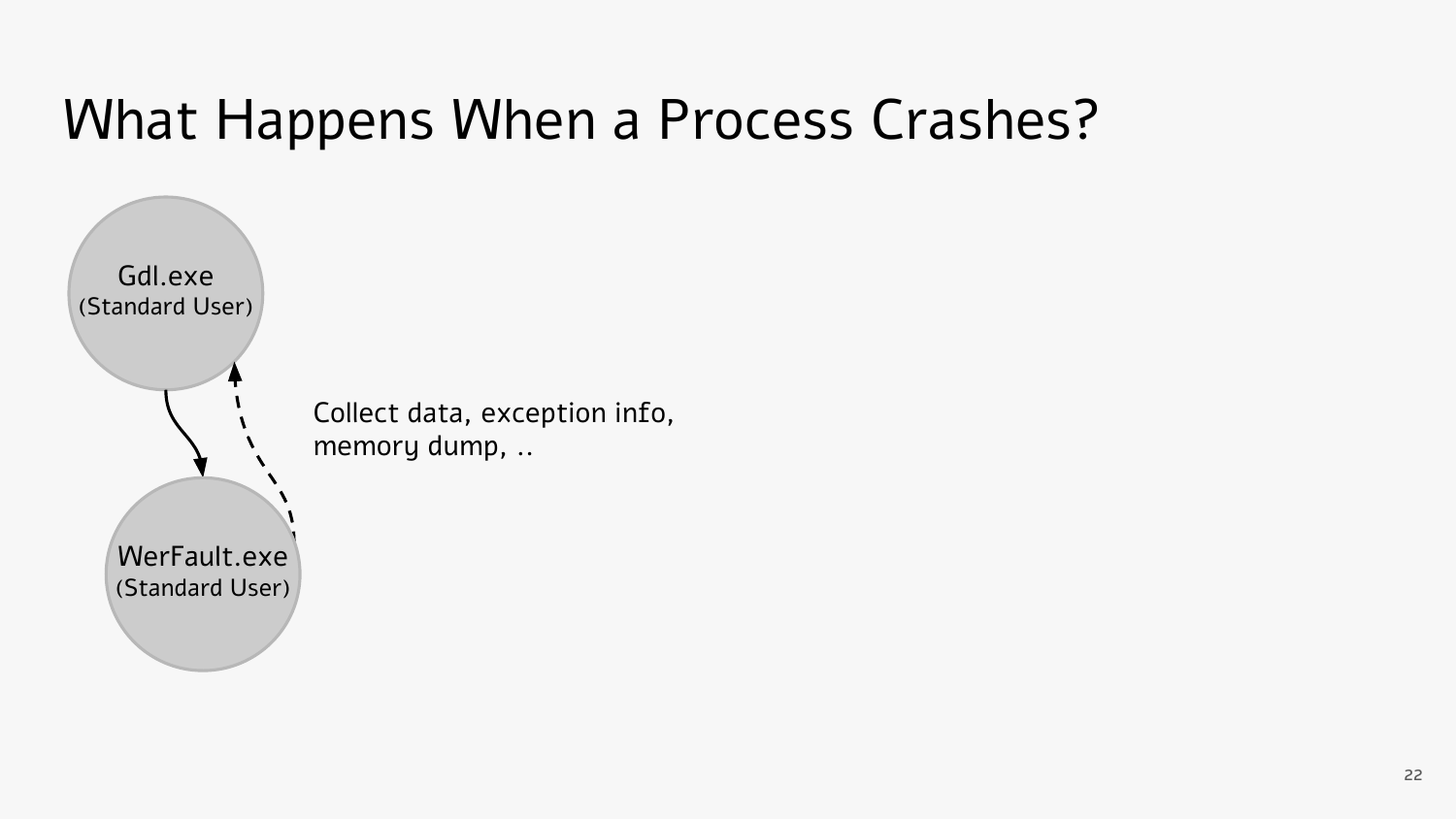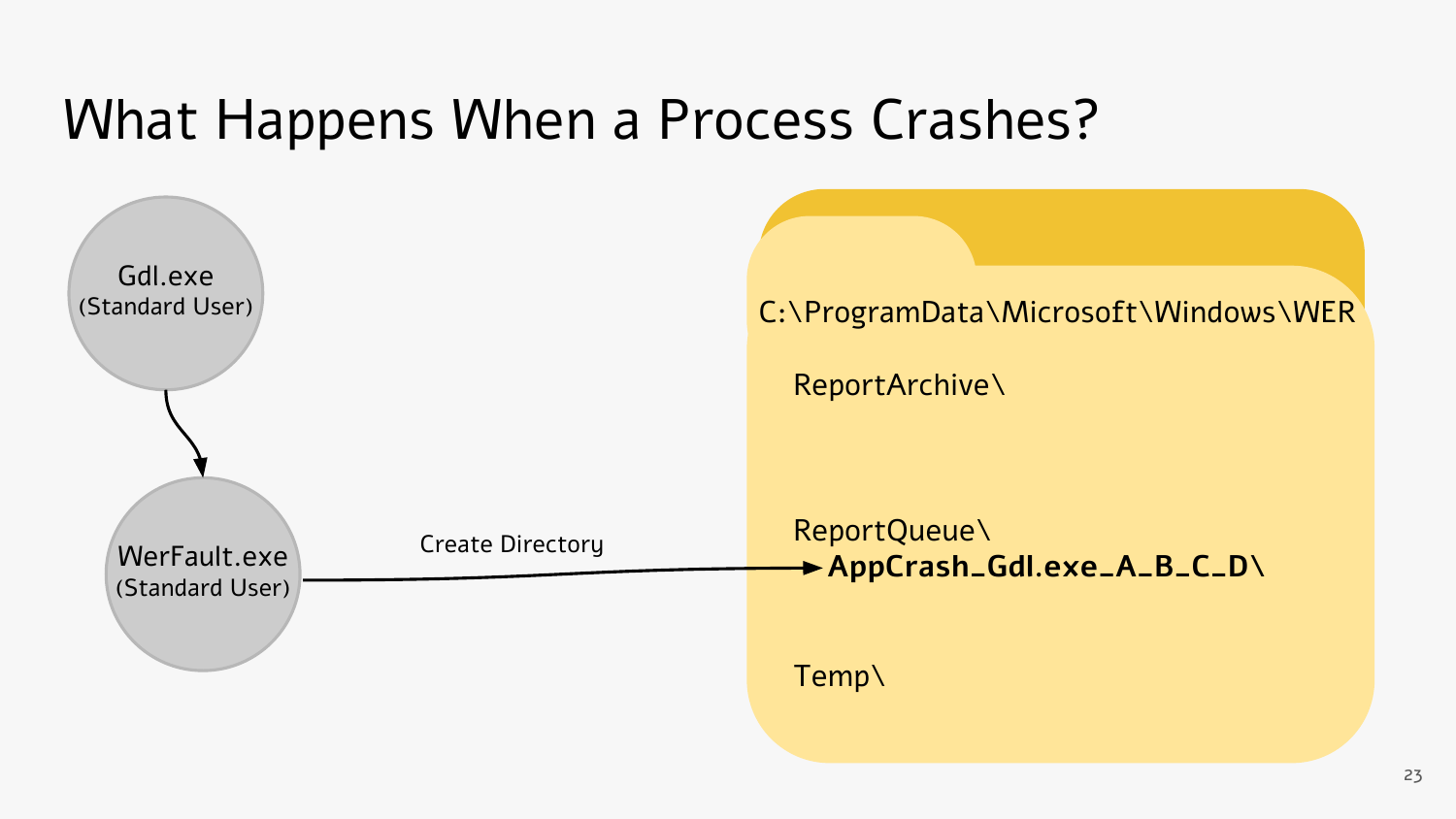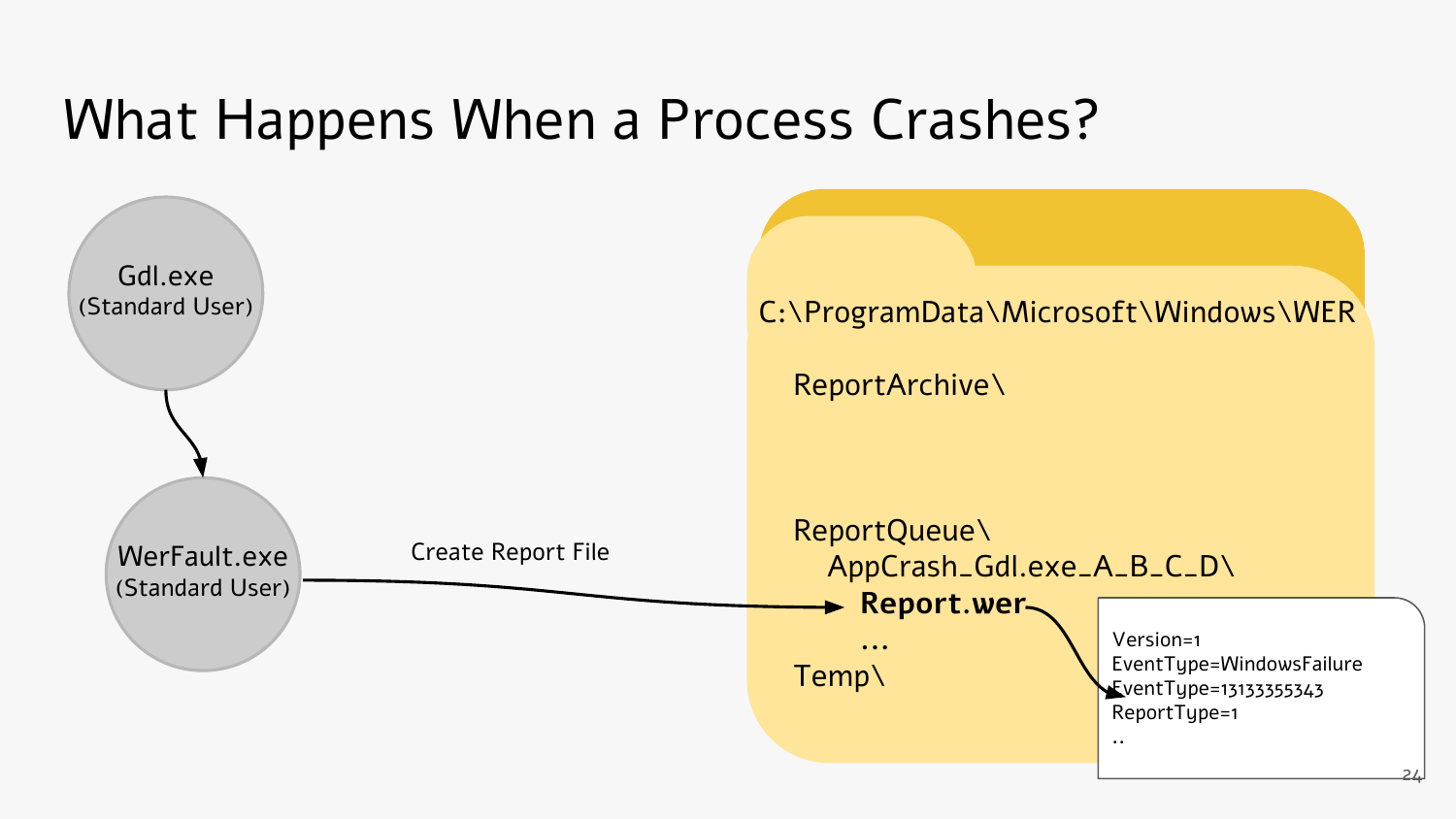

#### C:\ProgramData\Microsoft\Windows\WER

ReportArchive\

 ReportQueue\ AppCrash\_Gdl.exe\_A\_B\_C\_D\ Report.wer

 **...** Temp\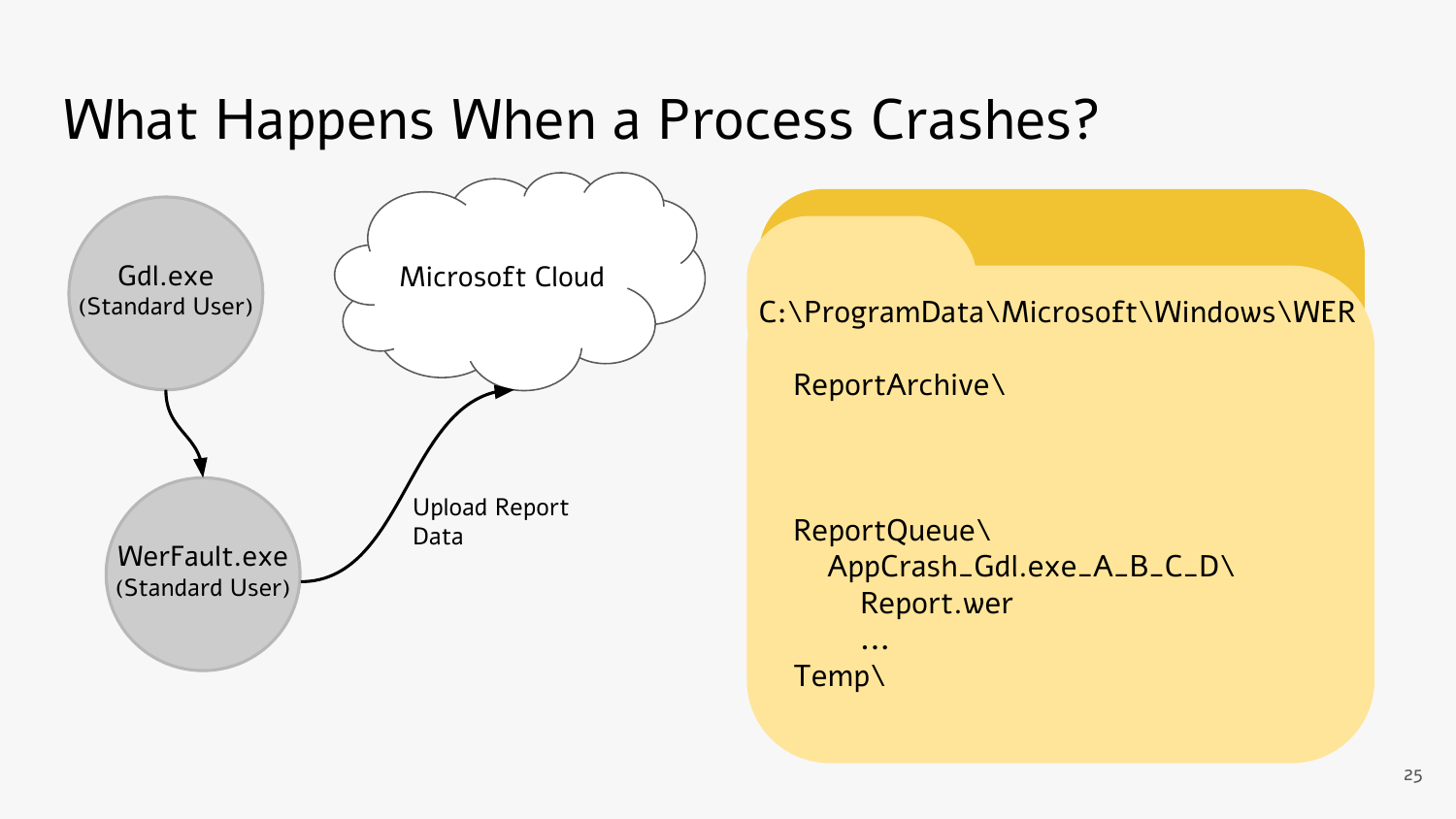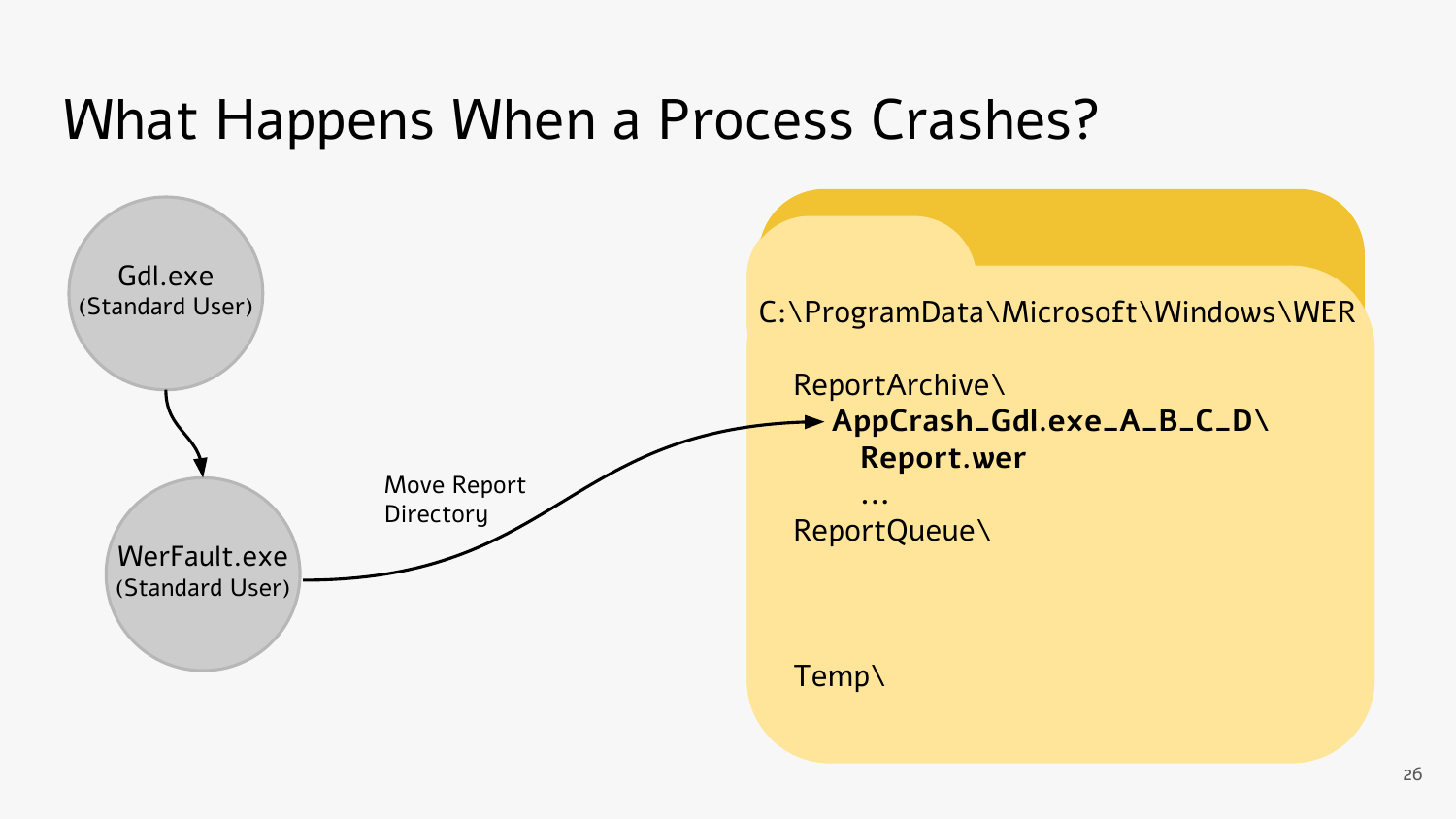#### No Internet Connection?

- WerFault.exe keeps report directory under 'ReportQueue'
- At a later time, 'Windows Error Reporting\QueueReporting' scheduled task will report it using 'WerMgr.exe -upload'

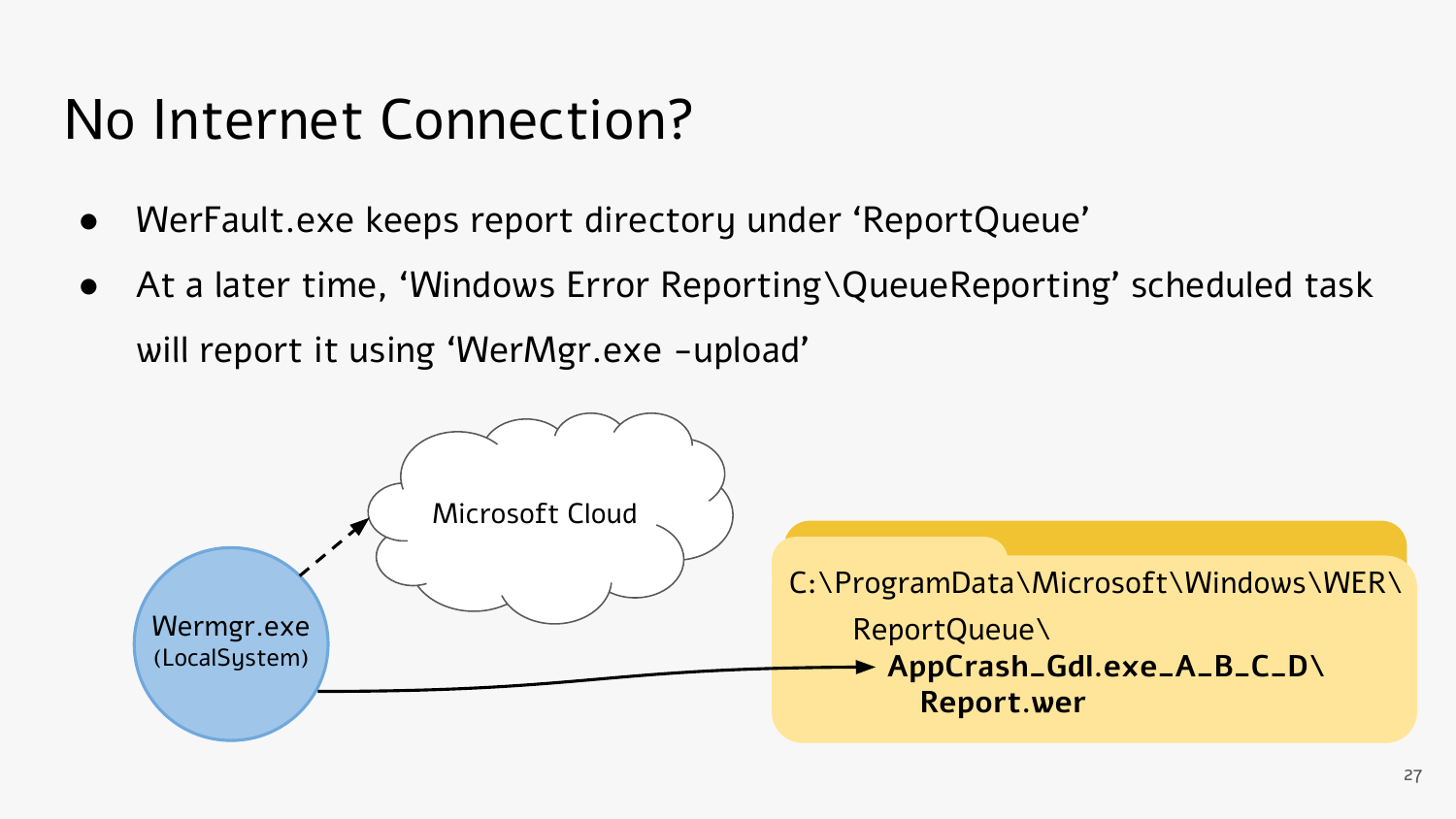### Why is WER Prone to Privileged Filesystem Access Bugs?

- Many of WER components run as LocalSystem
	- WerSvc.dll, WerMgr.exe, WerFault.exe(?)
- They allow any user to interact with them
	- WerSvc ALPC port -> writable for everyone
	- QueueReporting scheduled task -> can be executed on demand by everyone
	- C:\ProgramData\Microsoft\Windows\WER\.. -> writable for everyone
- LocalSystem components operate on the files under WER directories
	- Can be abused using filesytem links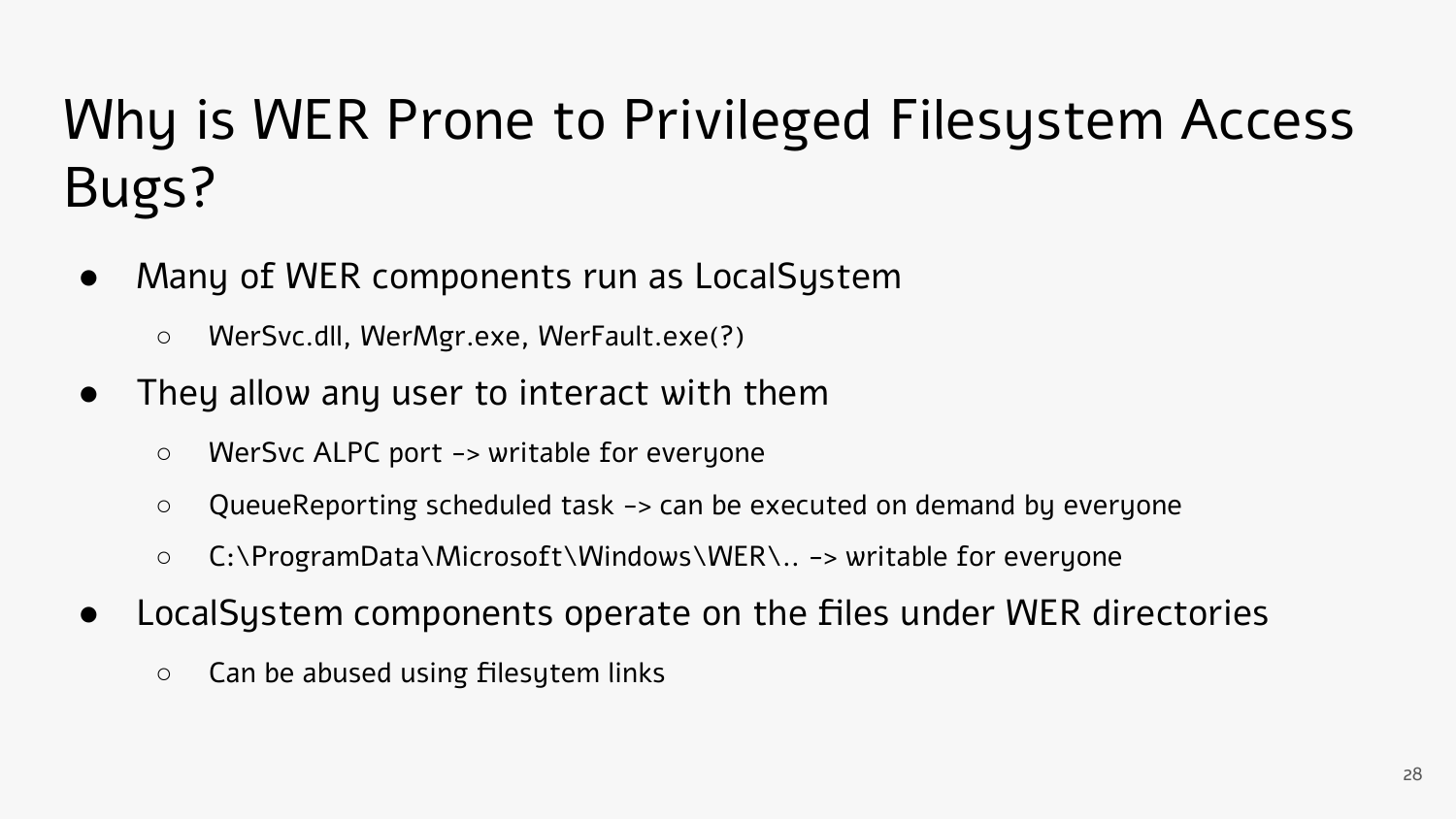# **Vulnerabilities & Exploits in WER**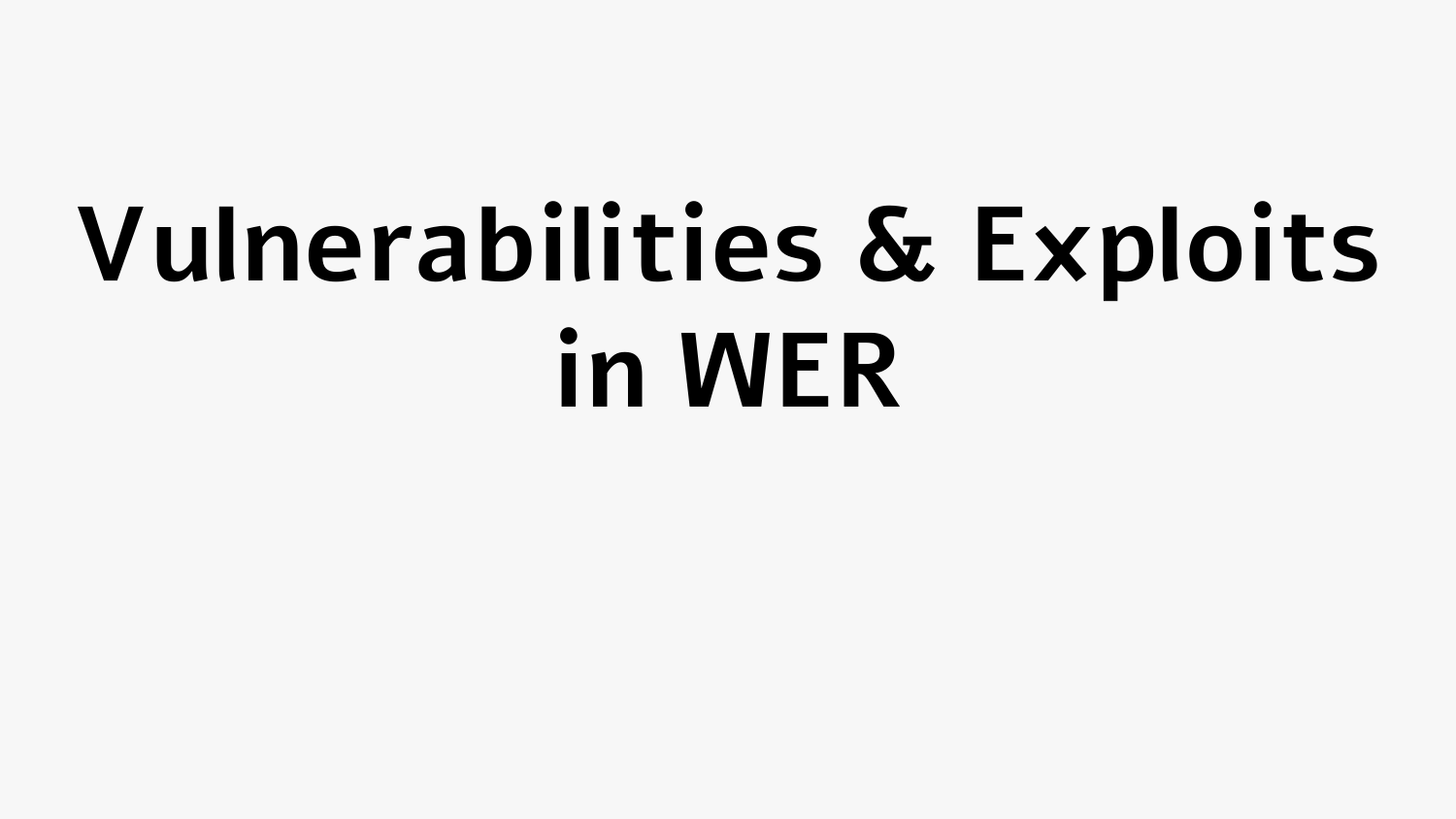#### Vuln #1: WerSvc!CollectMemoryInfo File Overwrite

- Warm up bug :)
- $CVE-2019-1342$
- Can be reached through WerSvc ALPC port
- Impact: overwrite arbitrary files as LocalSystem, content is partially controlled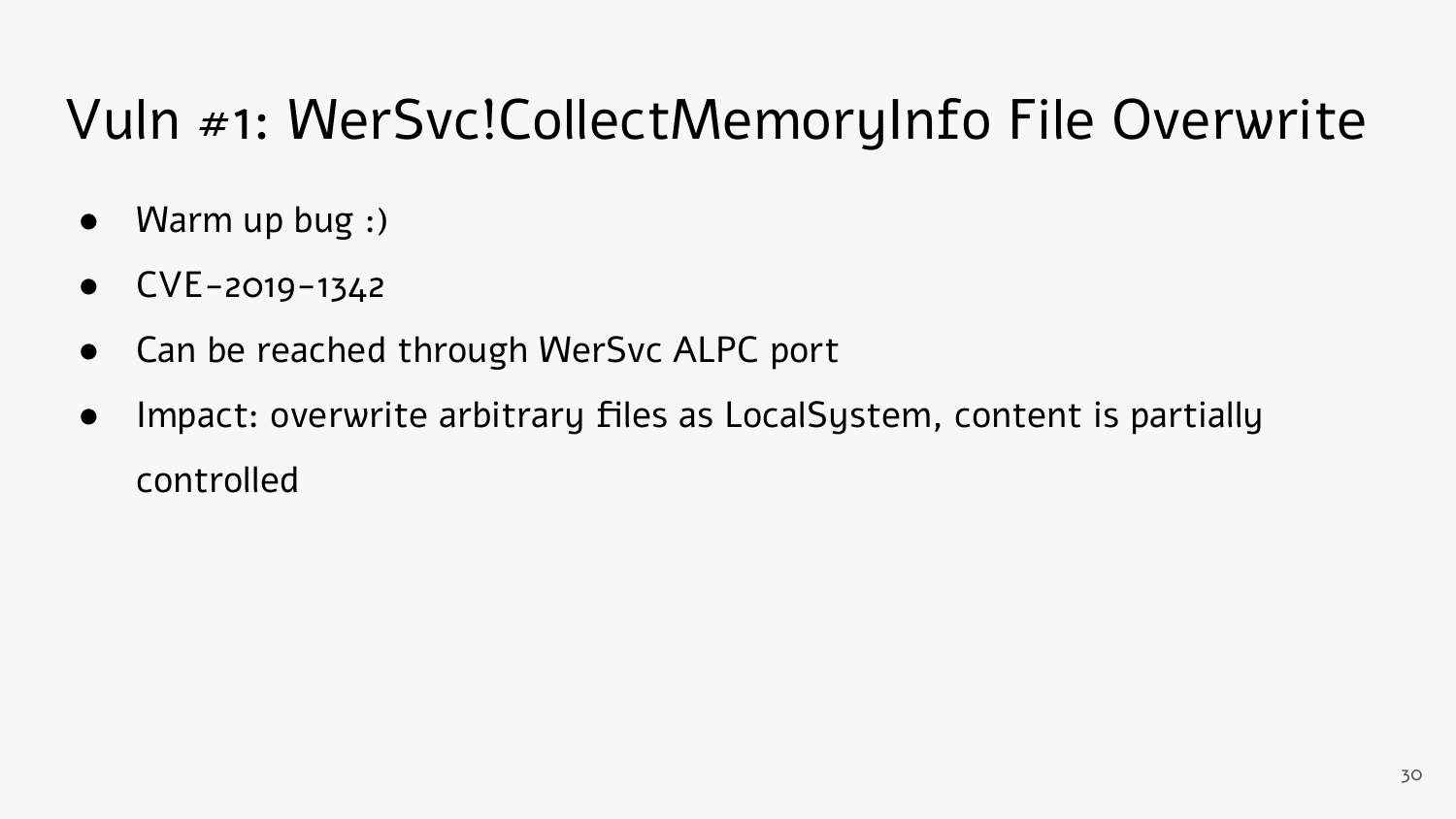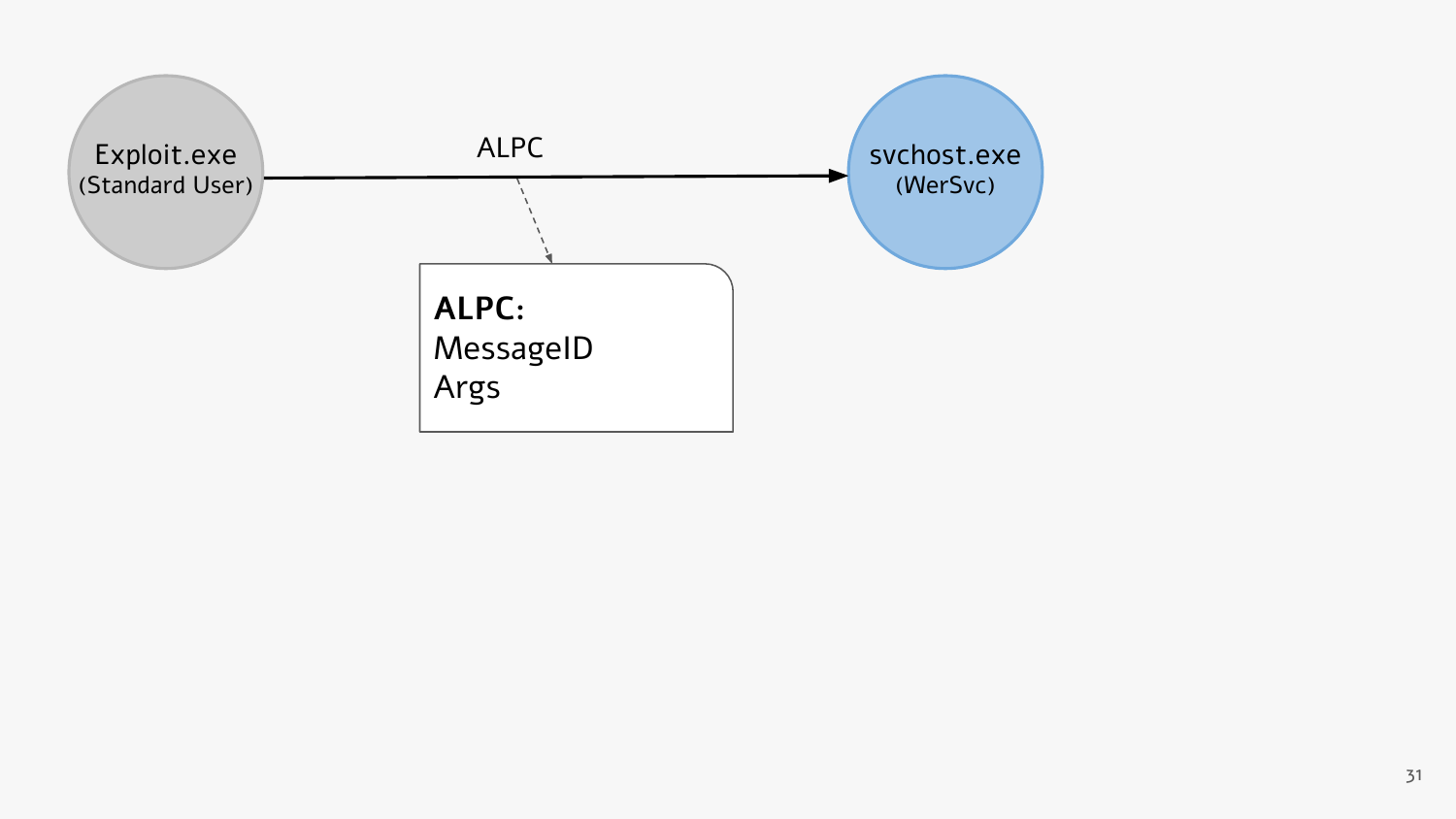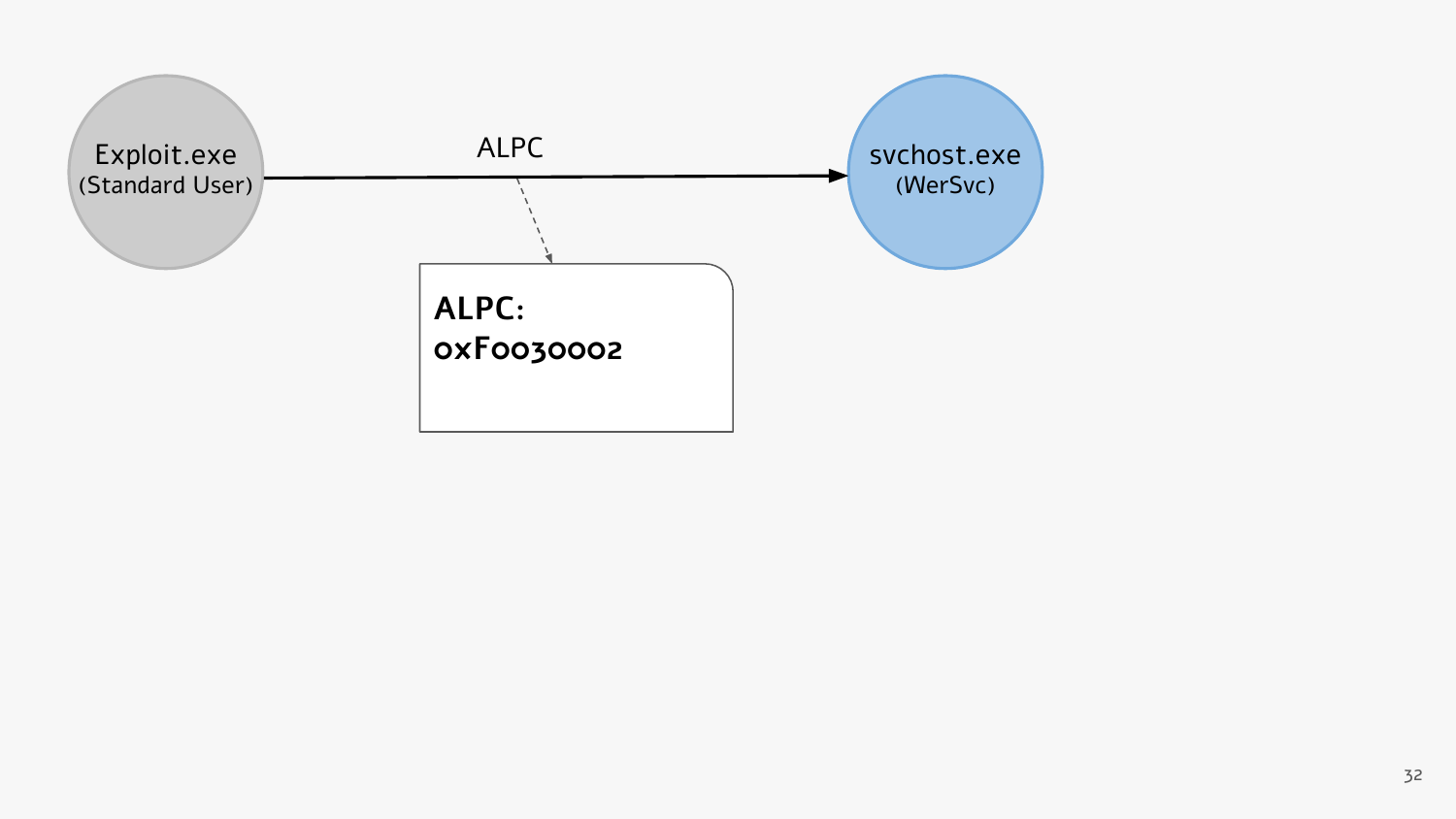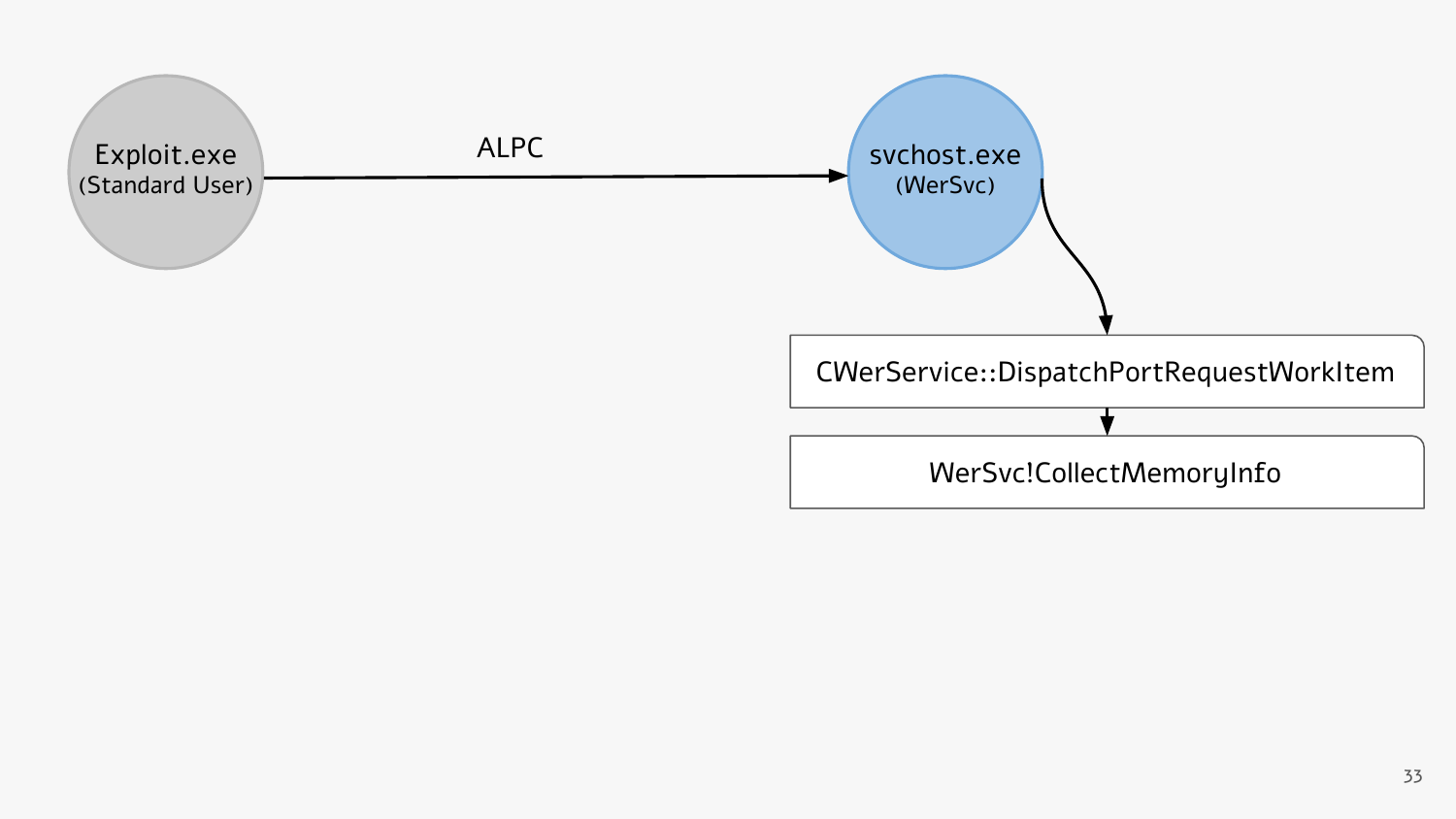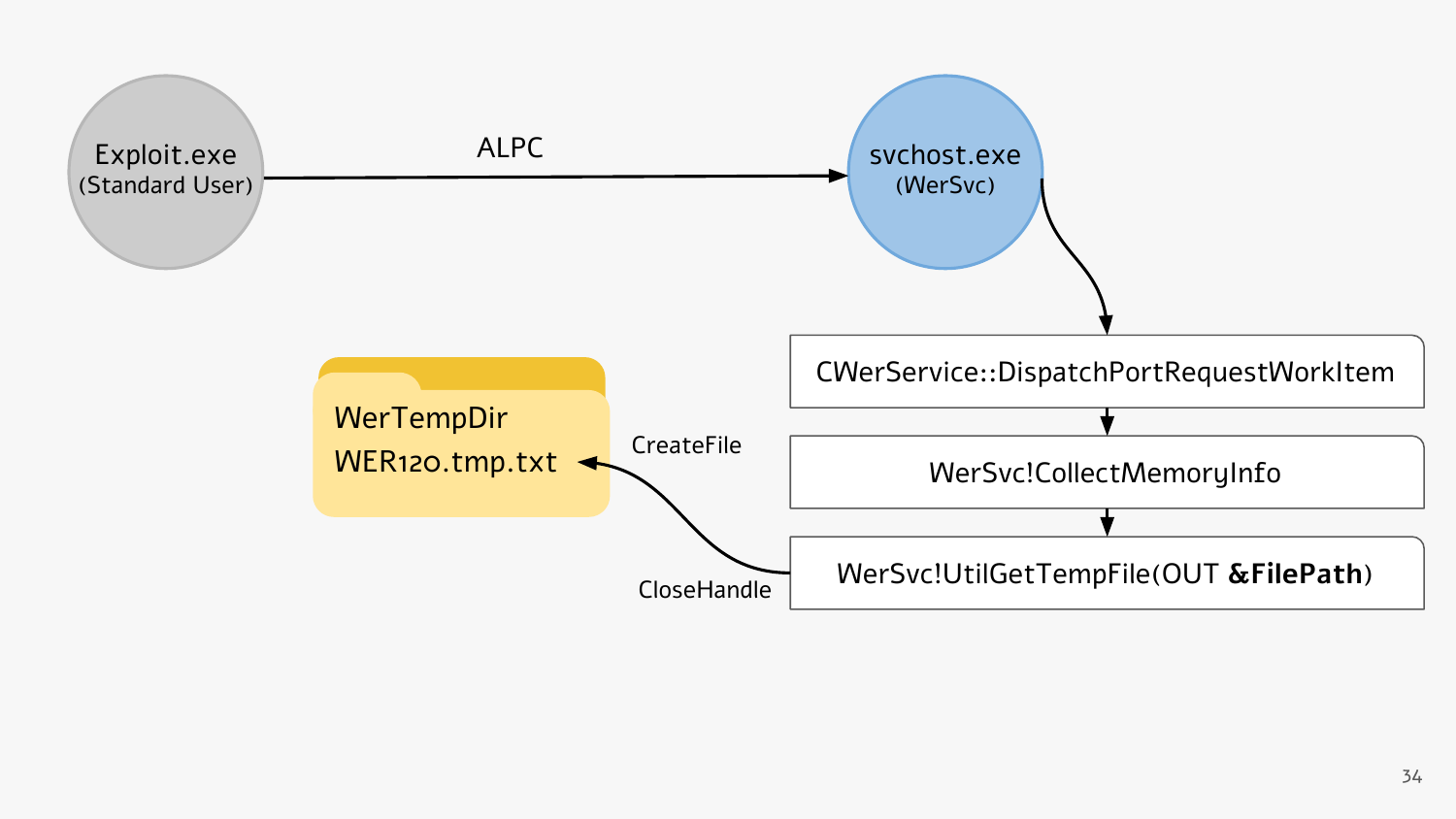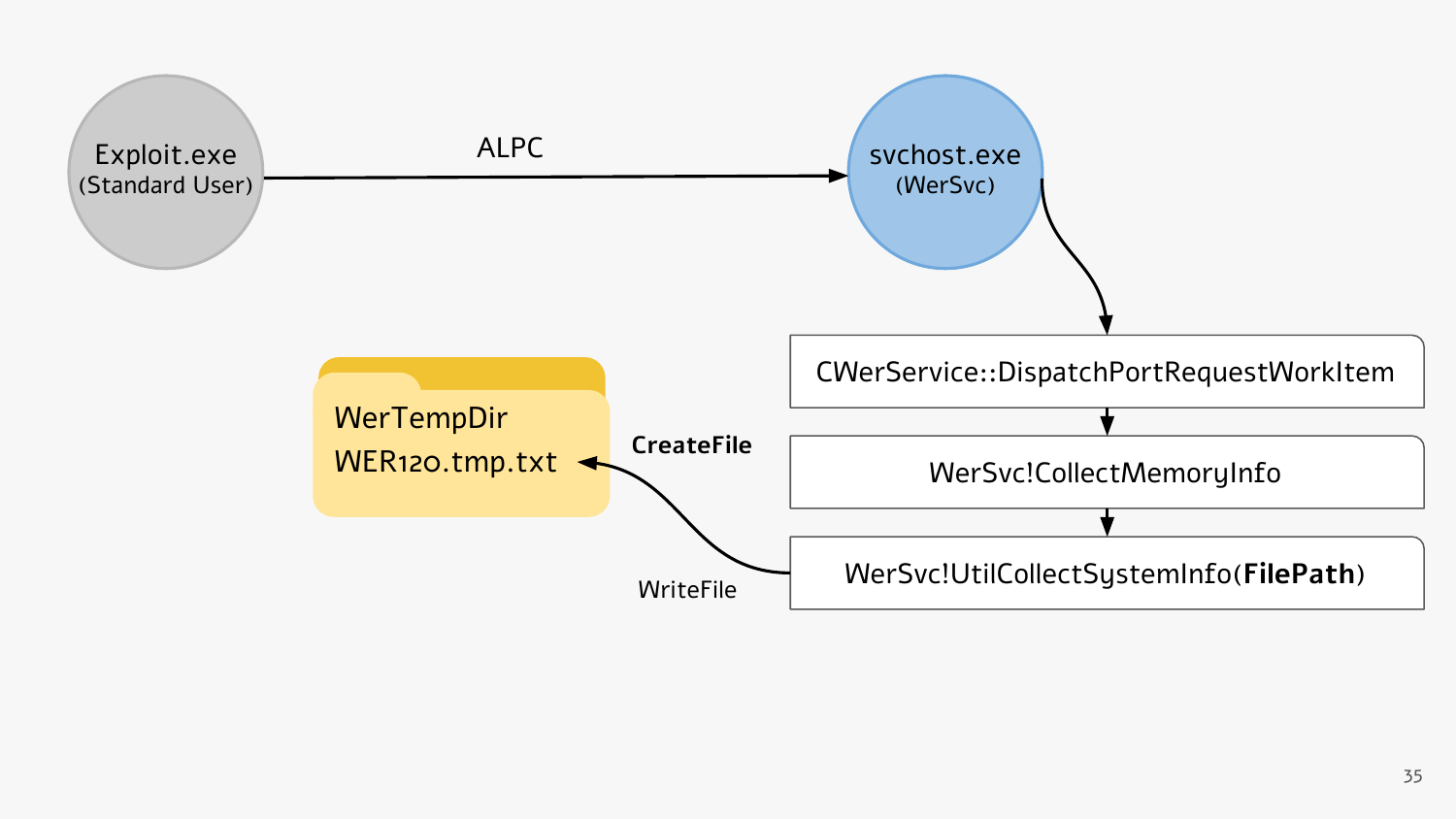#### Vulnerable Pattern ...

- CreateFile
- CloseFile
- CreateFile
- WriteFile

| 6596 R CreateFile<br>svchost.exe<br>6596 R Query Basic Information File<br>svchost.exe<br>6596 R&CloseFile<br><b>E</b> -svchost.exe<br>6596 R&CloseFile<br><b>B</b> -svchost.exe<br>6596 R CreateFile<br>svchost.exe<br>6596 WriteFile<br>svchost.exe<br>6596 Millerlie<br>svchost.exe |  |                                                           |
|----------------------------------------------------------------------------------------------------------------------------------------------------------------------------------------------------------------------------------------------------------------------------------------|--|-----------------------------------------------------------|
|                                                                                                                                                                                                                                                                                        |  | C:\ProgramData\Microsoft\Windows\WER\Temp\WERA9A4.tmp.txt |
|                                                                                                                                                                                                                                                                                        |  | C:\ProgramData\Microsoft\Windows\WER\Temp\WERA9A4.tmp.txt |
|                                                                                                                                                                                                                                                                                        |  | C:\ProgramData\Microsoft\Windows\WER\Temp\WERA9A4.tmp.txt |
|                                                                                                                                                                                                                                                                                        |  | C:\ProgramData\Microsoft\Windows\WER\Temp\WERA9A4.tmp.txt |
|                                                                                                                                                                                                                                                                                        |  | C:\ProgramData\Microsoft\Windows\WER\Temp\WERA9A4.tmp.txt |
|                                                                                                                                                                                                                                                                                        |  | C:\ProgramData\Microsoft\Windows\WER\Temp\WERA9A4.tmp.txt |
|                                                                                                                                                                                                                                                                                        |  | C:\ProgramData\Microsoft\Windows\WER\Temp\WERA9A4.tmp.txt |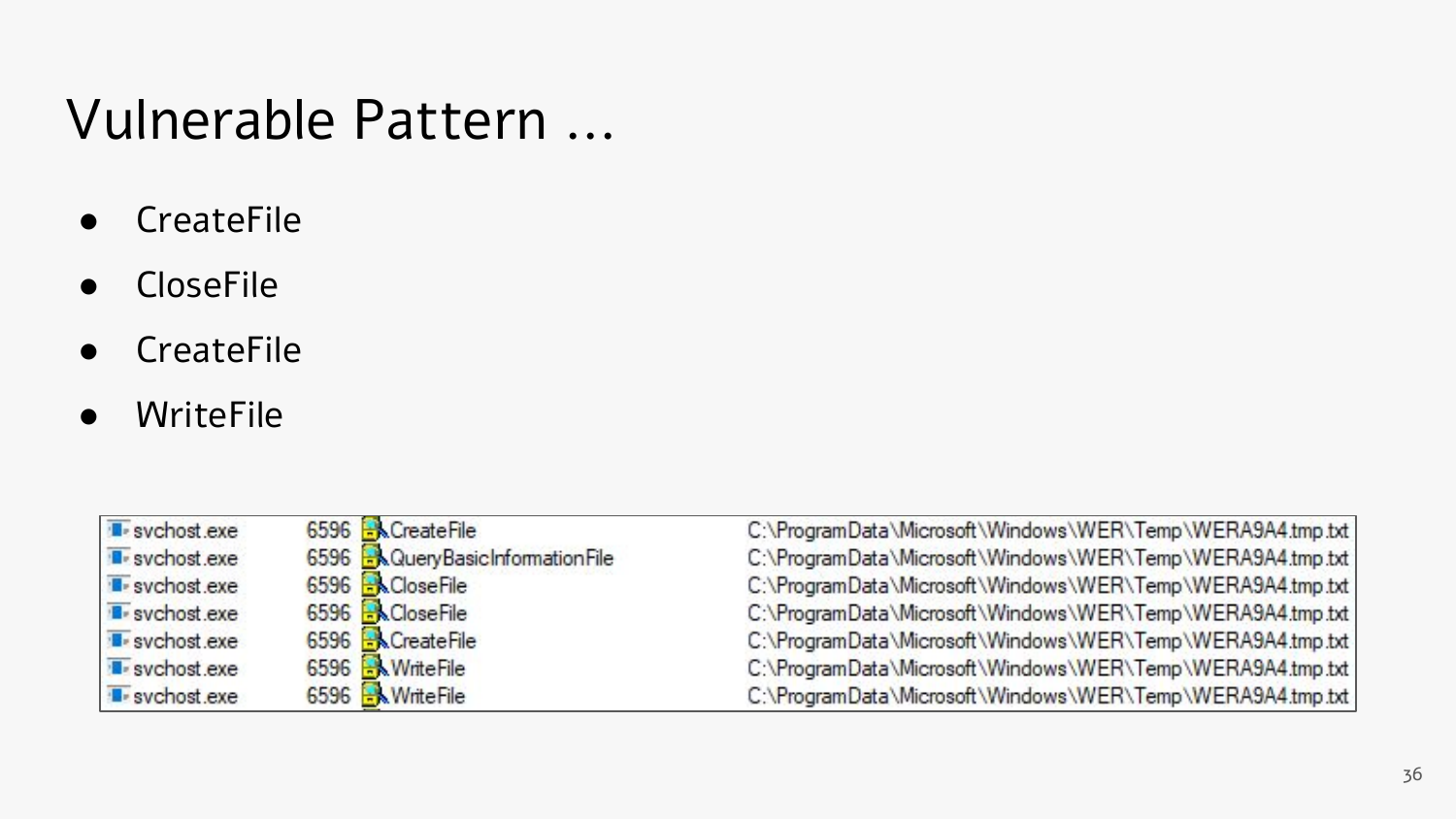#### Vulnerable Pattern ...

- **● CreateFile**
- CloseFile
- **● CreateFile**
- WriteFile

| svchost.exe           | 6596 R. CreateFile               | C:\ProgramData\Microsoft\Windows\WER\Temp\WERA9A4.tmp.txt |
|-----------------------|----------------------------------|-----------------------------------------------------------|
| <b>I</b> svchost exe  | 6596 R&QueryBasicInformationFile | C:\ProgramData\Microsoft\Windows\WER\Temp\WERA9A4.tmp.txt |
| <b>B</b> -svchost.exe | 6596 <b>ACloseFile</b>           | C:\ProgramData\Microsoft\Windows\WER\Temp\WERA9A4.tmp.txt |
| <b>B</b> -svchost.exe | 6596 <b>RACloseFile</b>          | C:\ProgramData\Microsoft\Windows\WER\Temp\WERA9A4.tmp.txt |
| sychost.exe           | 6596 RCreateFile                 | C:\ProgramData\Microsoft\Windows\WER\Temp\WERA9A4.tmp.txt |
| svchost.exe           | 6596 WriteFile                   | C:\ProgramData\Microsoft\Windows\WER\Temp\WERA9A4.tmp.txt |
| <b>E</b> -svchost.exe | 6596 MiteFile                    | C:\ProgramData\Microsoft\Windows\WER\Temp\WERA9A4.tmp.txt |
|                       |                                  |                                                           |

**Create Link**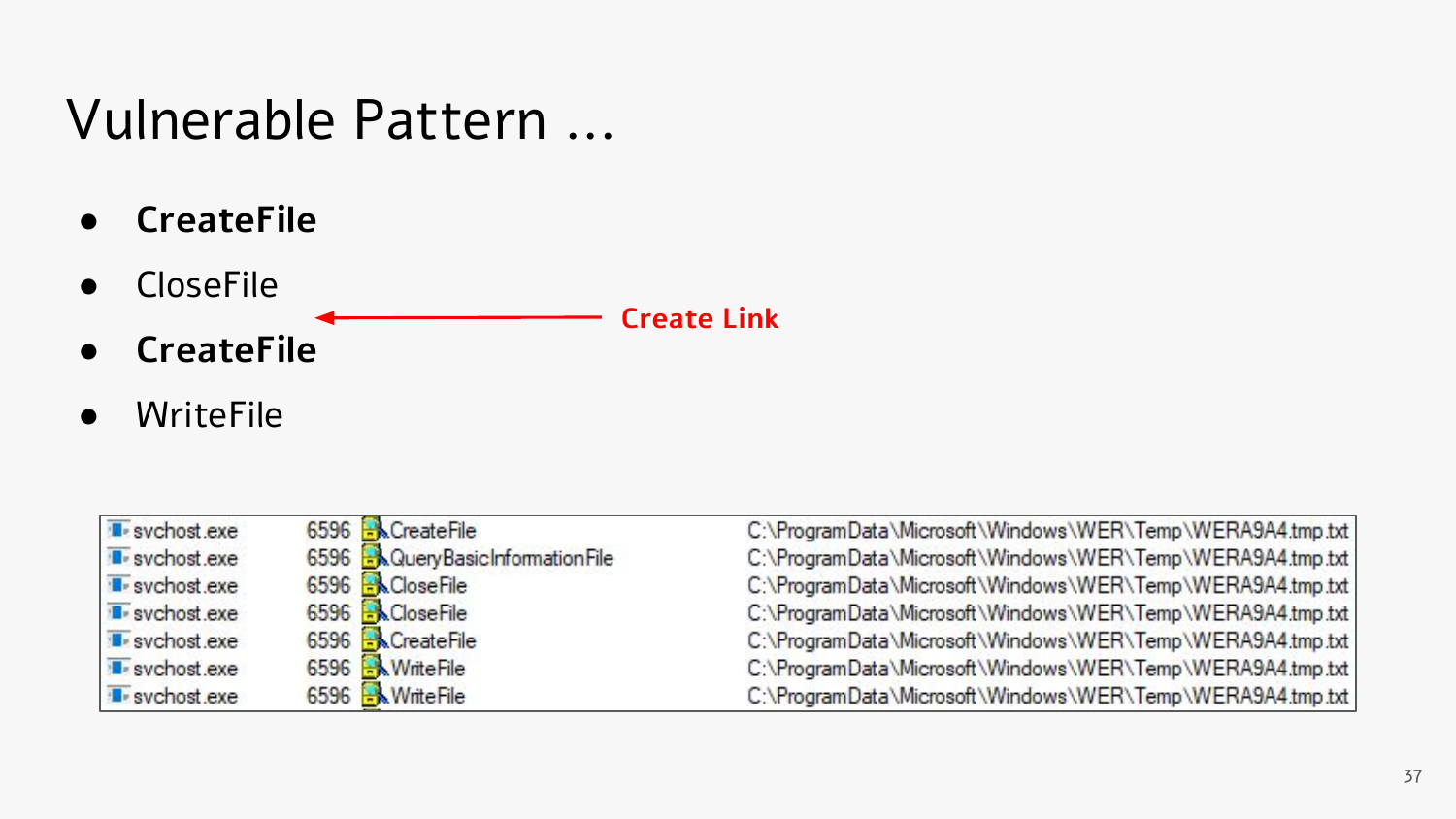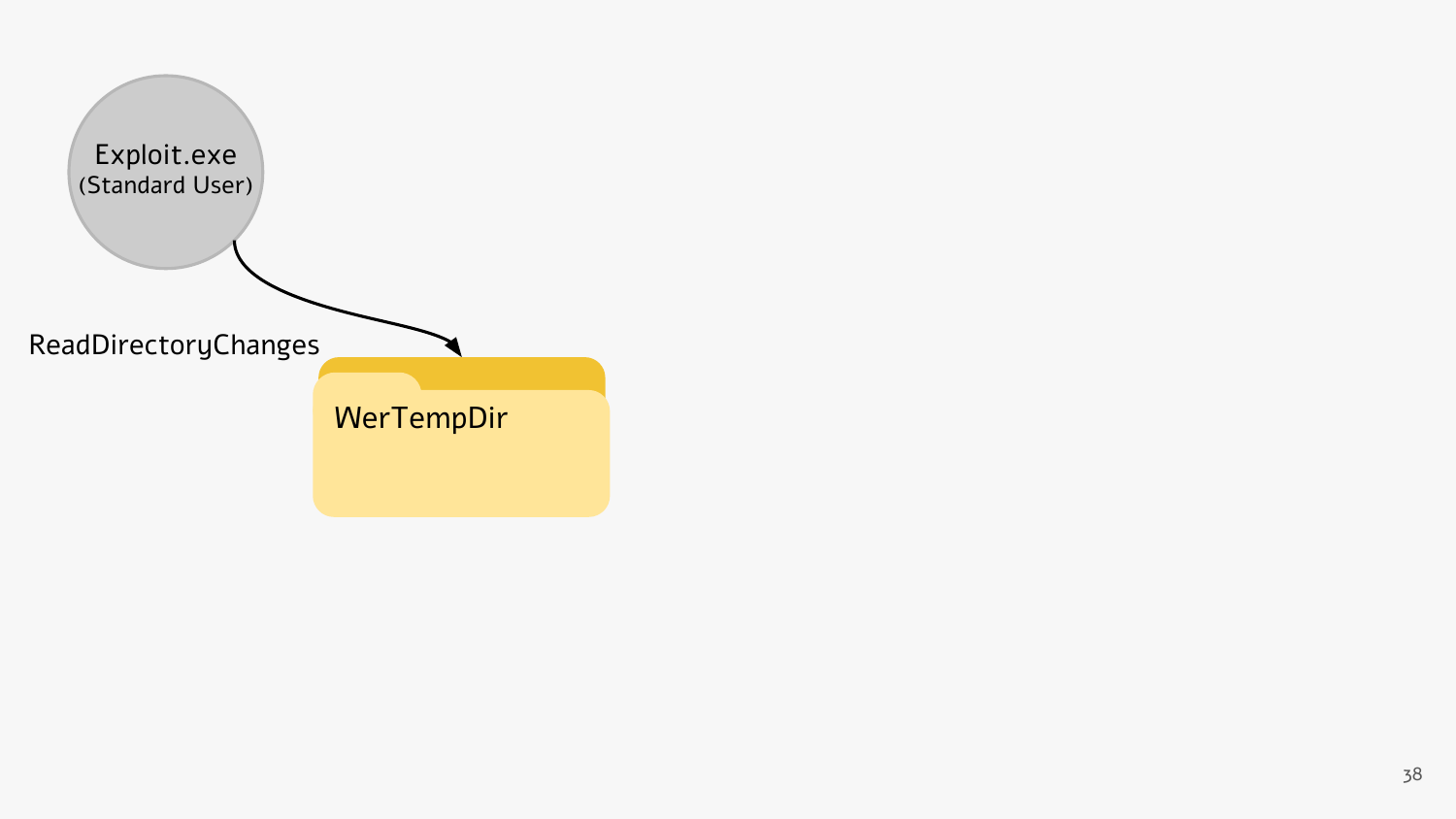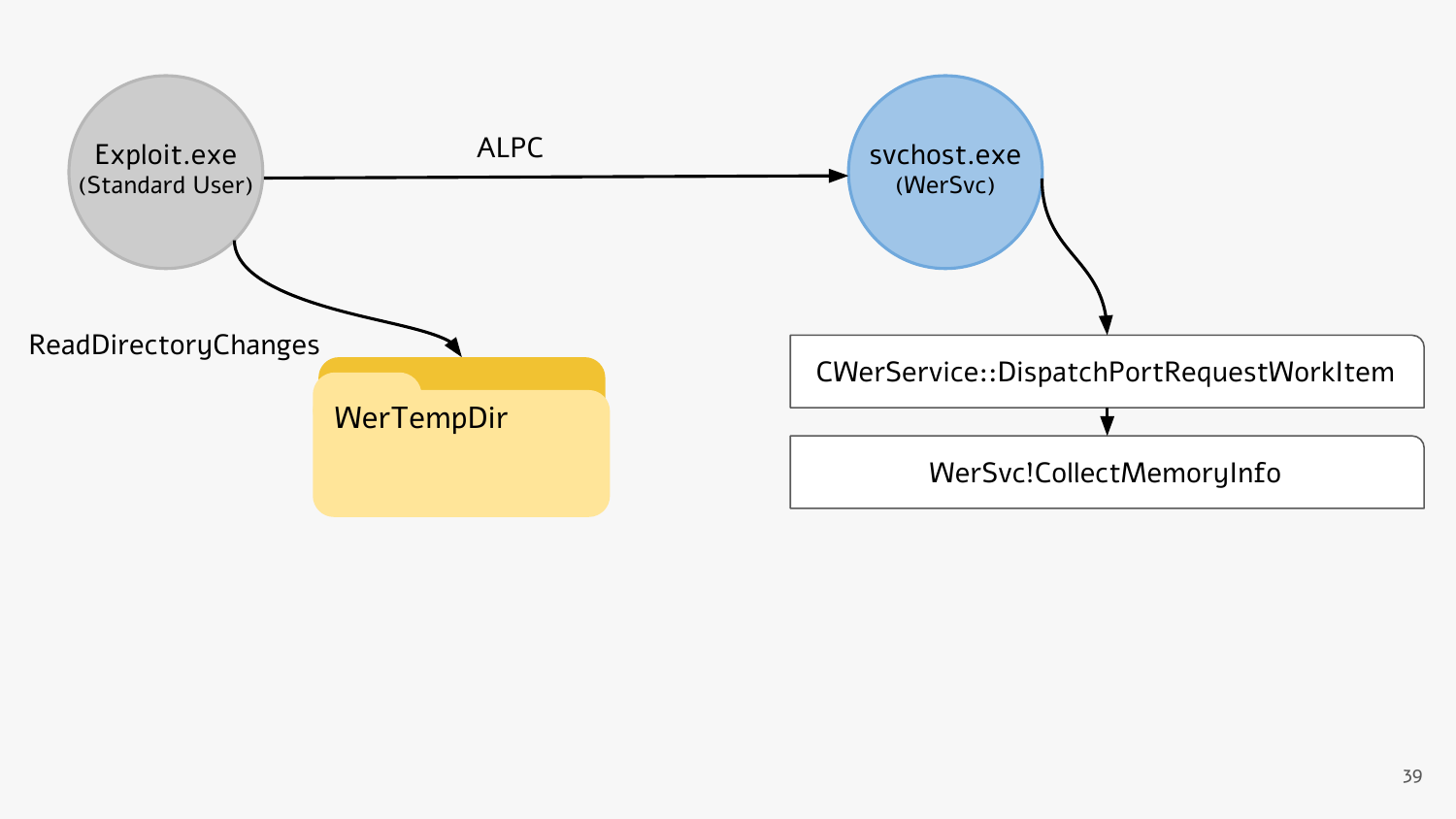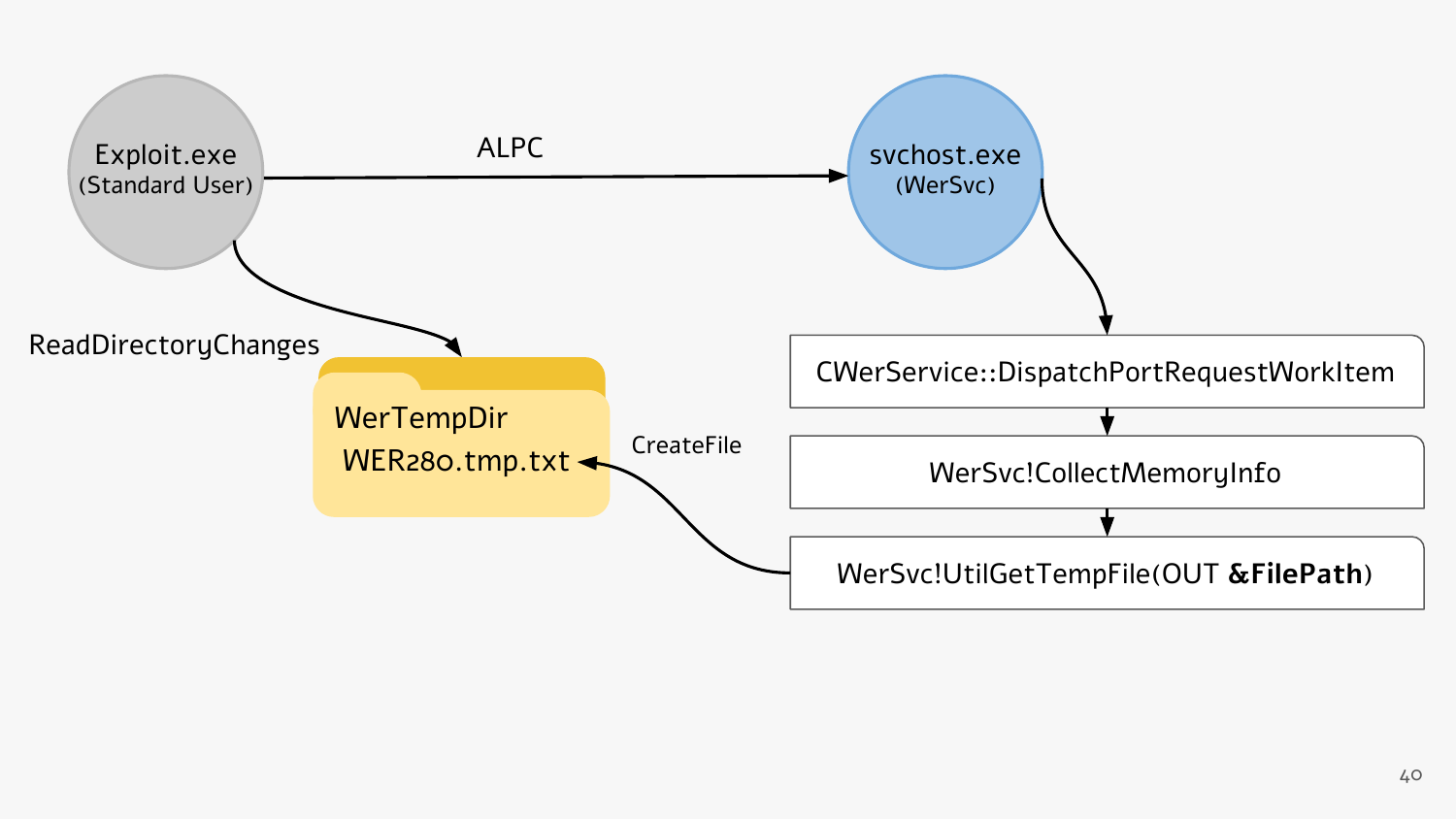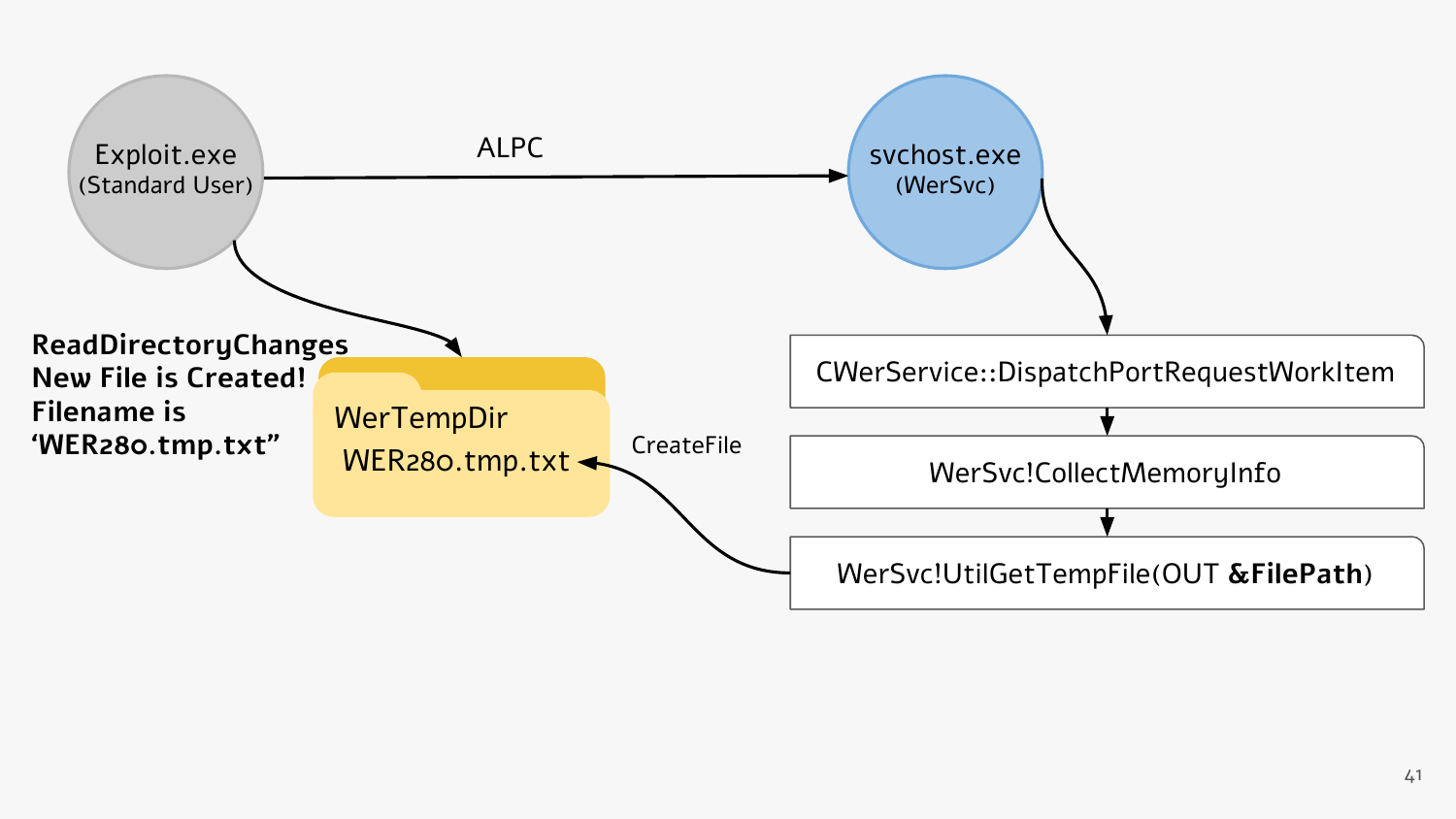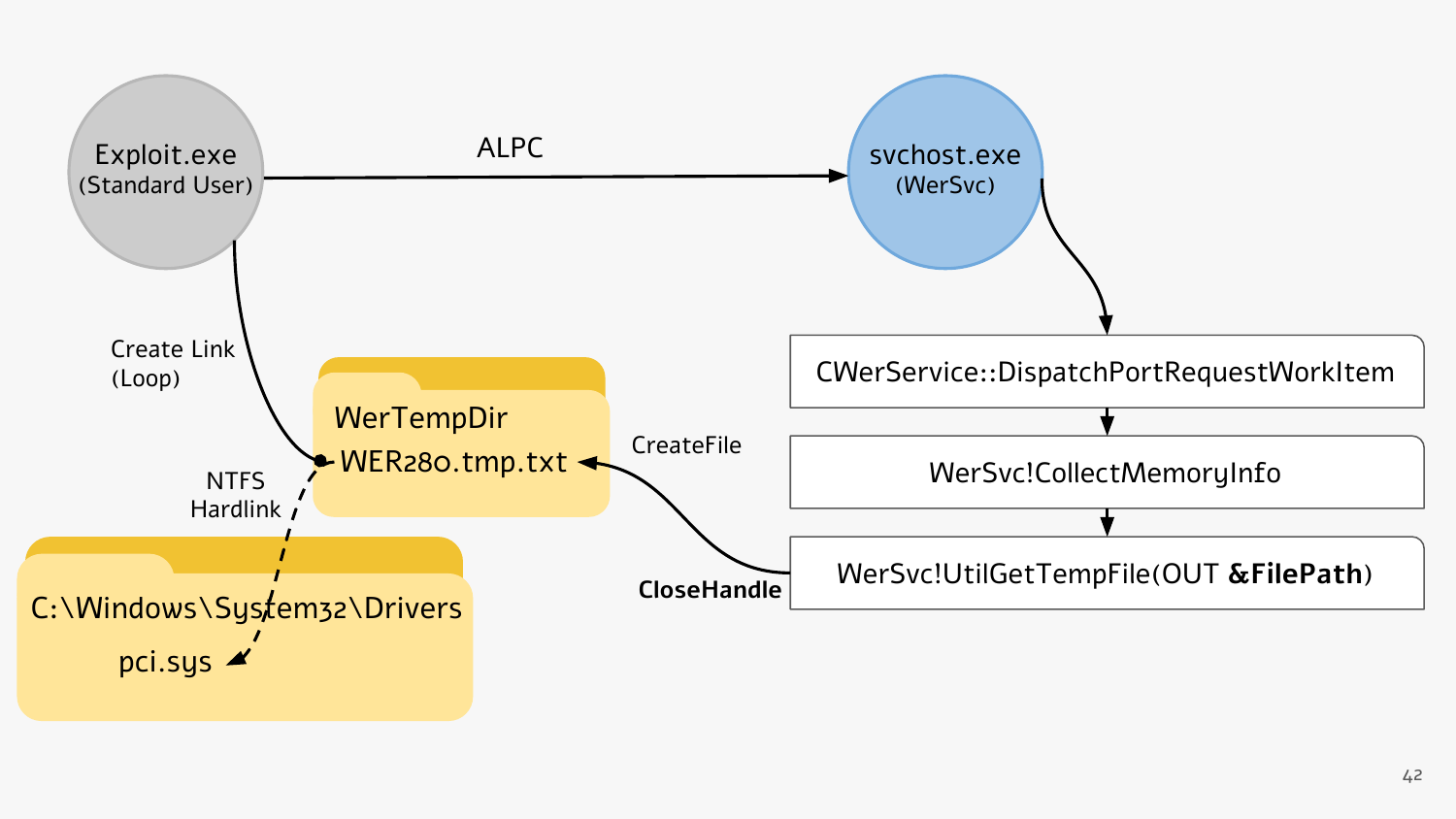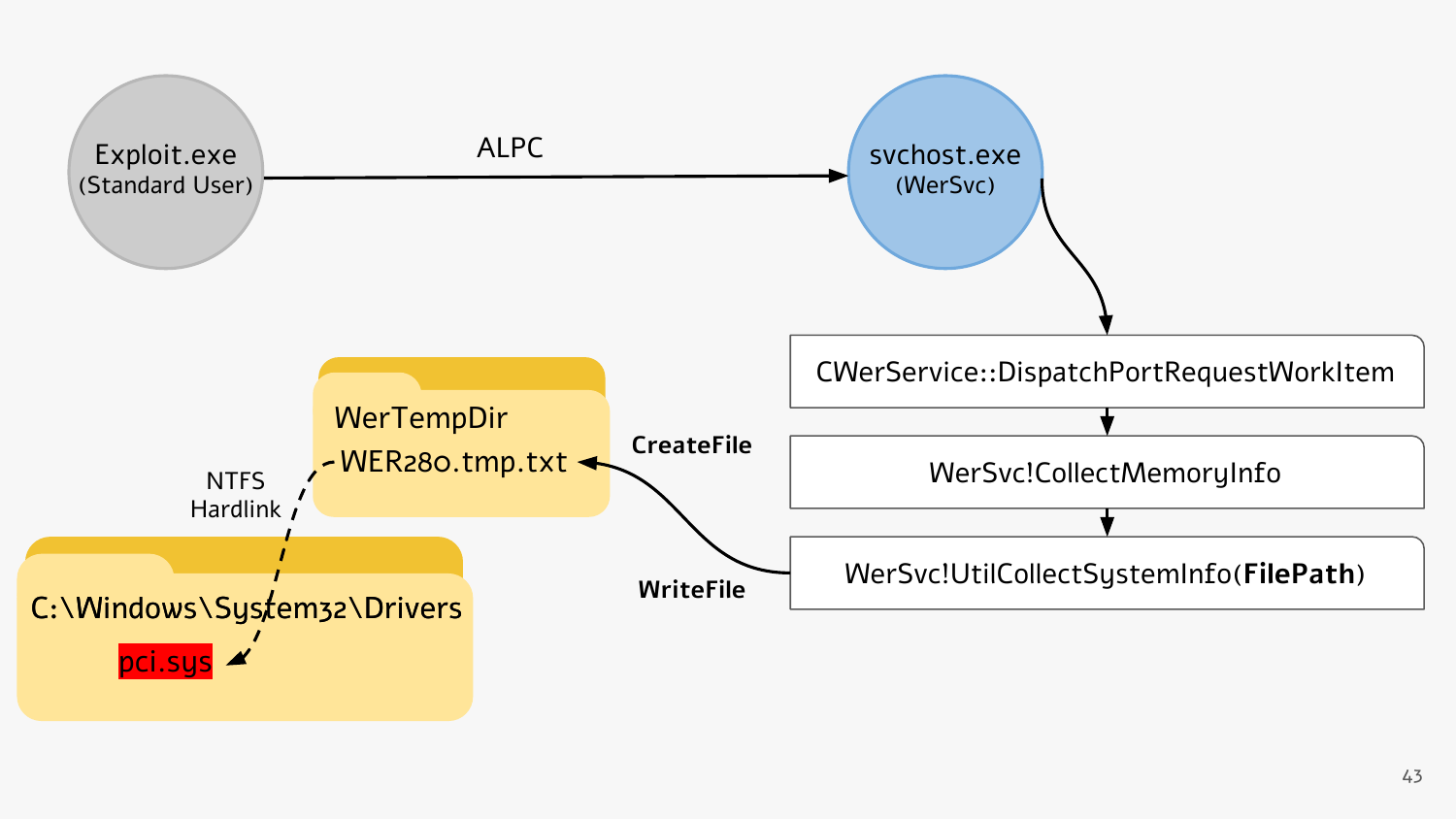# WerSvc!CollectMemoryInfo File Overwrite

- Spot vulnerability pattern with Sysinternals ProcMon
	- CreateFile twice
- I didn't exploit this to full privesc exploit
	- Requires larger degree of control overwrite content
	- Still enough for MSRC to assign a CVE

| <b>I</b> -svchost.exe | 6596 R CreateFile                   | C:\ProgramData\Microsoft\Windows\WER\Temp\WERA9A4.tmp.txt |
|-----------------------|-------------------------------------|-----------------------------------------------------------|
| <b>E</b> svchost exe  | 6596 R Query Basic Information File | C:\ProgramData\Microsoft\Windows\WER\Temp\WERA9A4.tmp.txt |
| <b>B</b> -svchost.exe | 6596 <b>B</b> CloseFile             | C:\ProgramData\Microsoft\Windows\WER\Temp\WERA9A4.tmp.txt |
| <b>B</b> -sychost.exe | 6596 R&CloseFile                    | C:\ProgramData\Microsoft\Windows\WER\Temp\WERA9A4.tmp.txt |
| svchost.exe           | 6596 RCreateFile                    | C:\ProgramData\Microsoft\Windows\WER\Temp\WERA9A4.tmp.txt |
| svchost.exe           | 6596 MWriteFile                     | C:\ProgramData\Microsoft\Windows\WER\Temp\WERA9A4.tmp.txt |
| <b>B</b> -sychost.exe | 6596 MriteFile                      | C:\ProgramData\Microsoft\Windows\WER\Temp\WERA9A4.tmp.txt |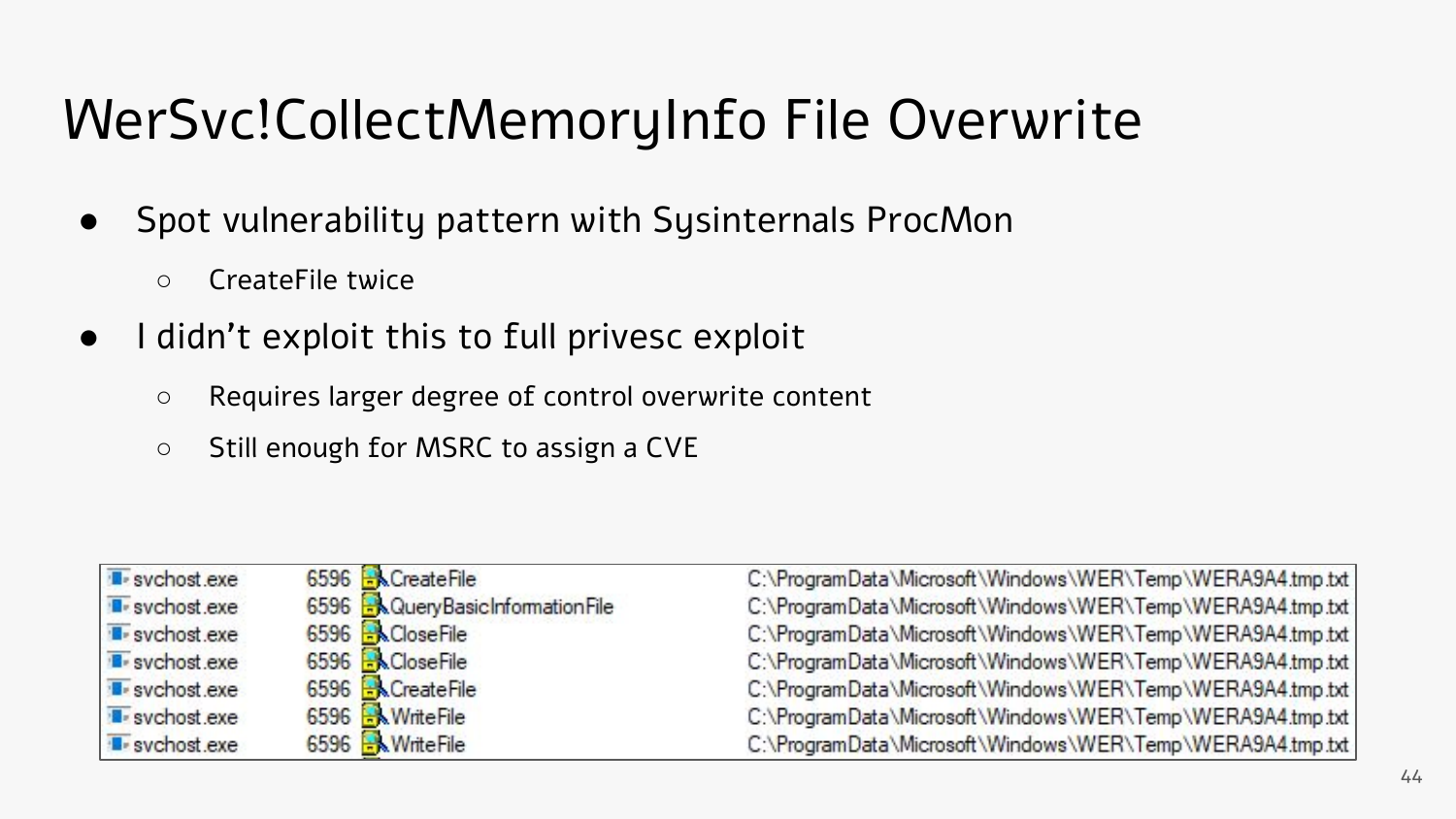# Vuln #2: WerMgr!PreparePathForDeletion DACL **Overwrite**

#### CVE-2019-0863 | Windows Error Reporting Elevation of Privilege Vulnerability

**Security Vulnerability** 

Published: 05/14/2019

MITRE CVE-2019-0863

#### **Exploitability Assessment**

The following table provides an exploitability assessment for this vulnerability at the time of original publication.

| Publicly Disclosed                | <b>Exploited</b> | <b>Latest Software Release</b> | <b>Older Software Release</b> |  |  |  |  |
|-----------------------------------|------------------|--------------------------------|-------------------------------|--|--|--|--|
| Yes                               | Yes <sup>1</sup> | <b>Exploitation Detected</b>   | <b>Exploitation Detected</b>  |  |  |  |  |
| Acknowledgements                  |                  |                                |                               |  |  |  |  |
| Gal De Leon of Palo Alto Networks |                  |                                |                               |  |  |  |  |
| Polar Bear                        |                  |                                |                               |  |  |  |  |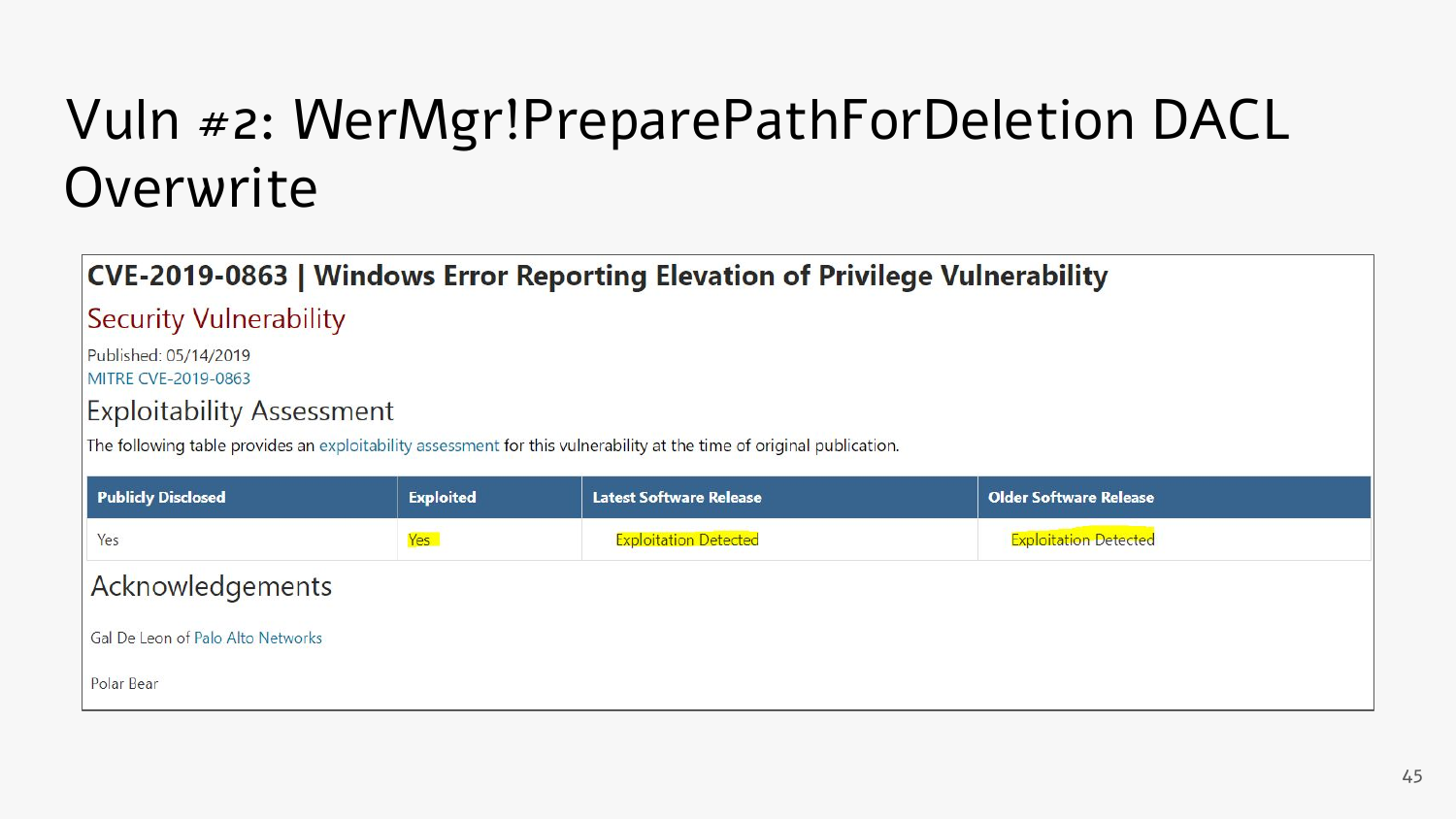

Run 'QueueReporting' Schedule Task (Can be done from Standard User, MediumIL) WerMgr.exe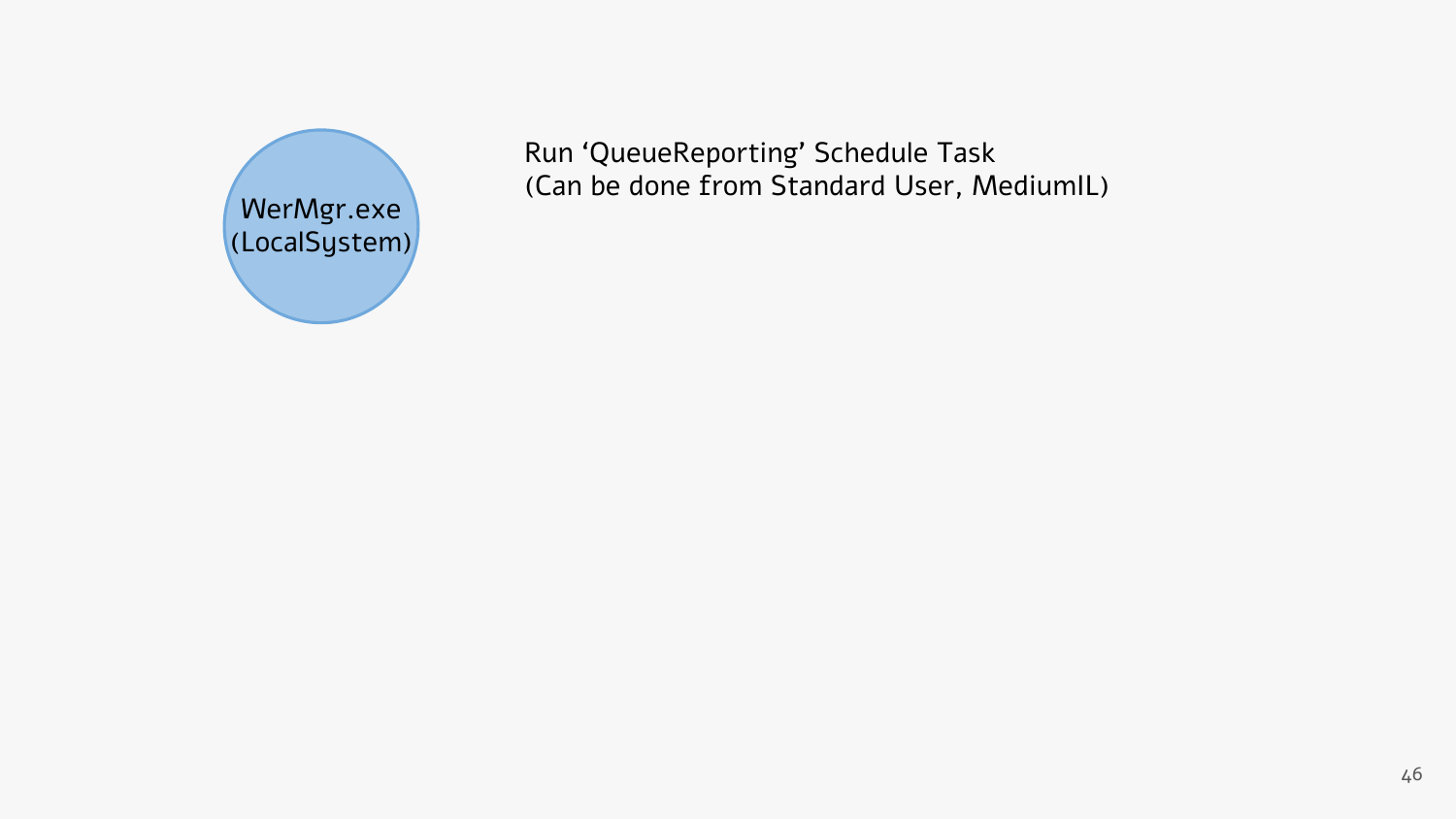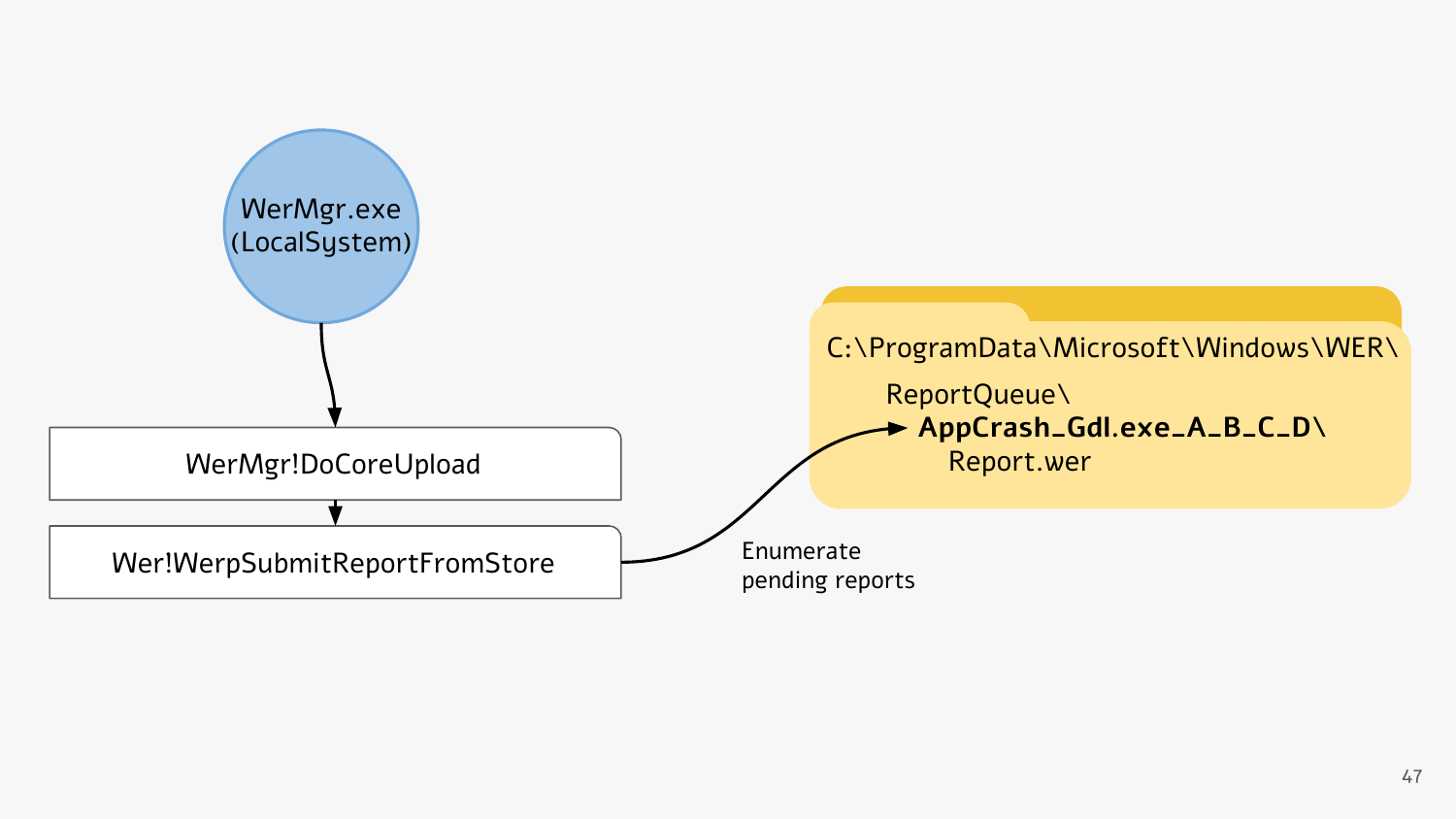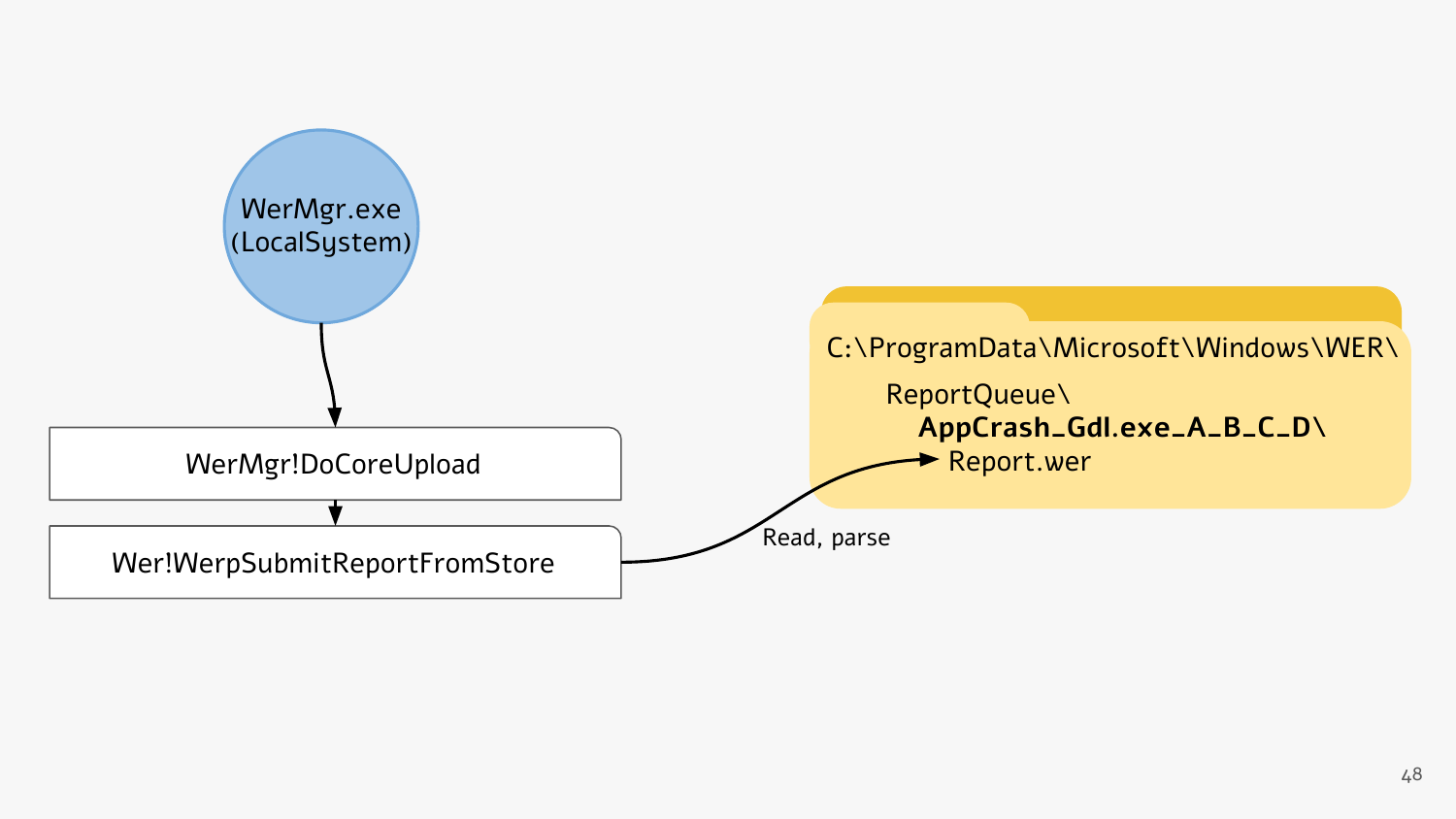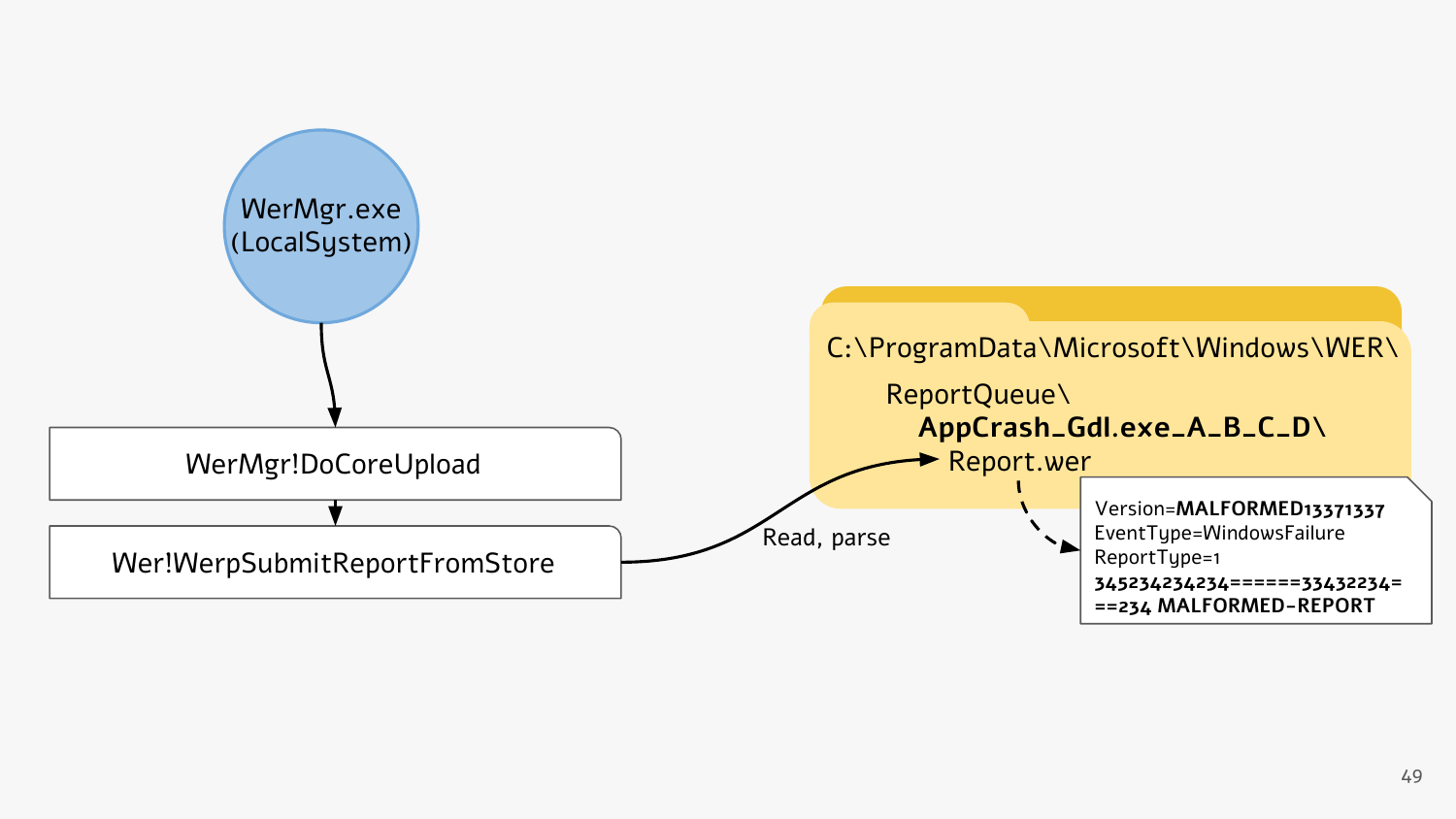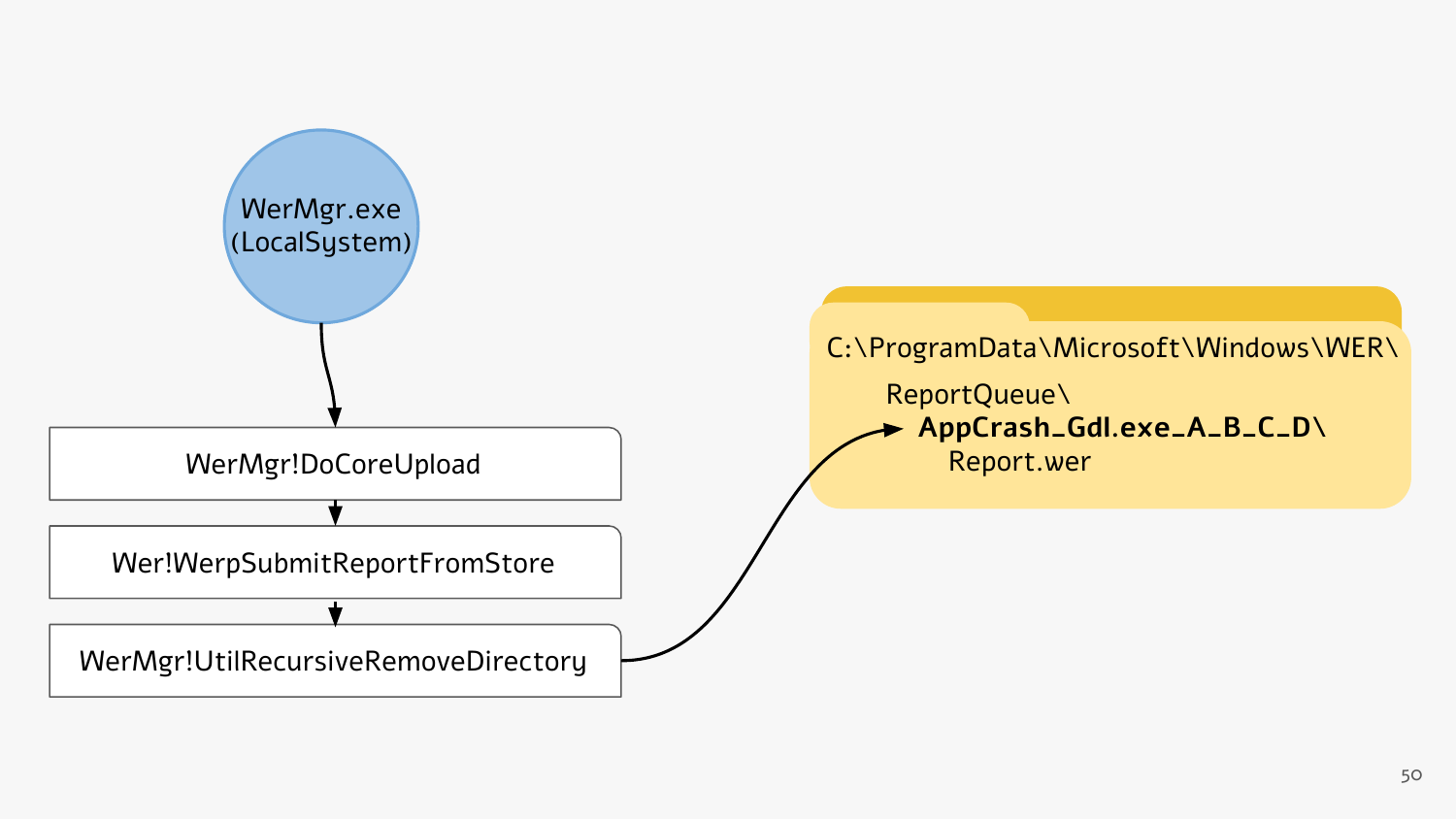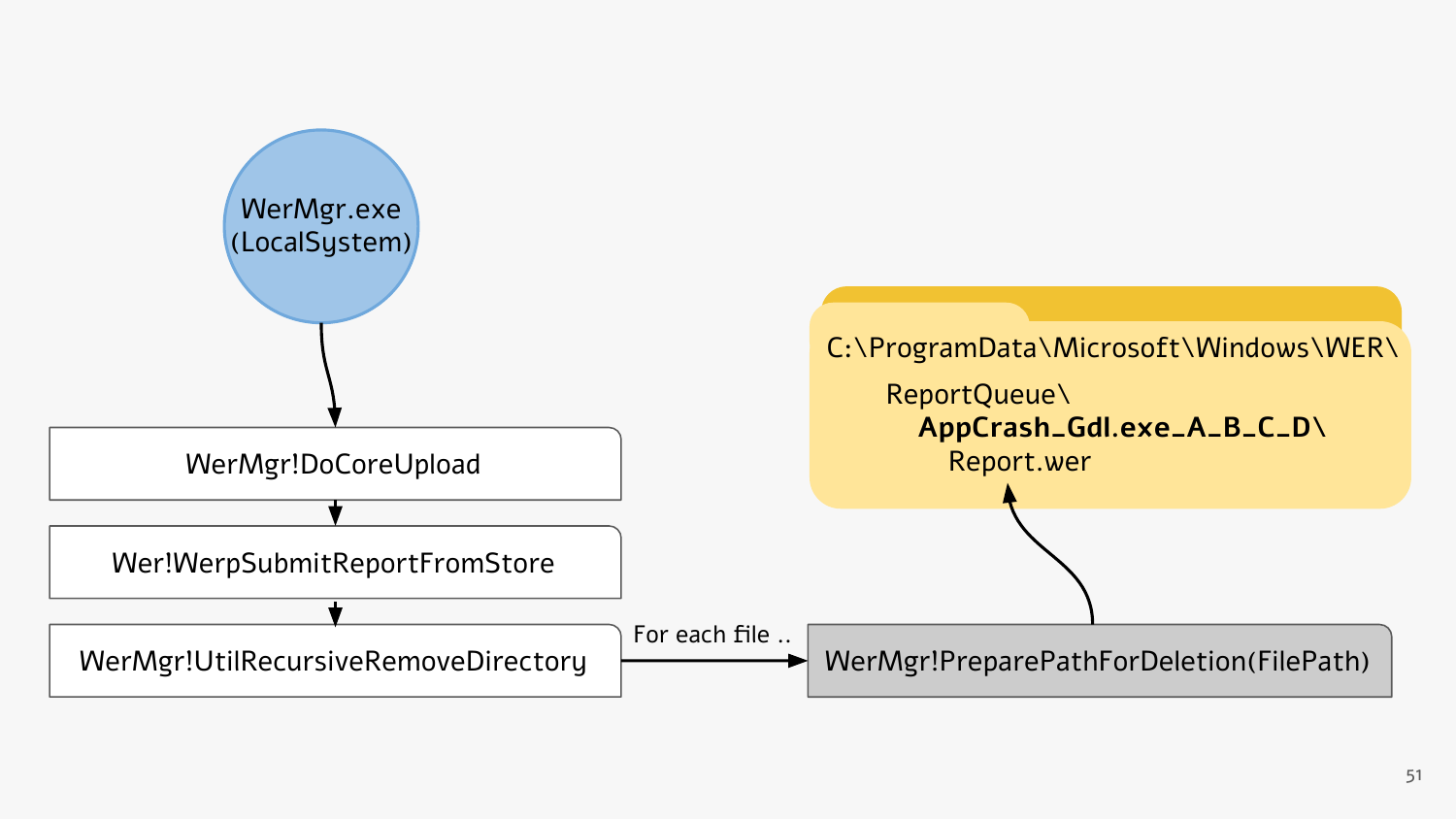Int64 PreparePathForDeletion(WCHAR\* FilePath) {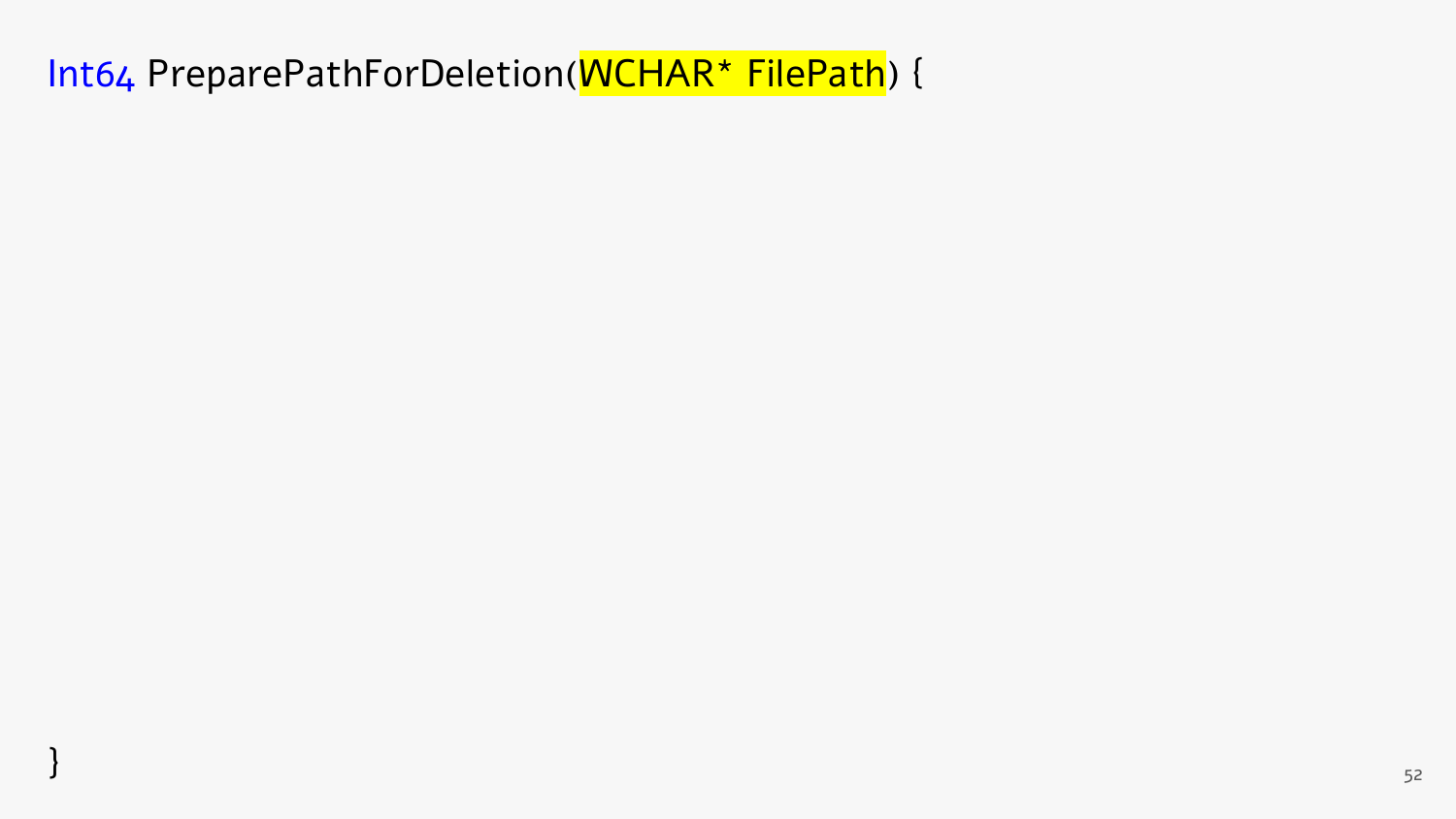…

// Read DACL to memory

GetFileSecurity(FilePath, DACL\_SECURITY\_INFO, SD);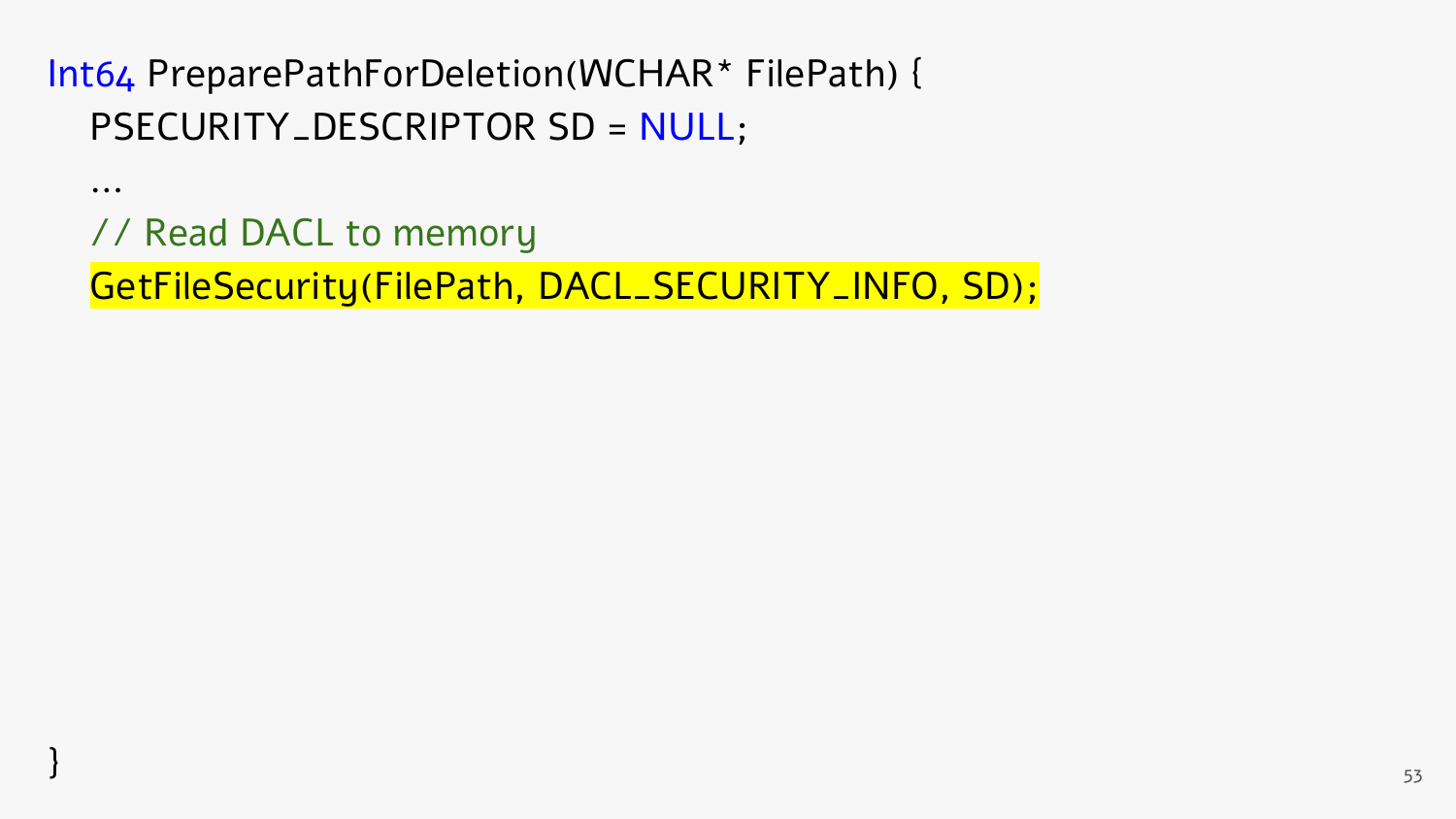// Read DACL to memory

GetFileSecurity(FilePath, DACL\_SECURITY\_INFO, SD);

// Add Delete Permissions

…

....<mark>...</mark>

}

…

SetEntriesInAcl(...);  $\frac{1}{2}$  // DACL = Orig + Delete for System

SetSecurityDesciptorDacI(SD, ...);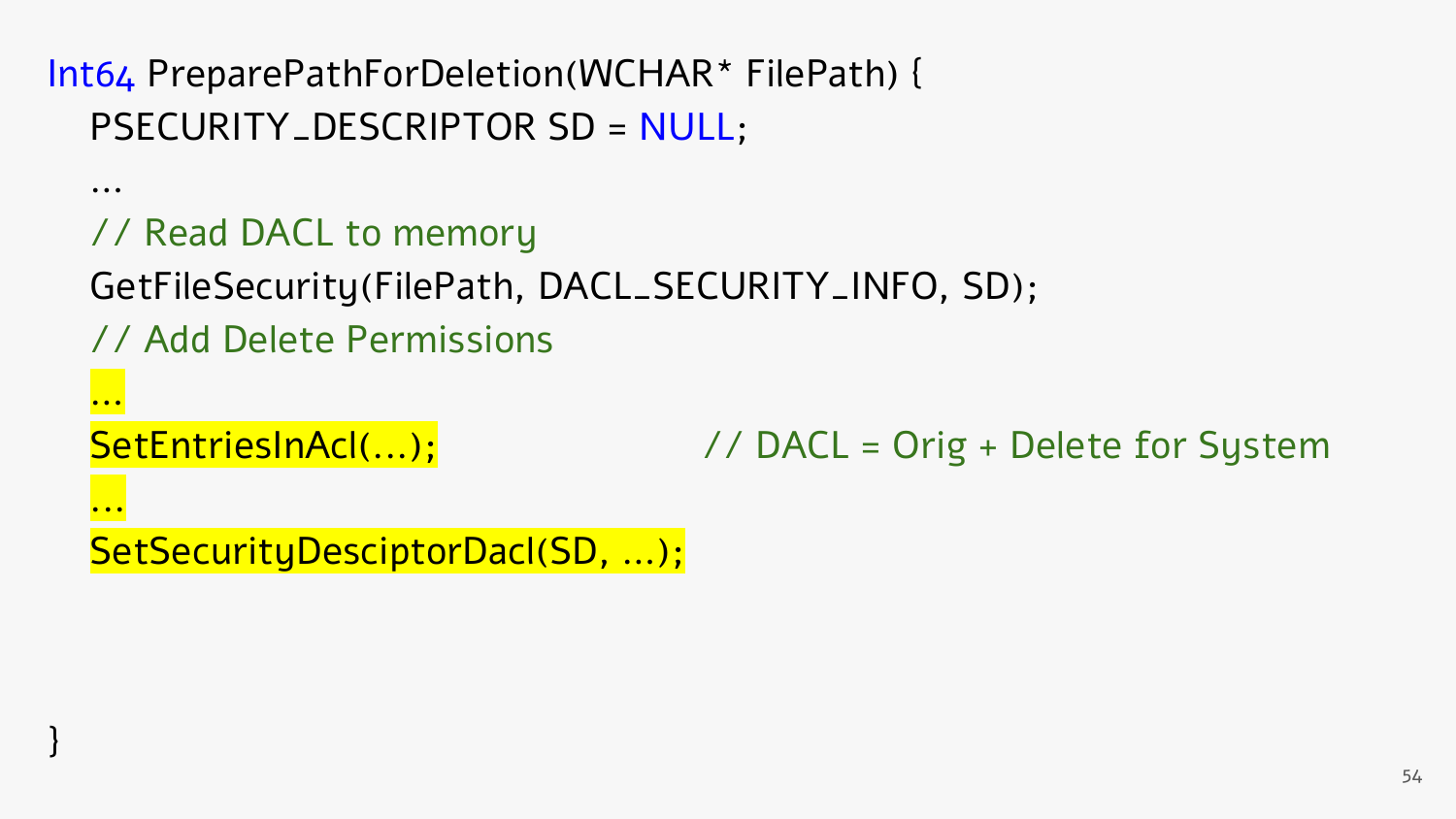```
 …
// Read DACL to memory
GetFileSecurity(FilePath, DACL_SECURITY_INFO, SD);
// Add Delete Permissions
```

```
 SetEntriesInAcl(...);
```
…

...

…

}

```
 SetSecurityDesciptorDacl(SD, …);
```
 // Apply the modified DACL SetFileSecurity(FilePath, DACL\_SECURITY\_INFO, SD);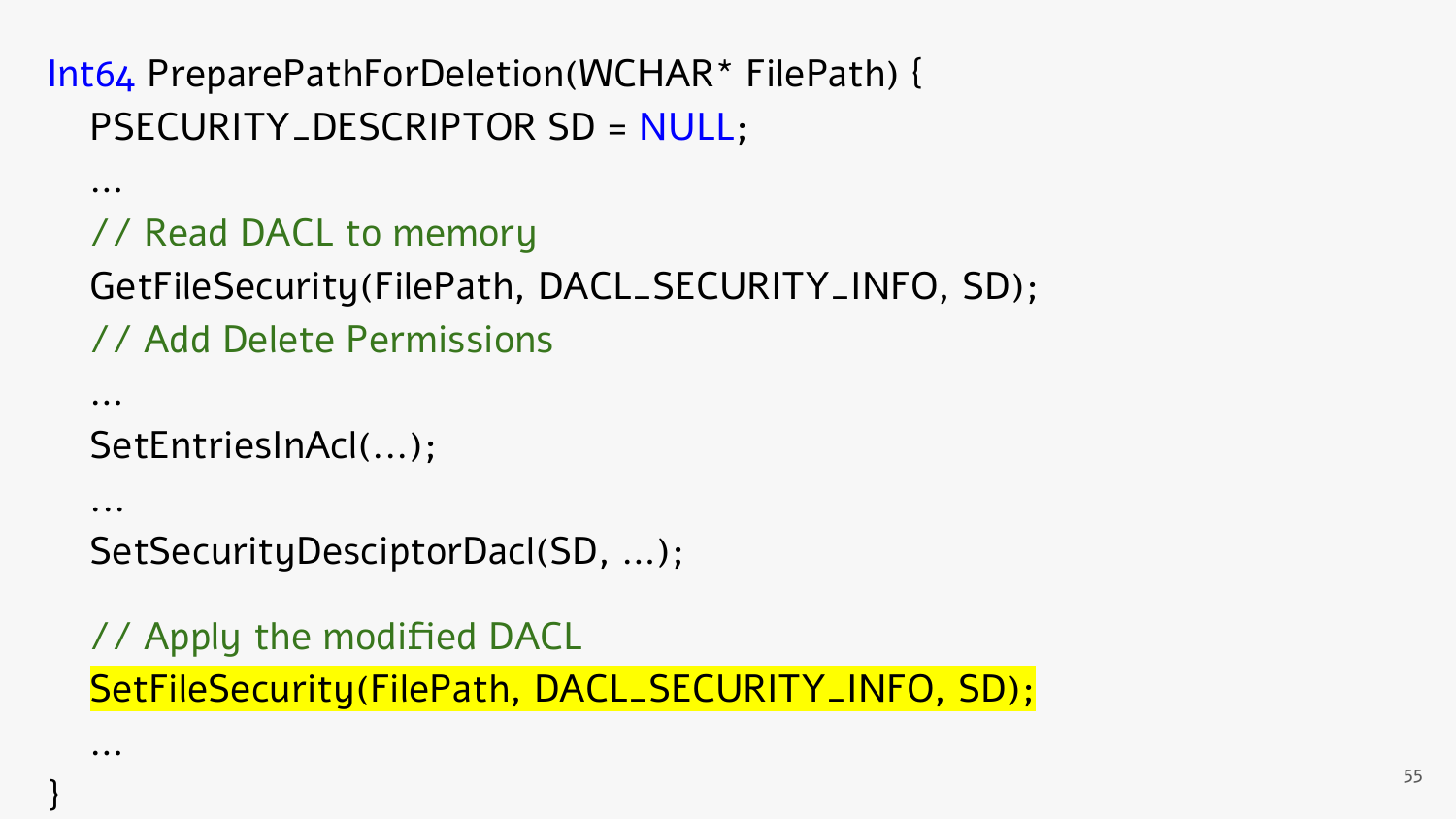…

…

// Read DACL to memory

**GetFileSecurity(FilePath, DACL\_SECURITY\_INFO, SD);**

 **SetFileSecurity(FilePath, DACL\_SECURITY\_INFO, SD);**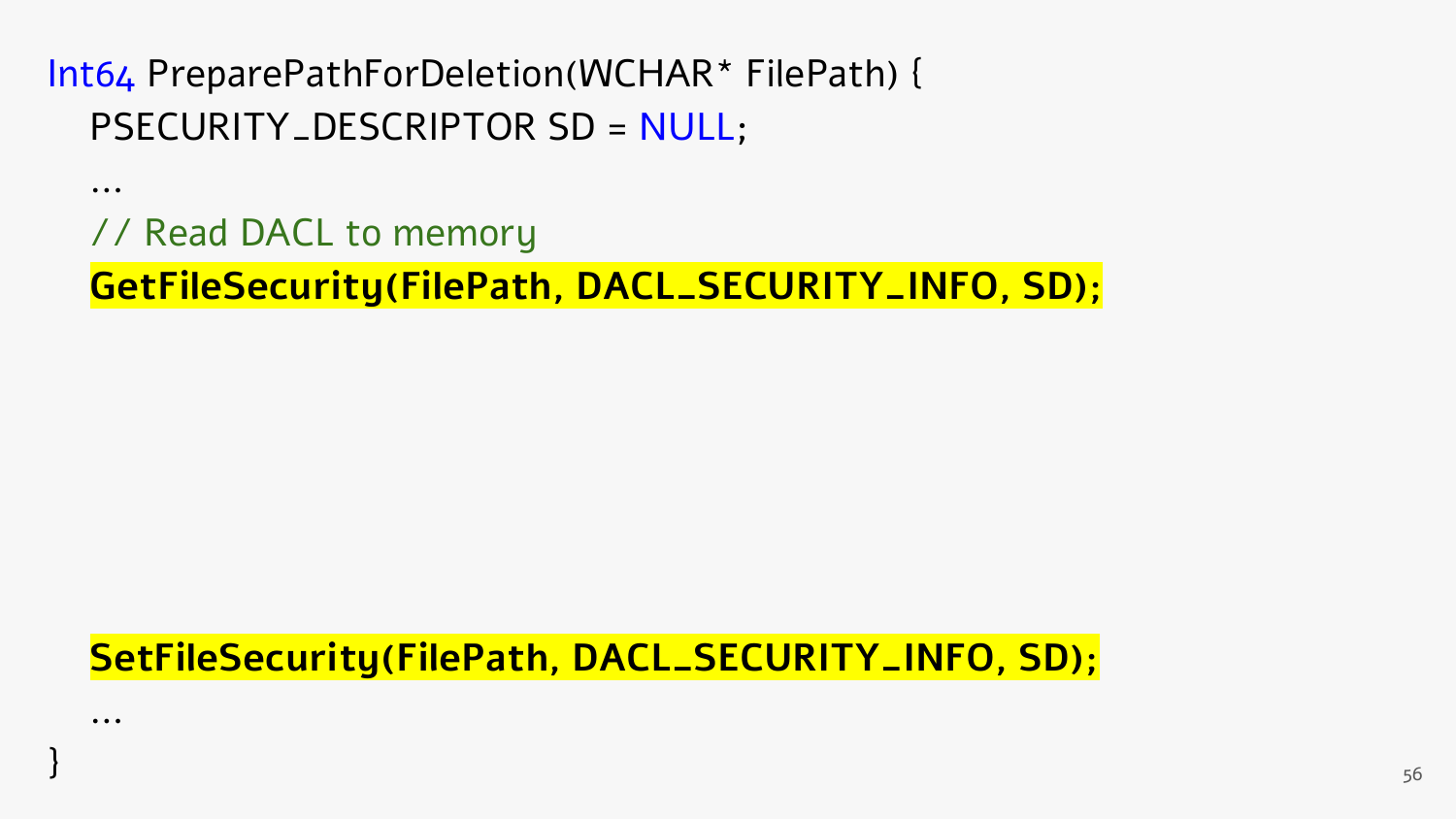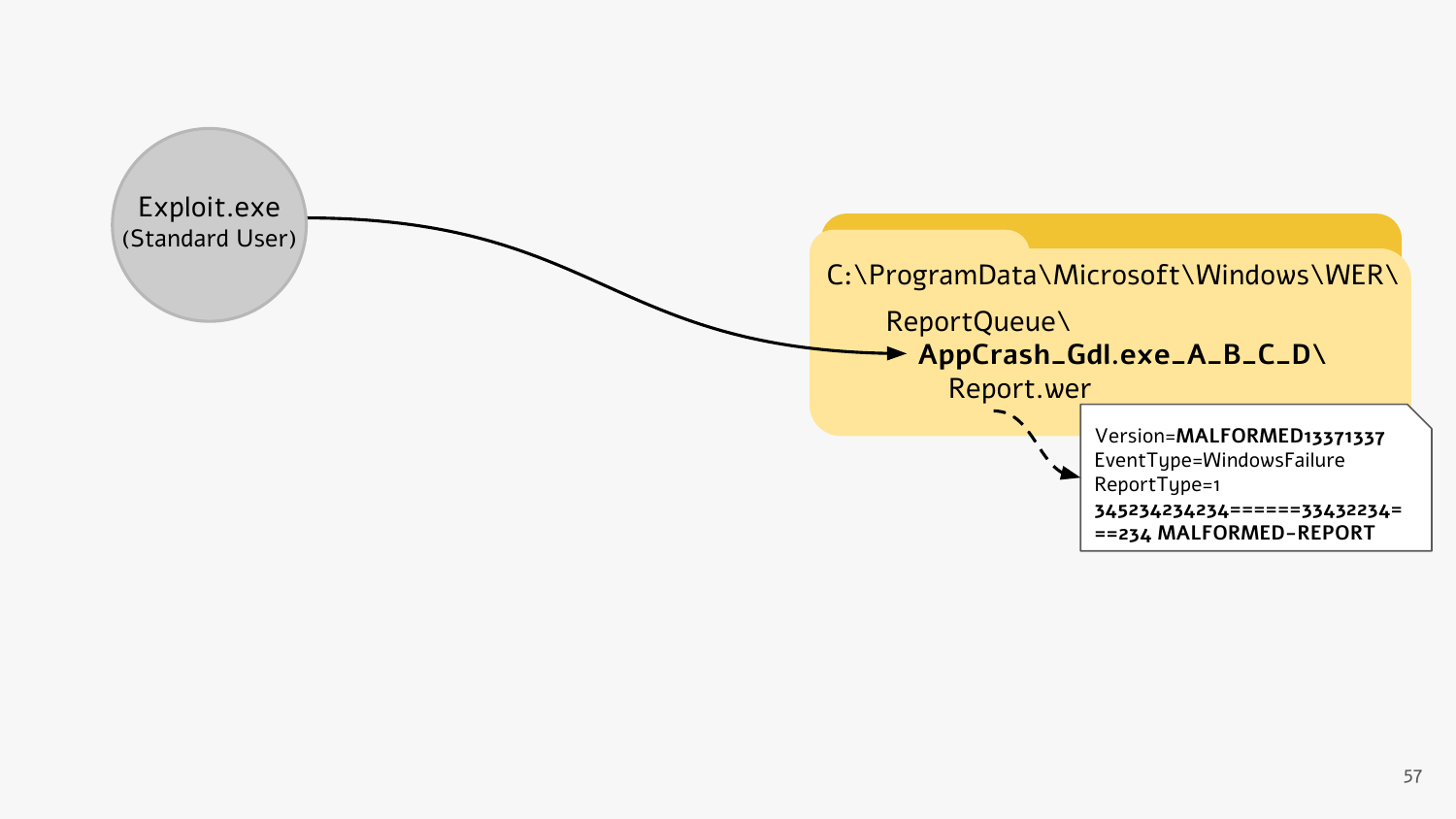

C:\ProgramData\Microsoft\Windows\WER\ ReportQueue\ **AppCrash\_Gdl.exe\_A\_B\_C\_D\** Report.wer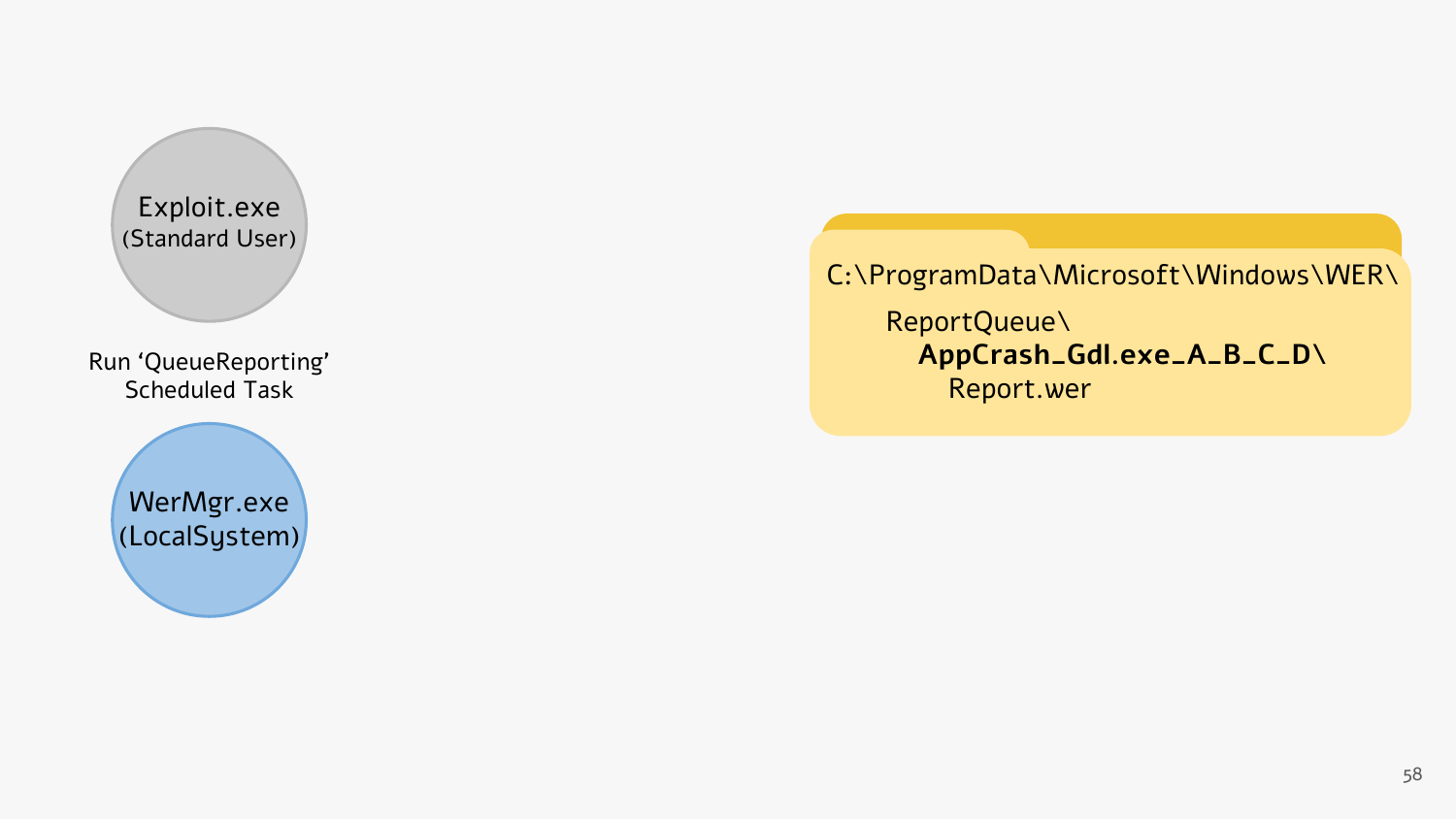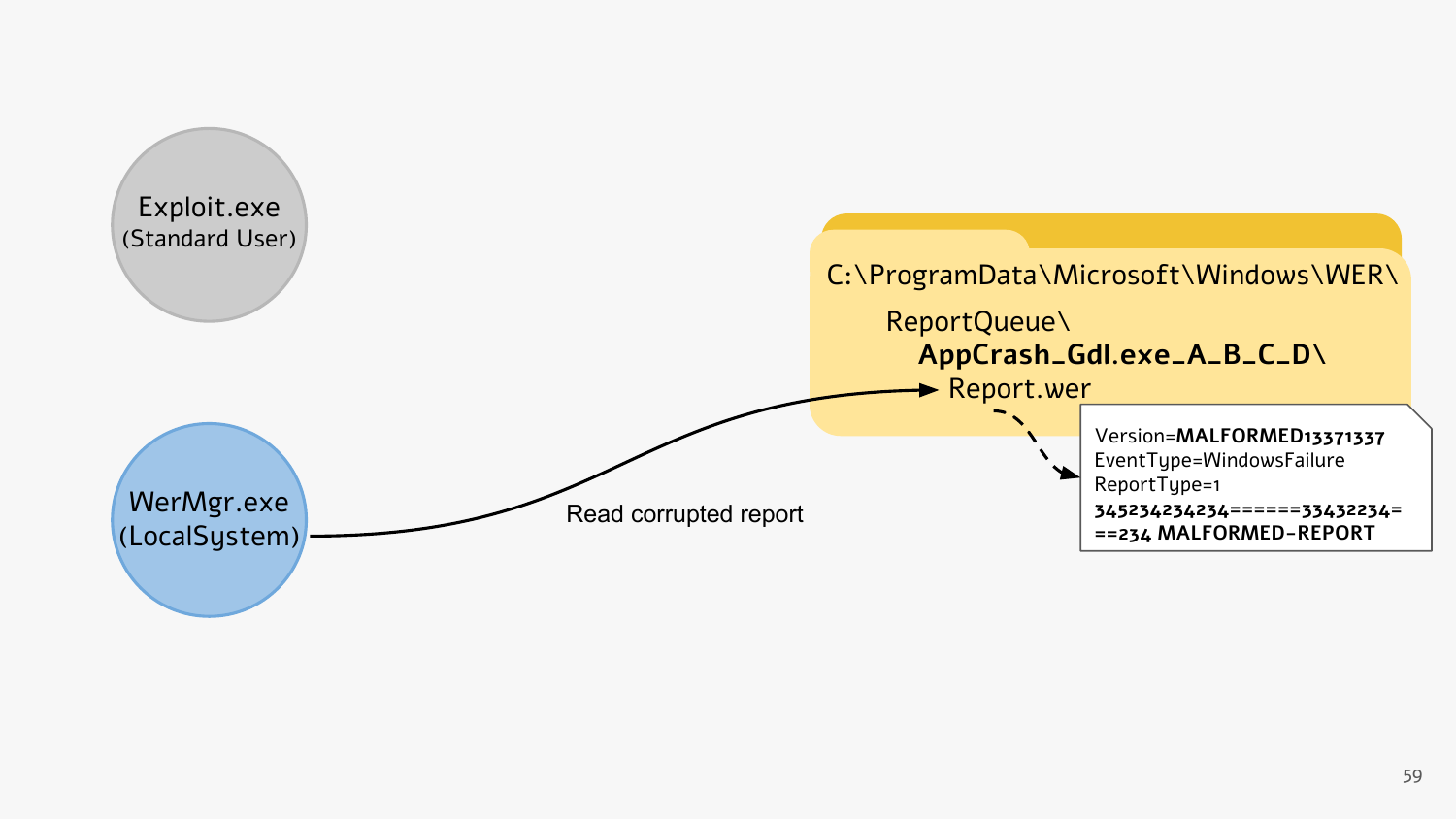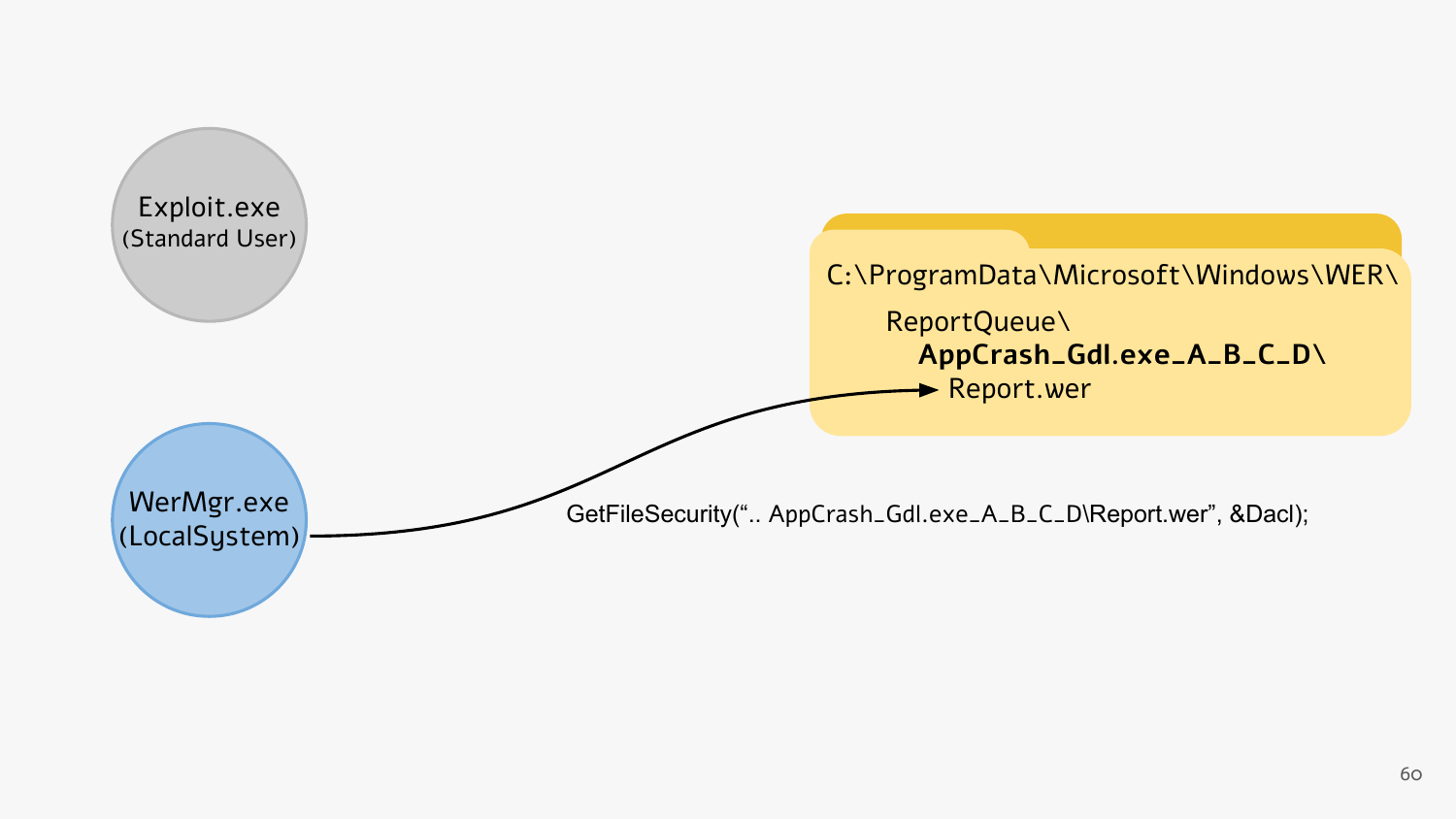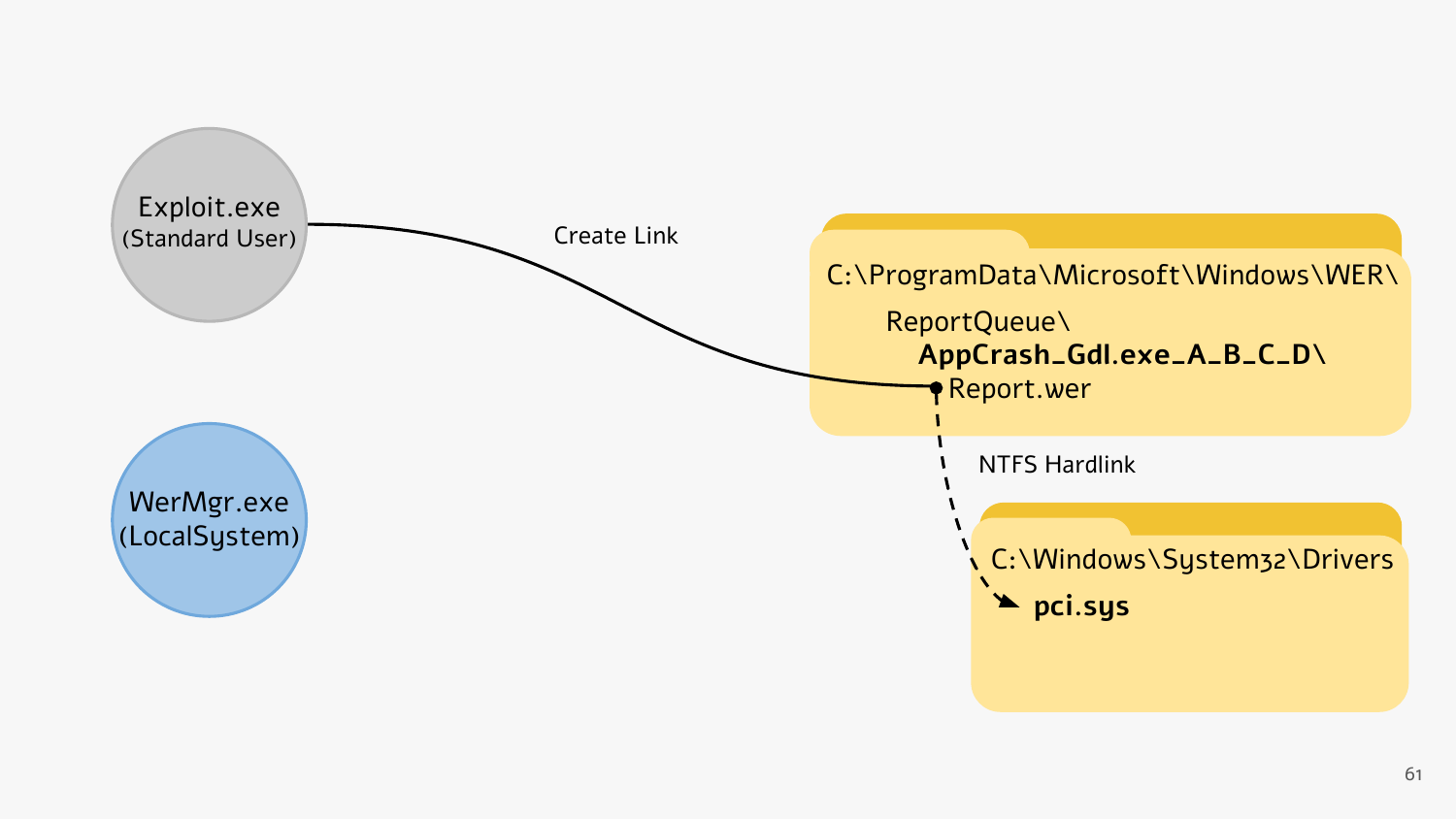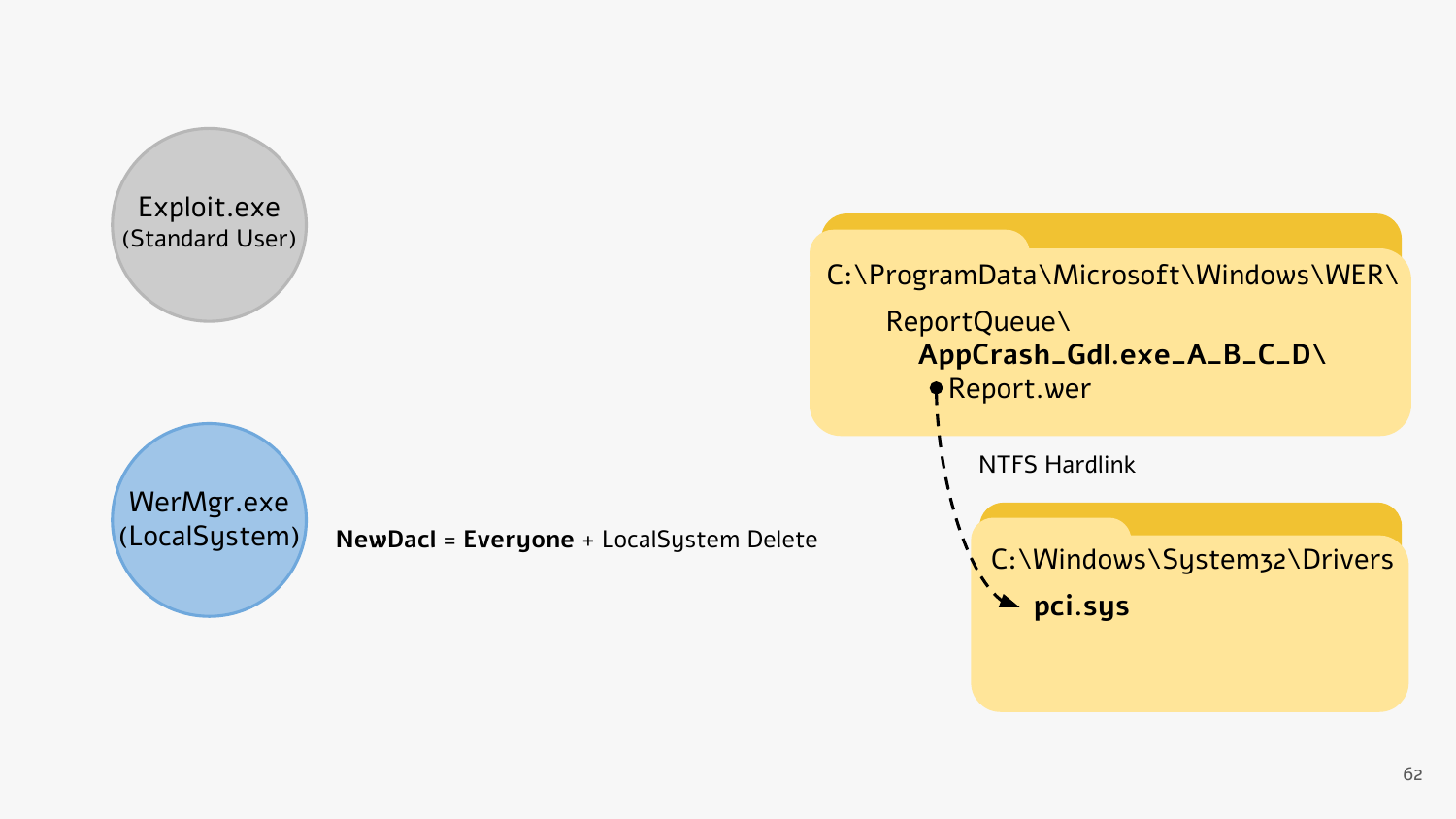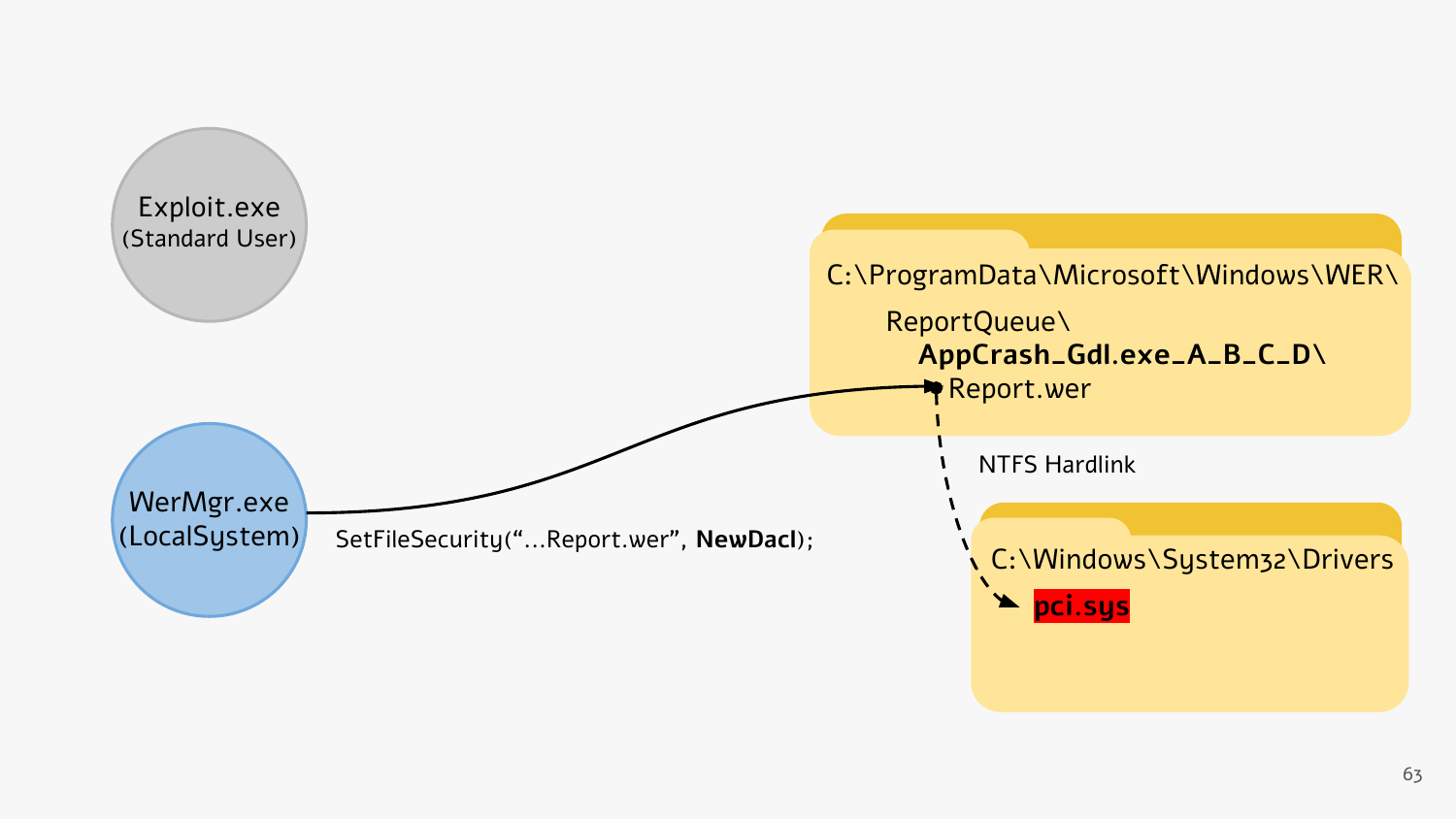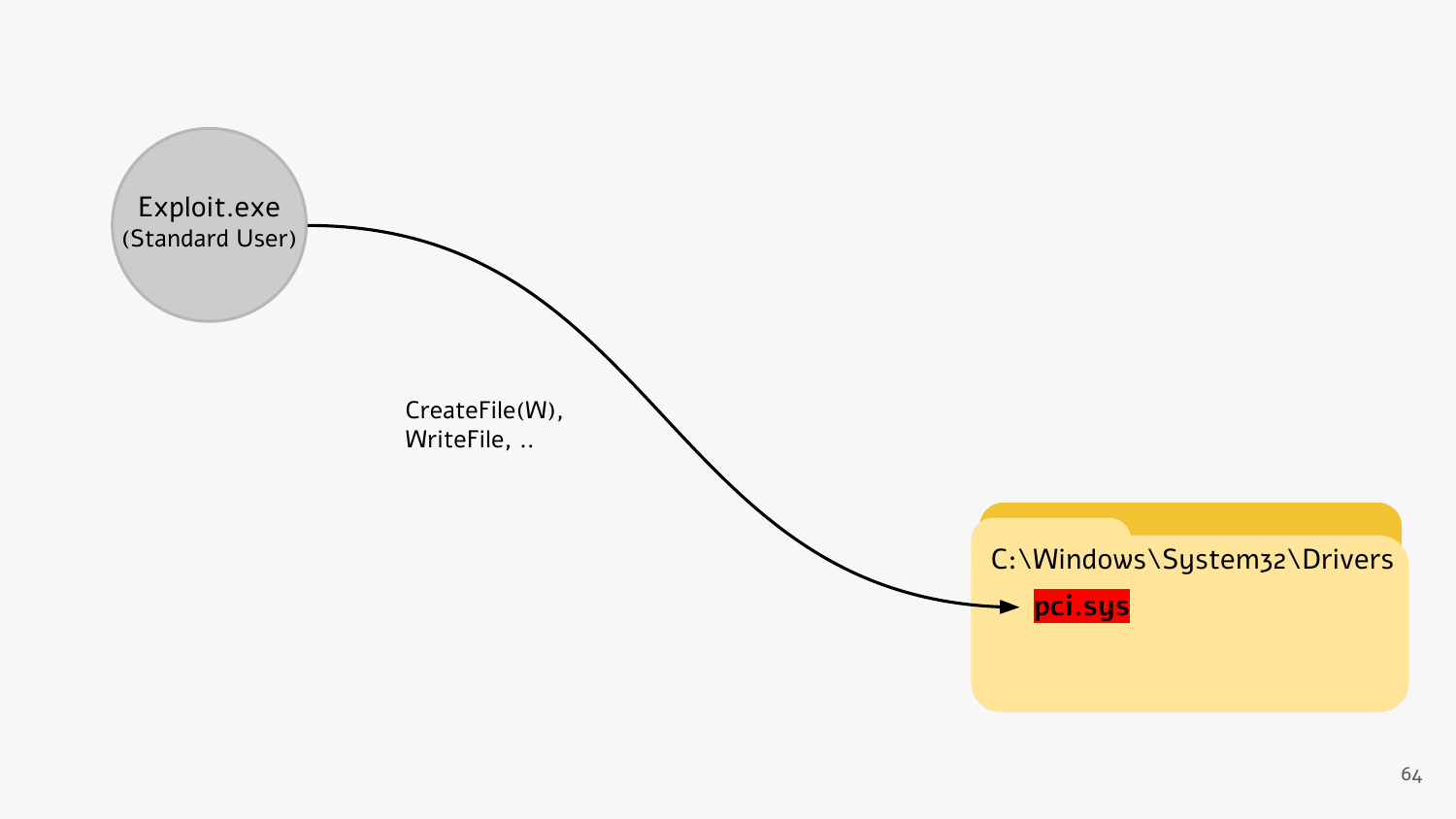# WerMgr DACL Overwrite

- Does WerMgr.exe later delete 'pci.sys'?
	- *○* No WerMgr.exe checks if it is a link before deleting the file
	- $\circ$  No Hardlinks don't work that way (more about that later)
- Is it hard to win the race condition?
	- Yes!
	- $\circ$  But .. You can try for many times until it works (few seconds up to  $\sim$ 5 minutes)
- To get privesc, what file should we target?
	- DLL that later gets loaded by a System process
	- Technique by James Forshaw of GPZ
		- <https://googleprojectzero.blogspot.com/2018/04/windows-exploitation-tricks-exploiting.html>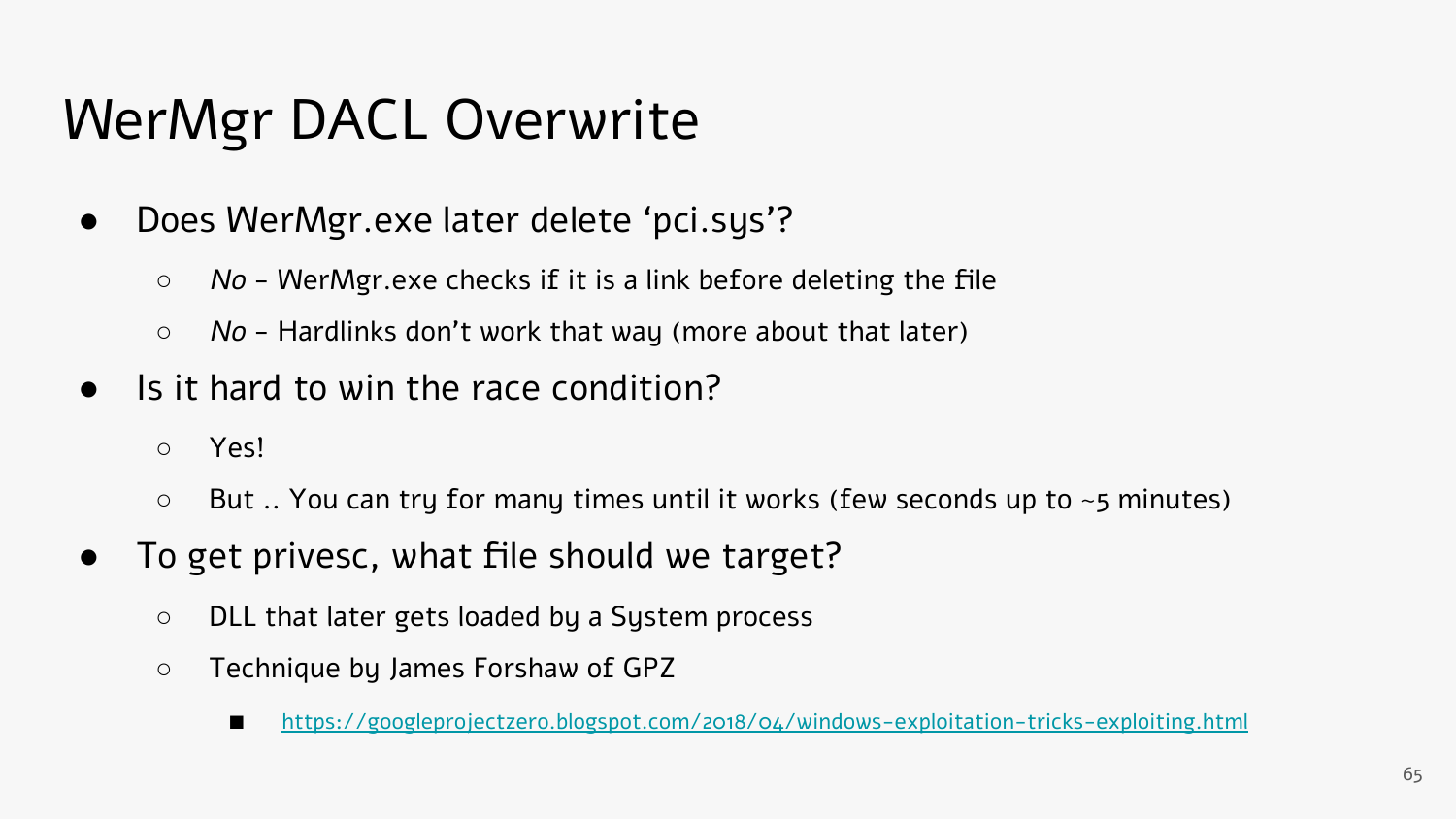## Vuln #3: Wer!WerpCleanWer Arbitrary File Deletion

- CVE-2019-1037
- wer.dll (common utils used by all WER components)
- Impact: delete any file you want as LocalSystem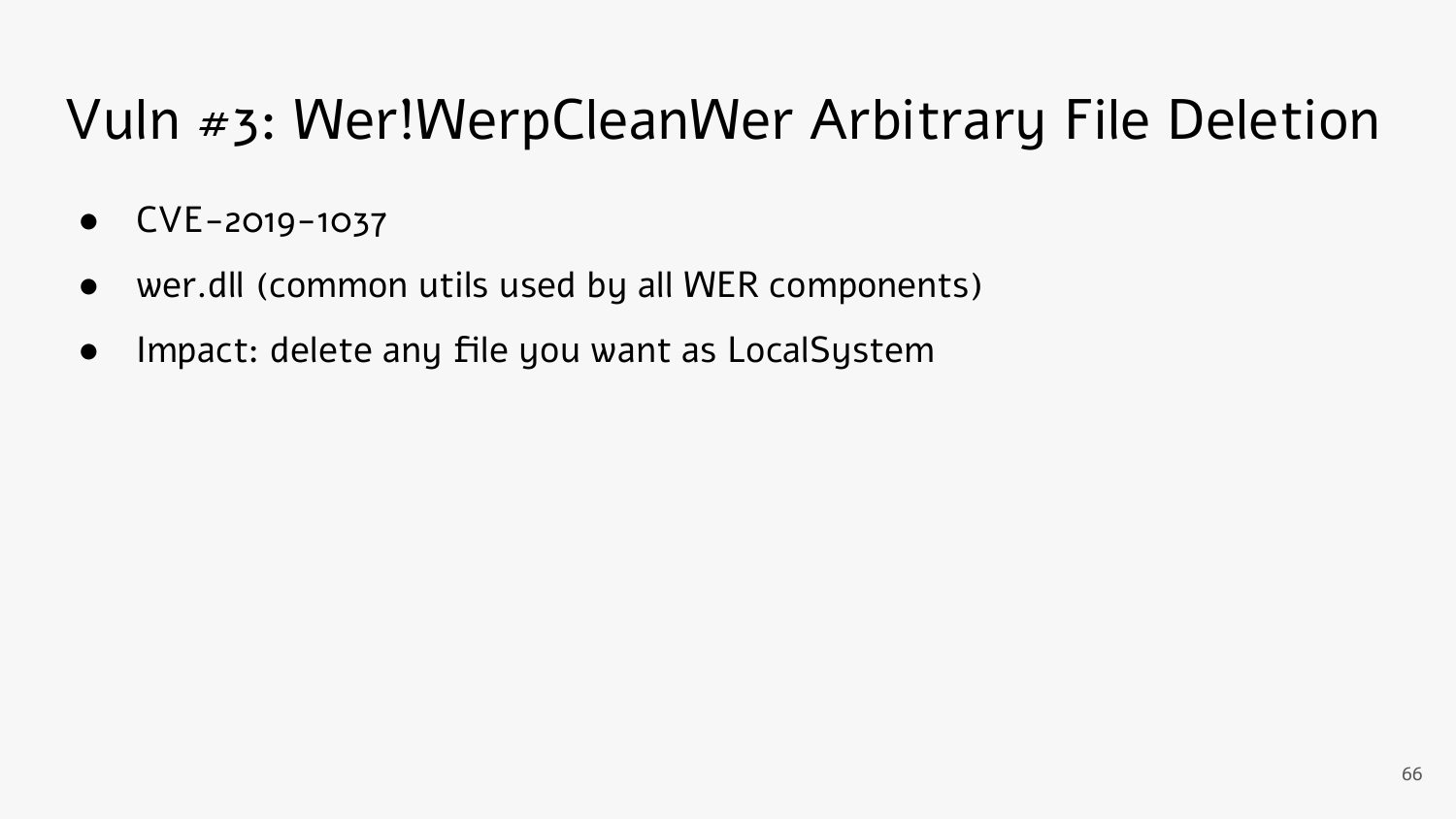● File deletion bugs cannot be exploited using NTFS hardlinks

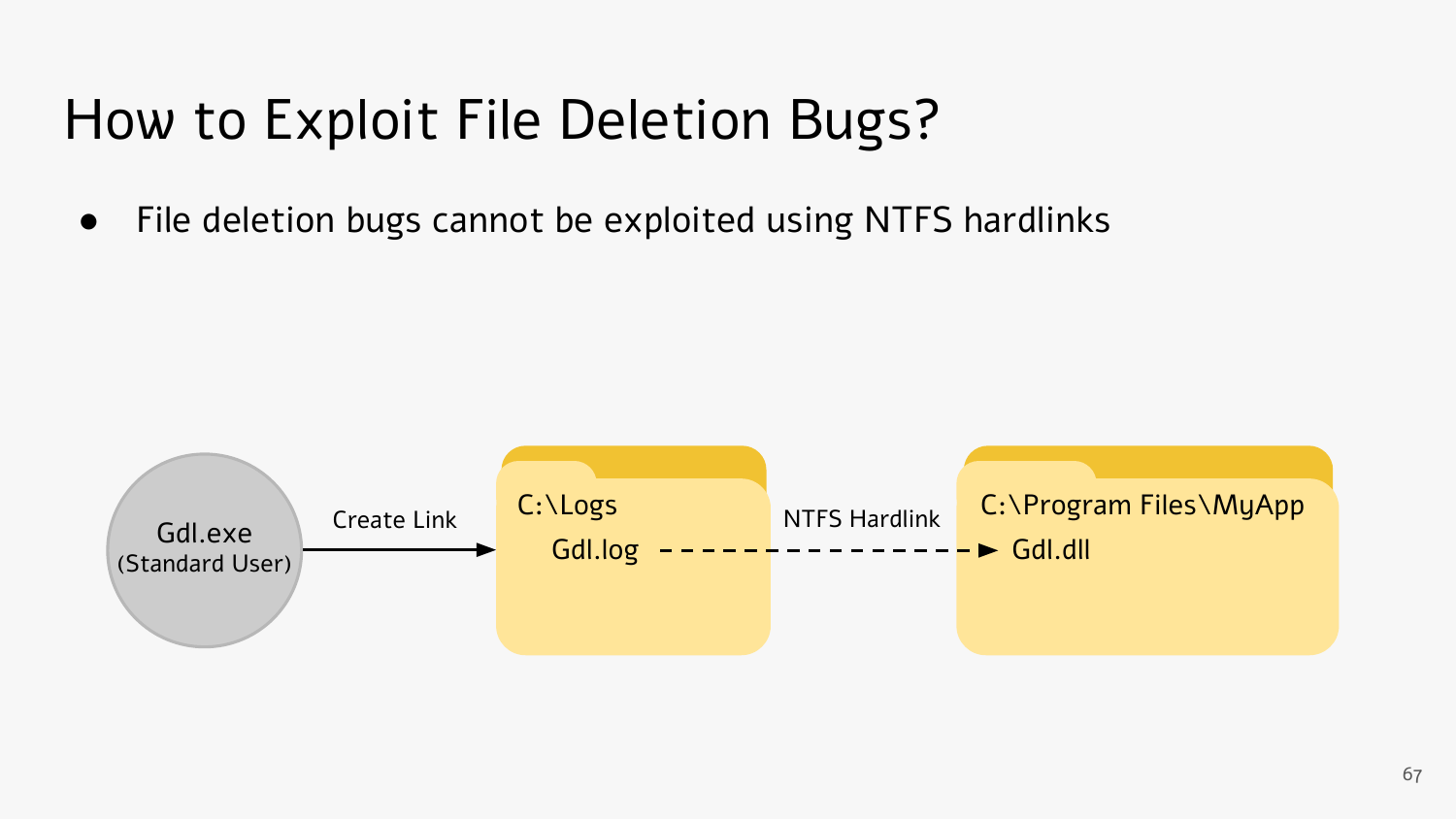• File deletion bugs cannot be exploited using NTFS hardlinks



MySrv.exe: DeleteFile("C:\Logs\Gdl.log")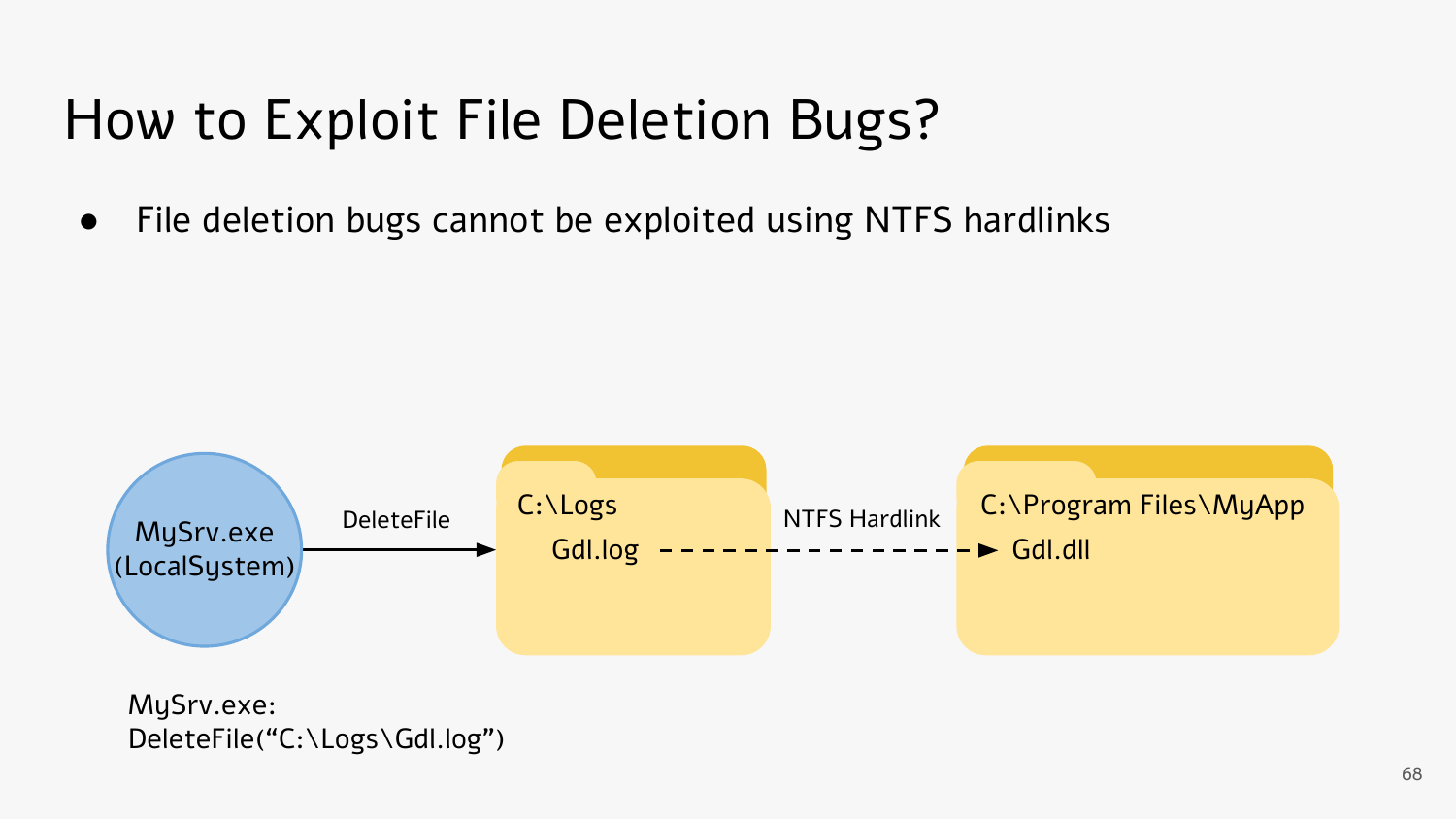• File deletion bugs cannot be exploited using NTFS hardlinks



C:\Program Files\MyApp Gdl.dll

MySrv.exe: DeleteFile("C:\Logs\Gdl.log")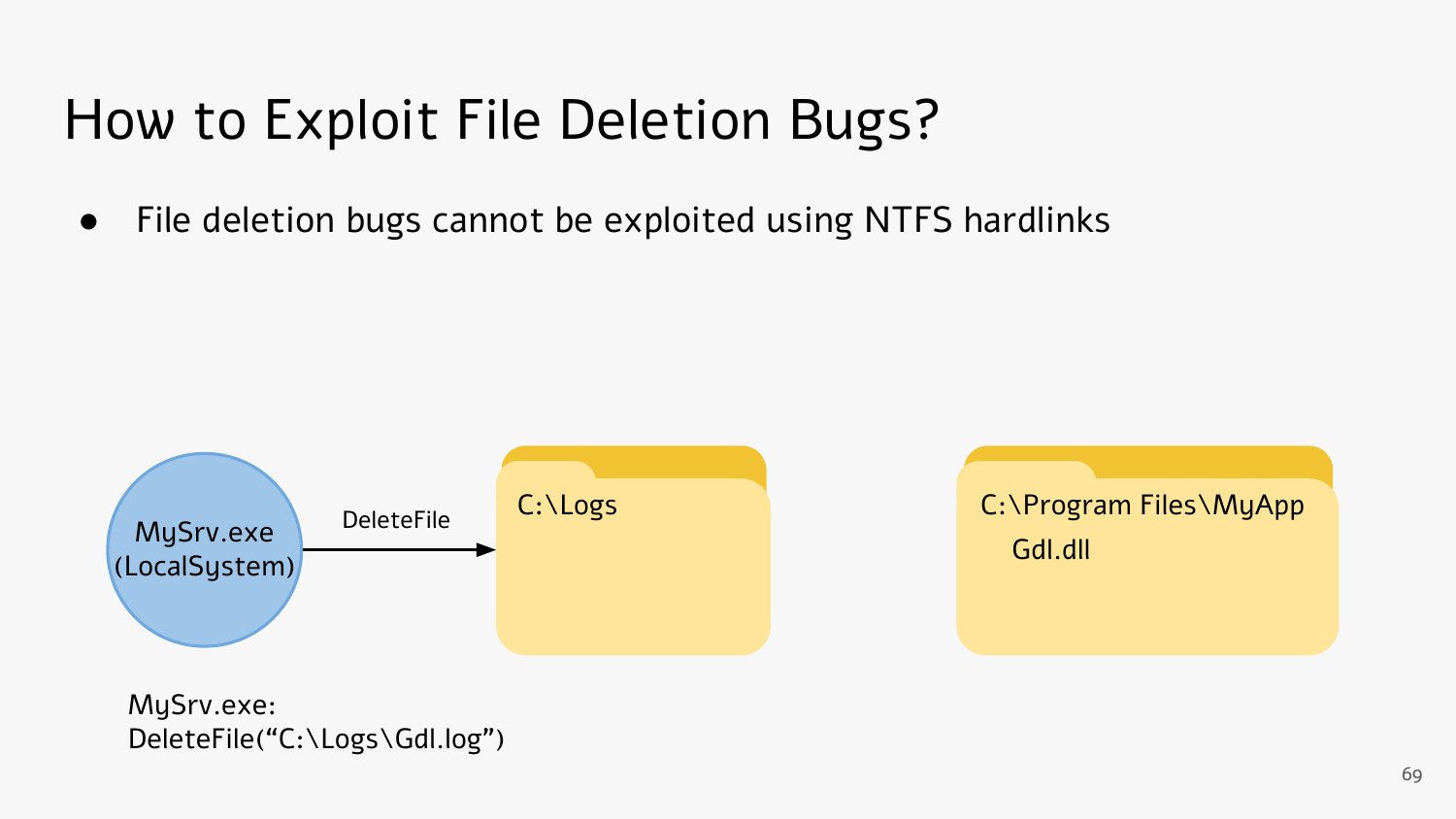- File deletion bugs cannot be exploited using NTFS hardlinks
- Hardlinks are like "giving one file multiple names"
	- If you delete "one name", you don't delete the others
- Use other links primitive to exploit deletion bugs directory junctions



C:\Program Files\MyApp Gdl.dll

MySrv.exe: DeleteFile("C:\Logs\Gdl.log")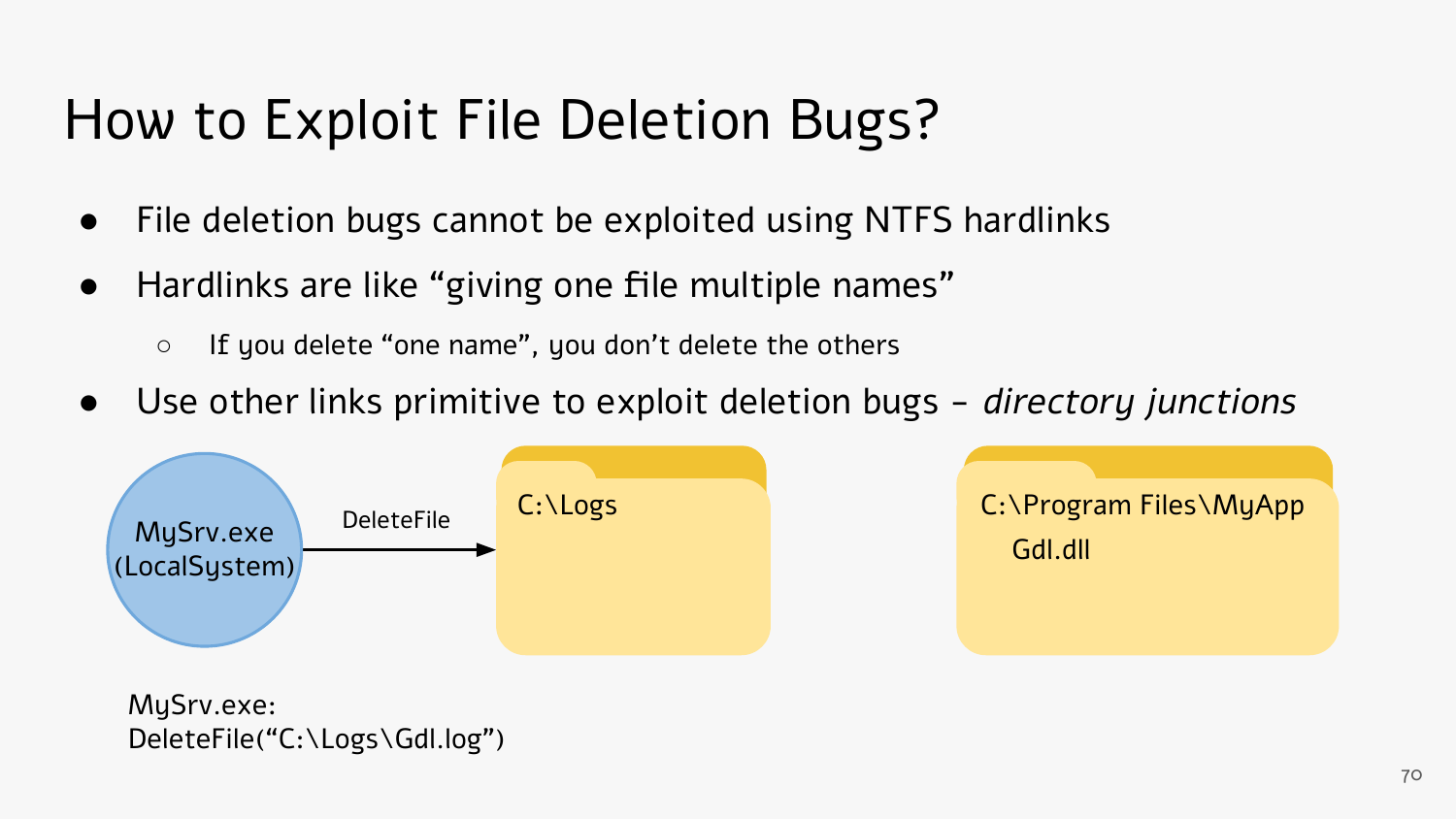### Junctions

● "Symlinks" between directories



Gdl.exe: Create Junction "C:\Logs" => "C:\Program Files\MyApp"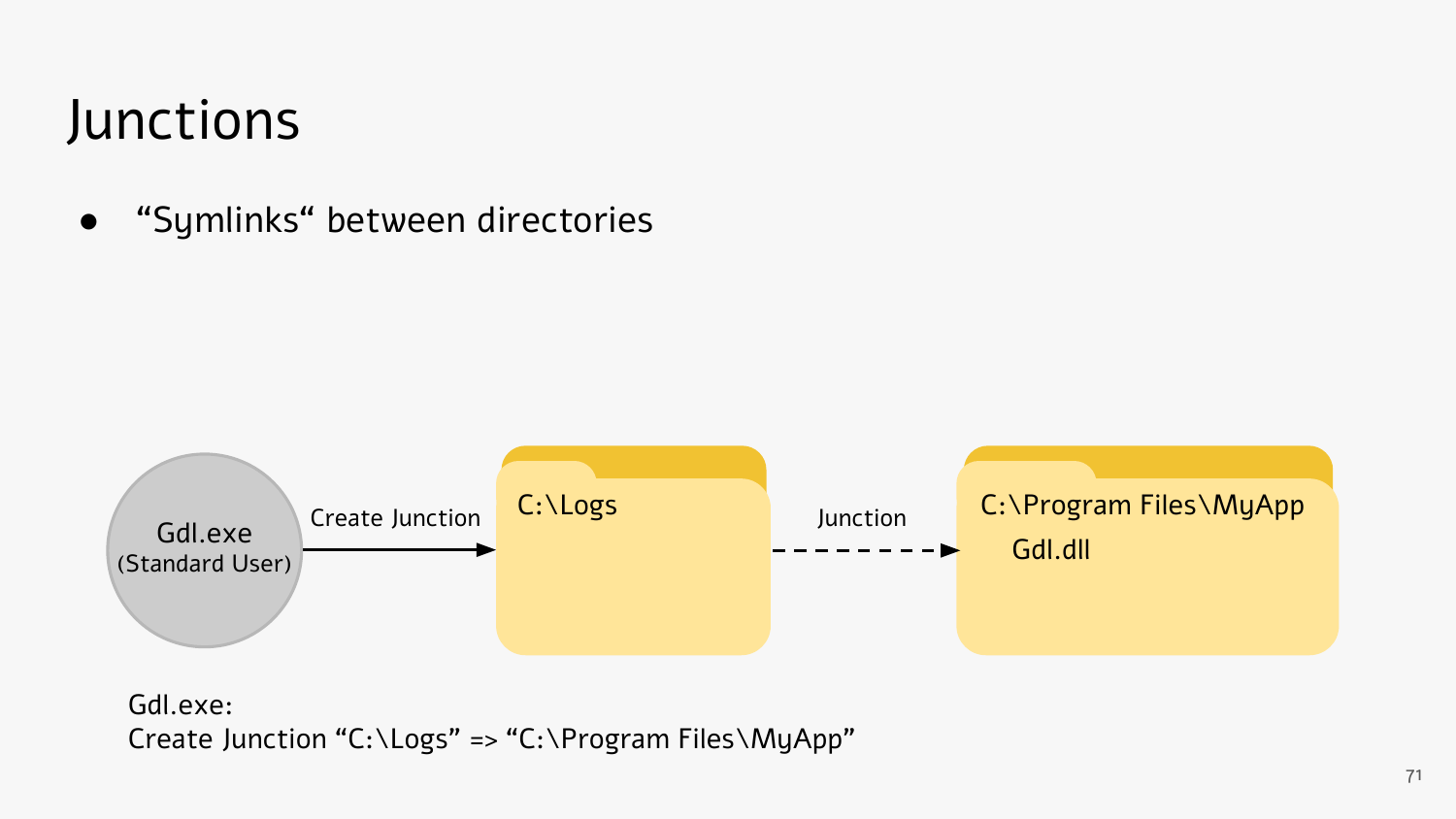### Junctions

● DeleteFile('C:\Logs\Gdl.dll') => 'C:\Program Files\MyApp\Gdl.dll'



MySrv.exe: DeleteFile("C:\Logs\Gdl.dll")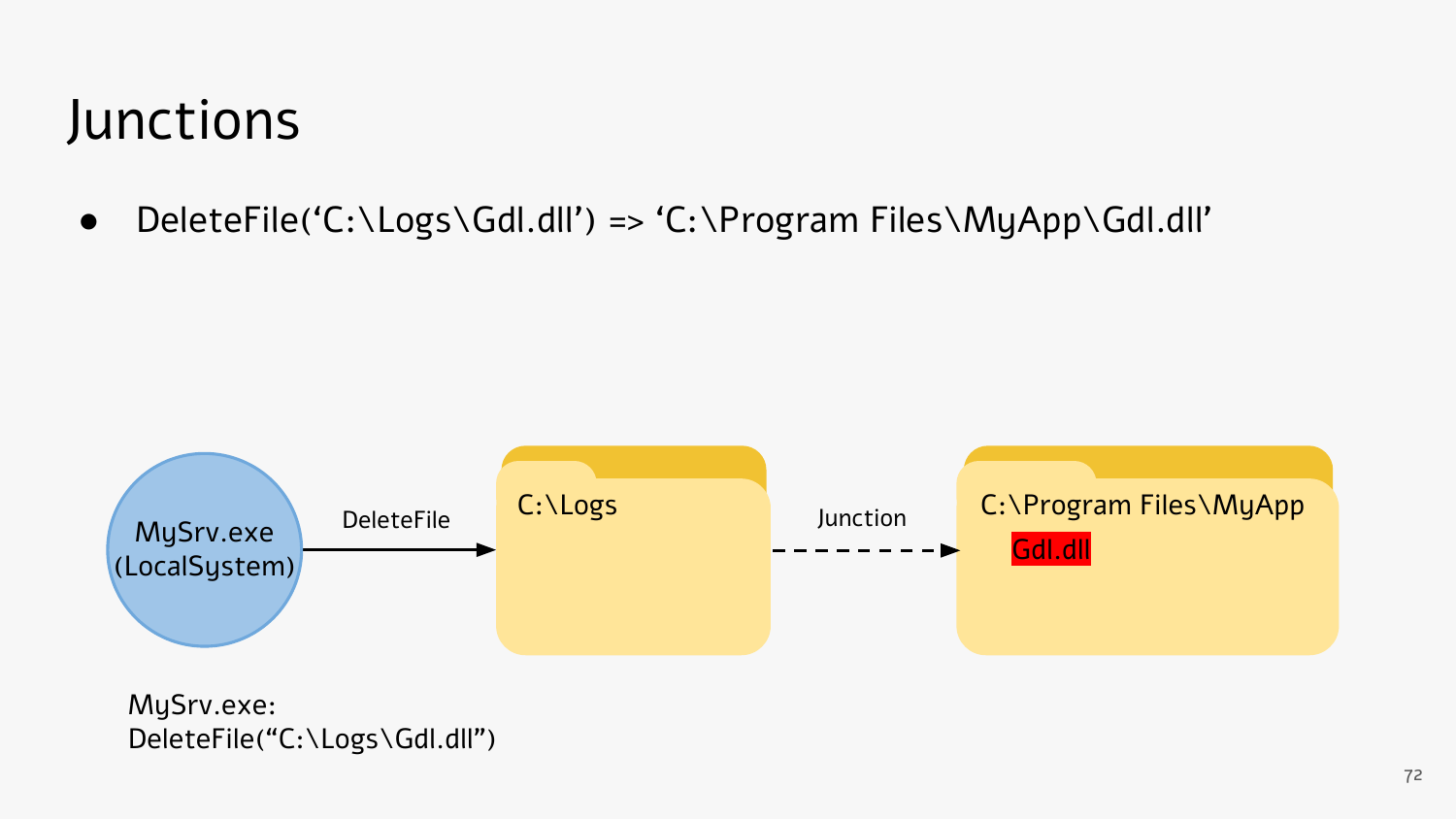#### Junctions

- DeleteFile('C:\Logs\Gdl.dll') => 'C:\Program Files\MyApp\Gdl.dll'
- Path rewrite at directory level
	- 'C:\Logs' => 'C:\Program Files\MyApp'



MySrv.exe: DeleteFile("C:\Logs\Gdl.dll")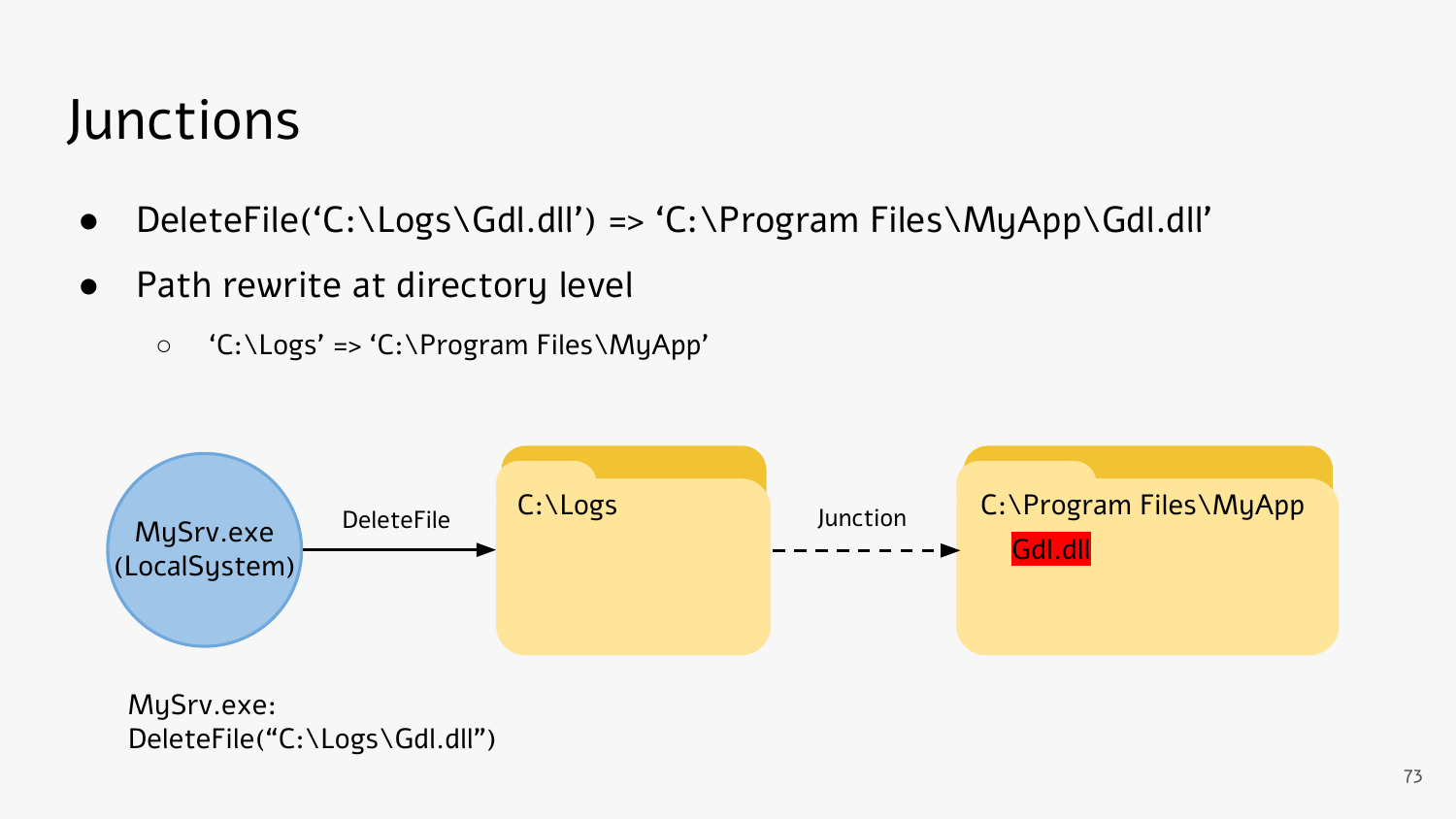### Junctions Creation Requirements

- $\bullet$  To create a junction, the source directory (C:\Logs) must be-
	- Writable
	- Empty
	- No open handles

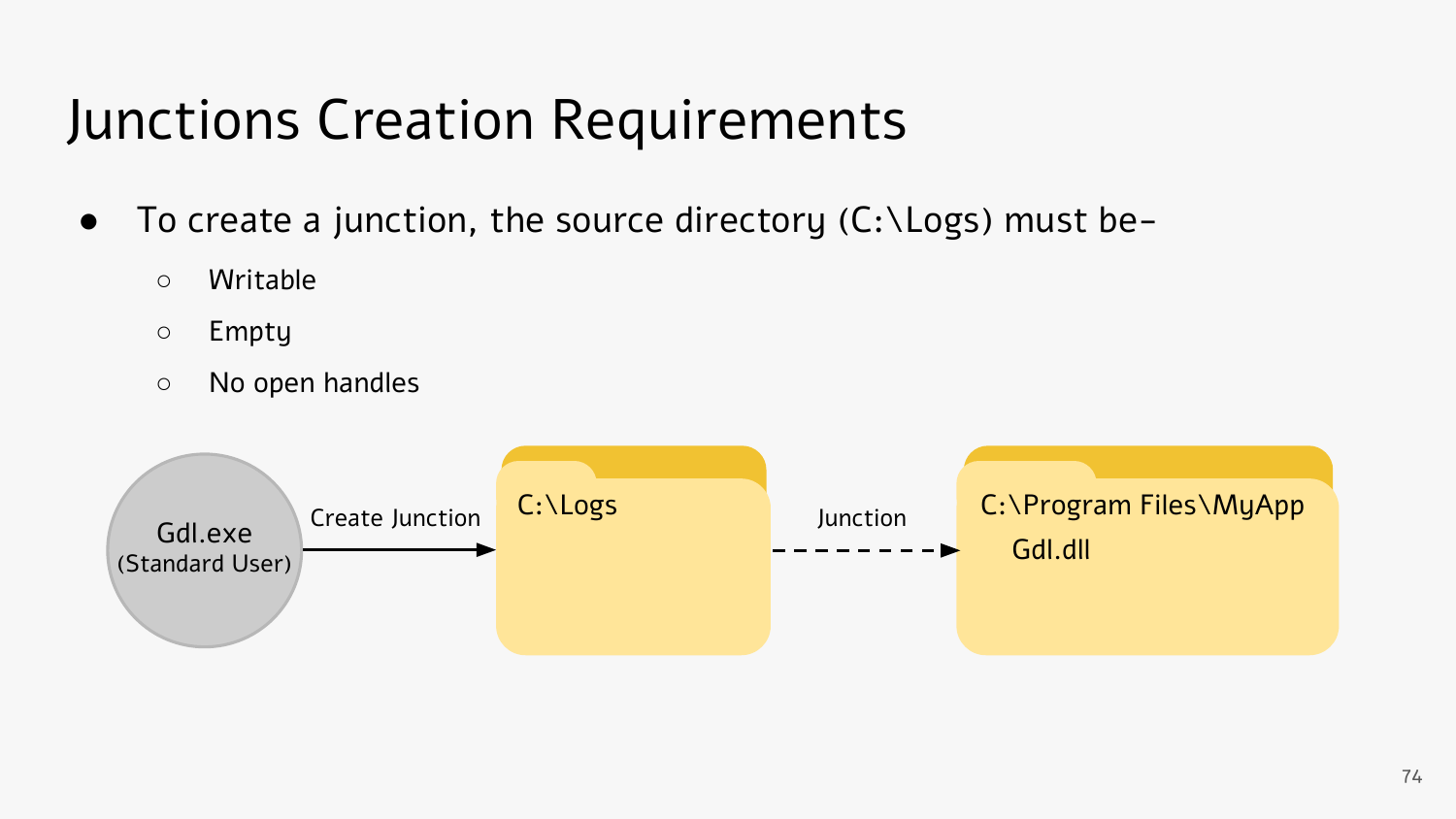### CVE-2019-1037



Run 'QueueReporting' Scheduled Task (Can be done from Medium integrity)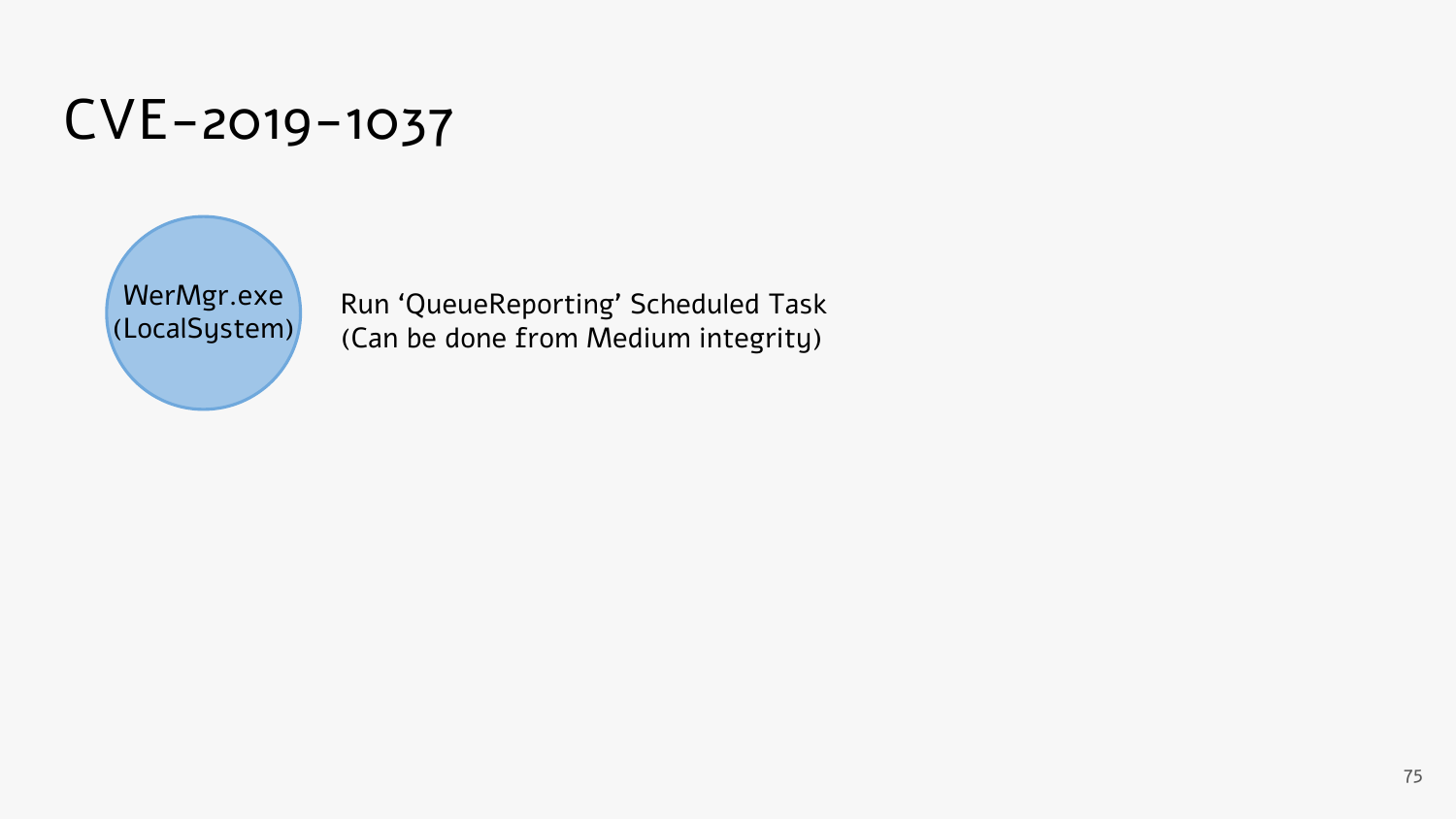

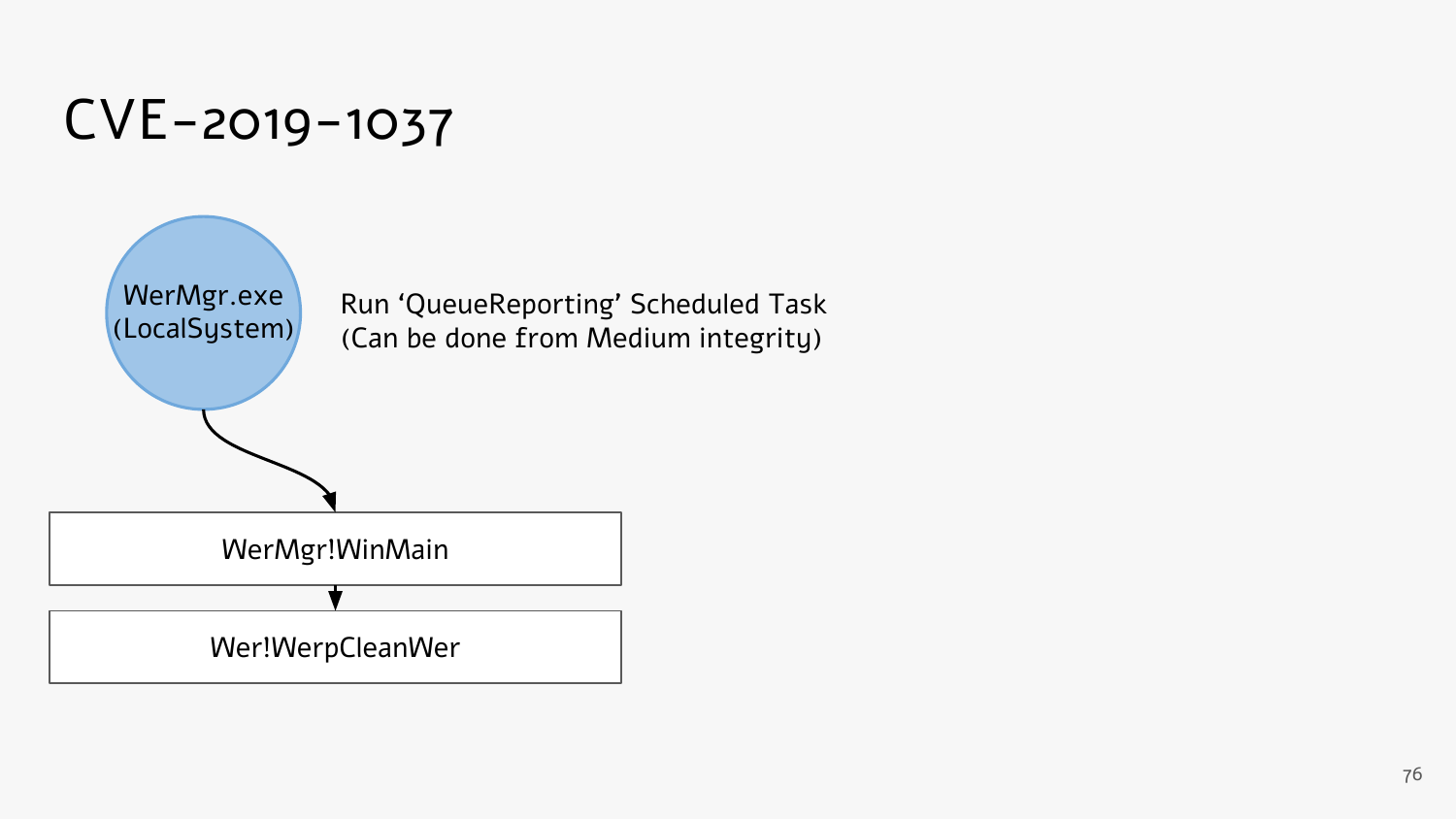### CVE-2019-1037



Wer!WerpCleanWer deletes all old files in 'C:\ProgramData\Microsoft\Windows\WER\Temp' directory.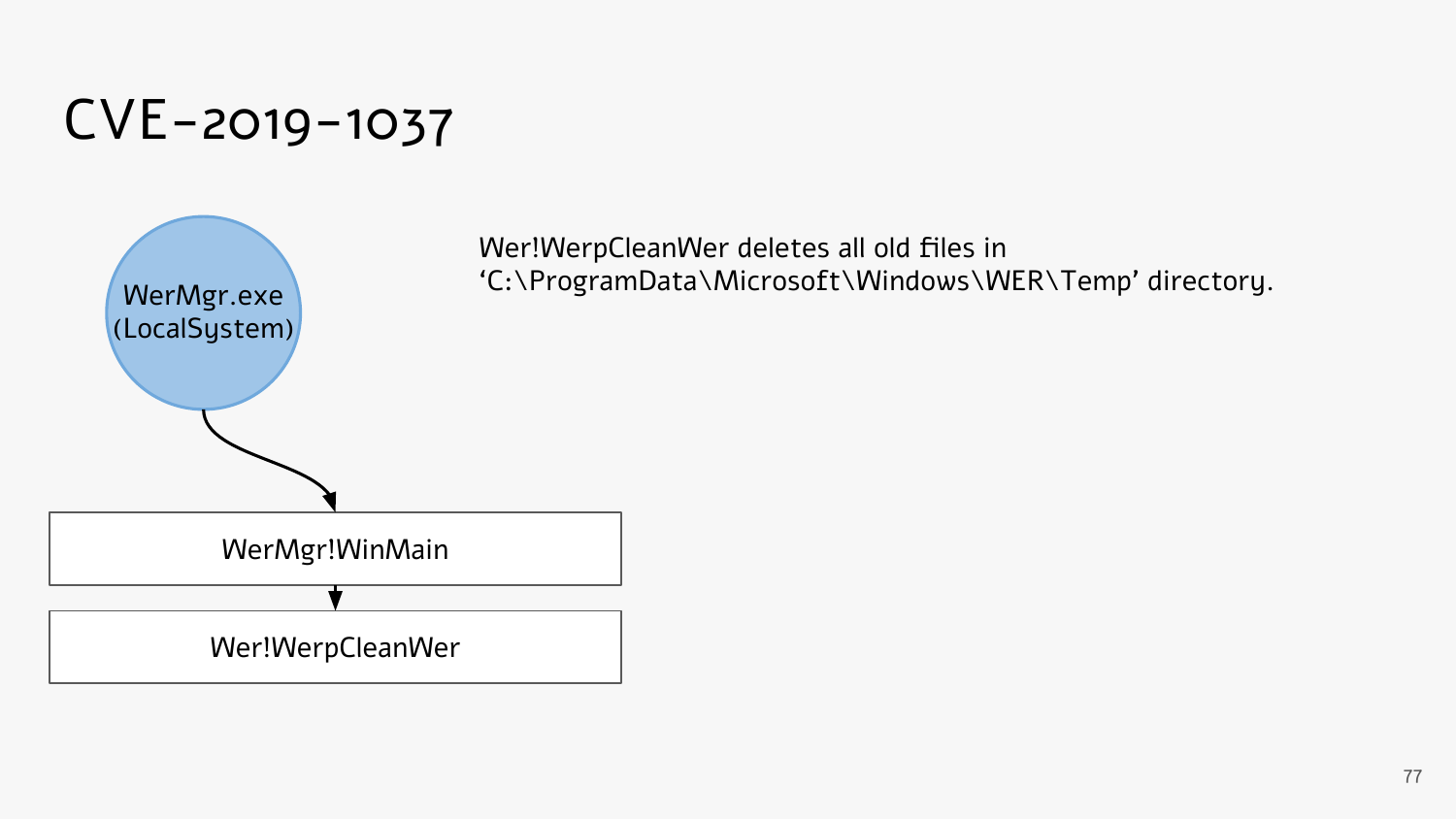}

LPFILETIME CurrentTime = NULL;

CString\* TempDirPath;

UtilGetPathOfWERTempDirectory(&TempDirectoryPath);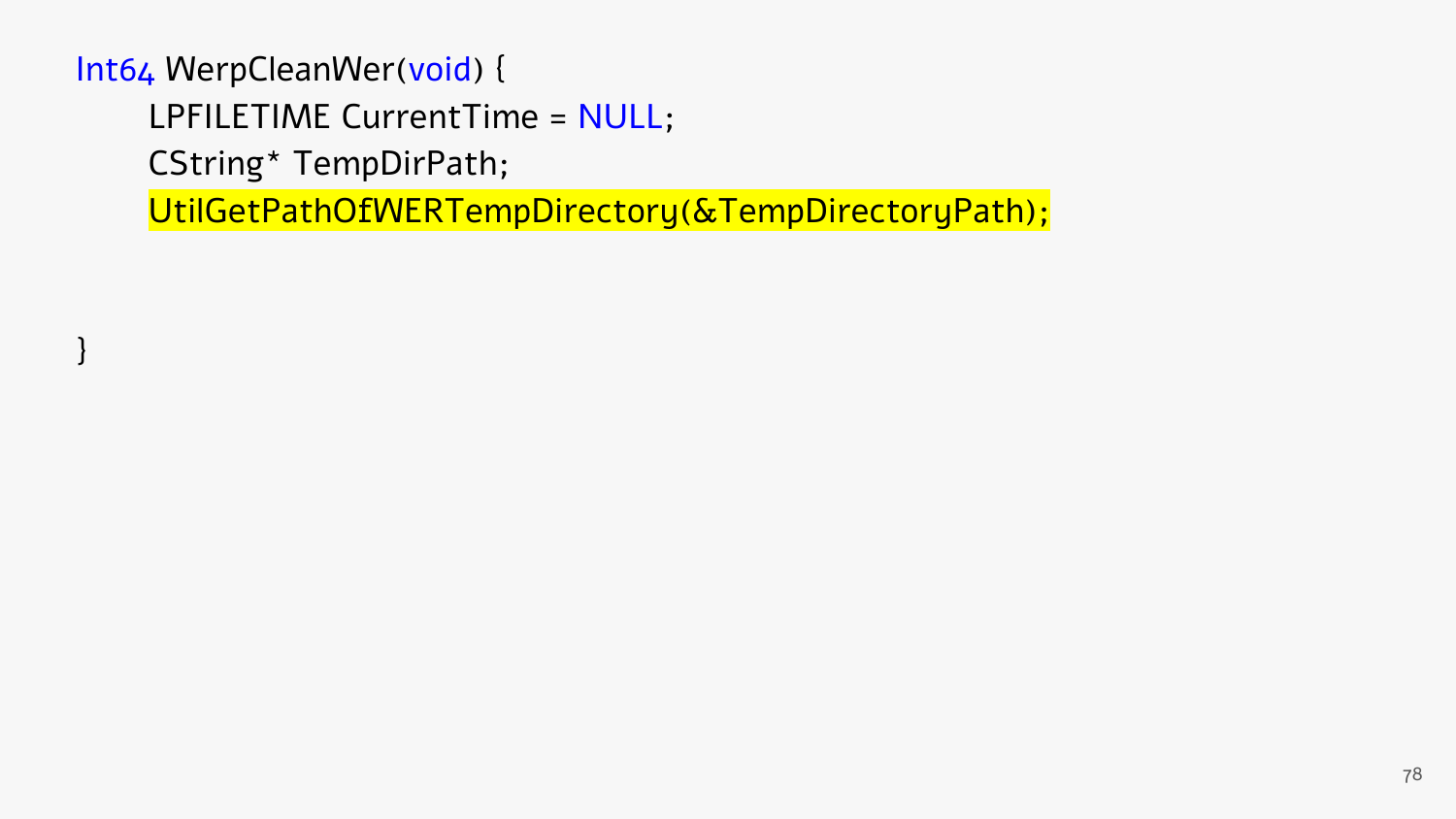}

LPFILETIME CurrentTime = NULL;

CString\* TempDirPath;

UtilGetPathOfWERTempDirectory(&TempDirectoryPath);

GetSystemTimeAsFileTime(&CurrentTime);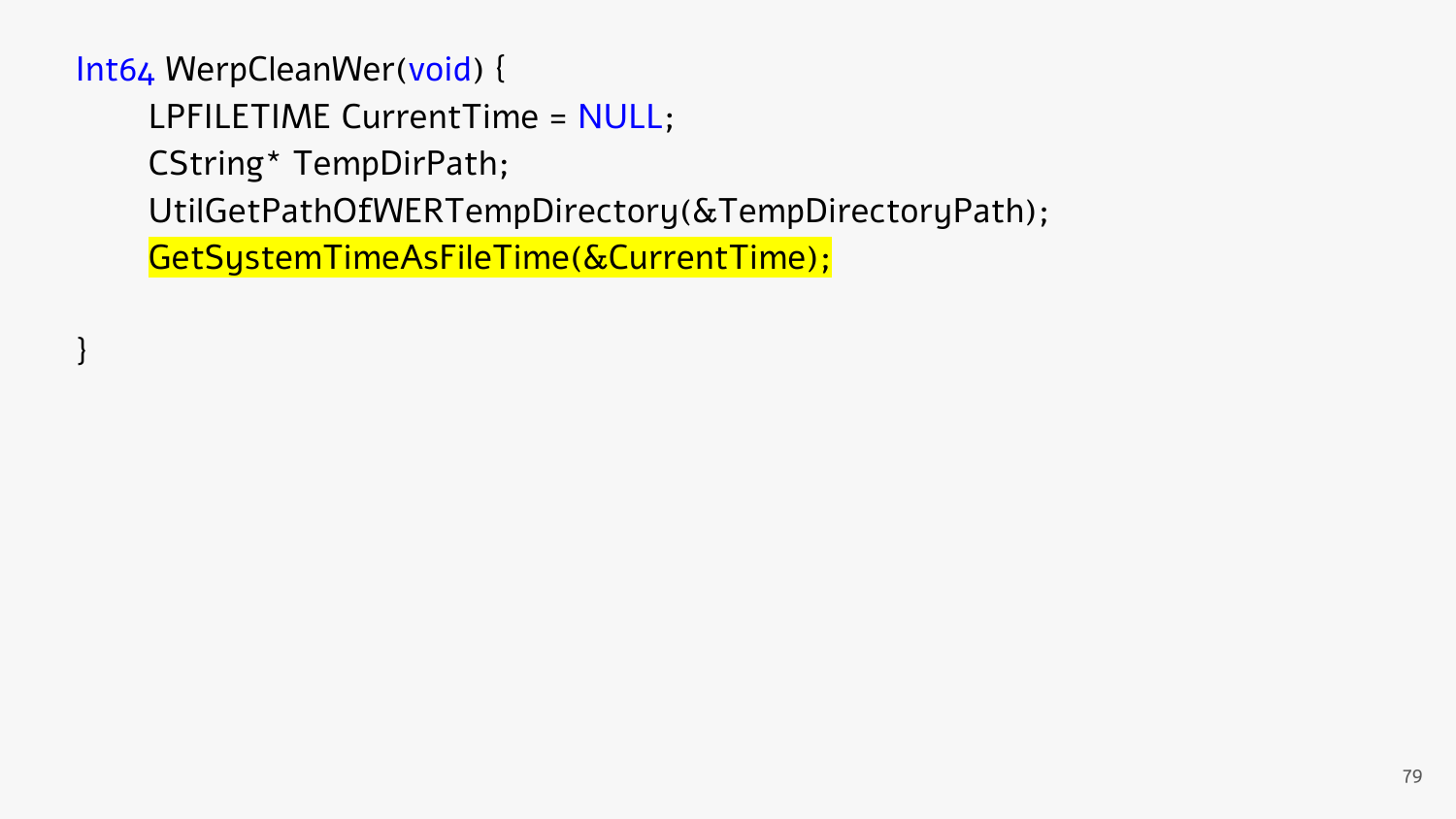}

LPFILETIME CurrentTime = NULL;

CString\* TempDirPath;

UtilGetPathOfWERTempDirectory(&TempDirectoryPath);

GetSystemTimeAsFileTime(&CurrentTime);

UtilPruneFolderOfOldFiles(TempDirPath, CurrentTime);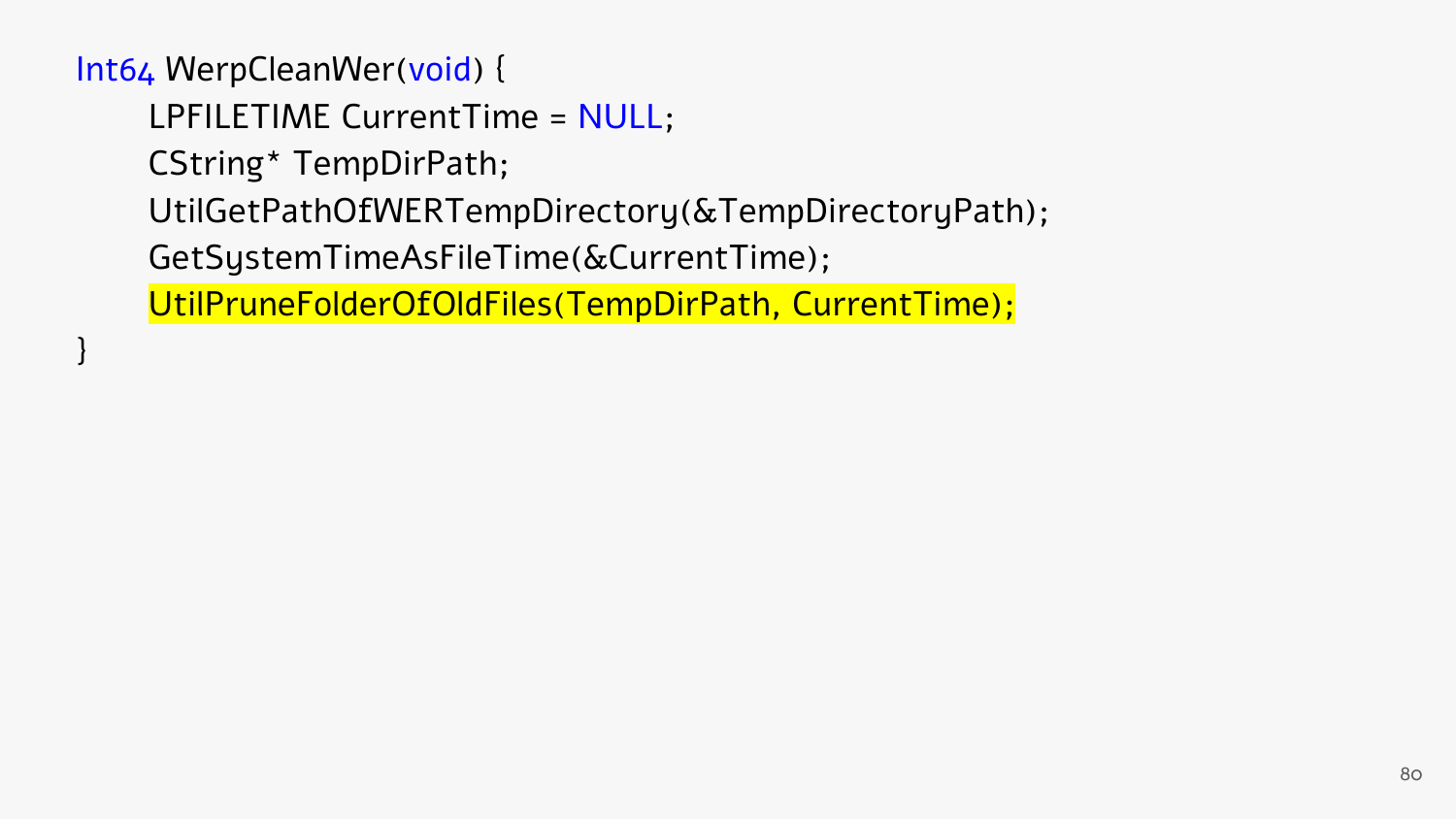}

LPFILETIME CurrentTime = NULL; CString\* TempDirPath; UtilGetPathOfWERTempDirectory(&TempDirectoryPath); GetSystemTimeAsFileTime(&CurrentTime); UtilPruneFolderOfOldFiles(TempDirPath, CurrentTime);

Int64 UtilPruneFolderOfOldFiles(TempDirPath, CurrentTime) { WIN32\_FIND\_DATA FileData;

EnumHandle = FindFirstFile(TempDirPath.., &FileData); do {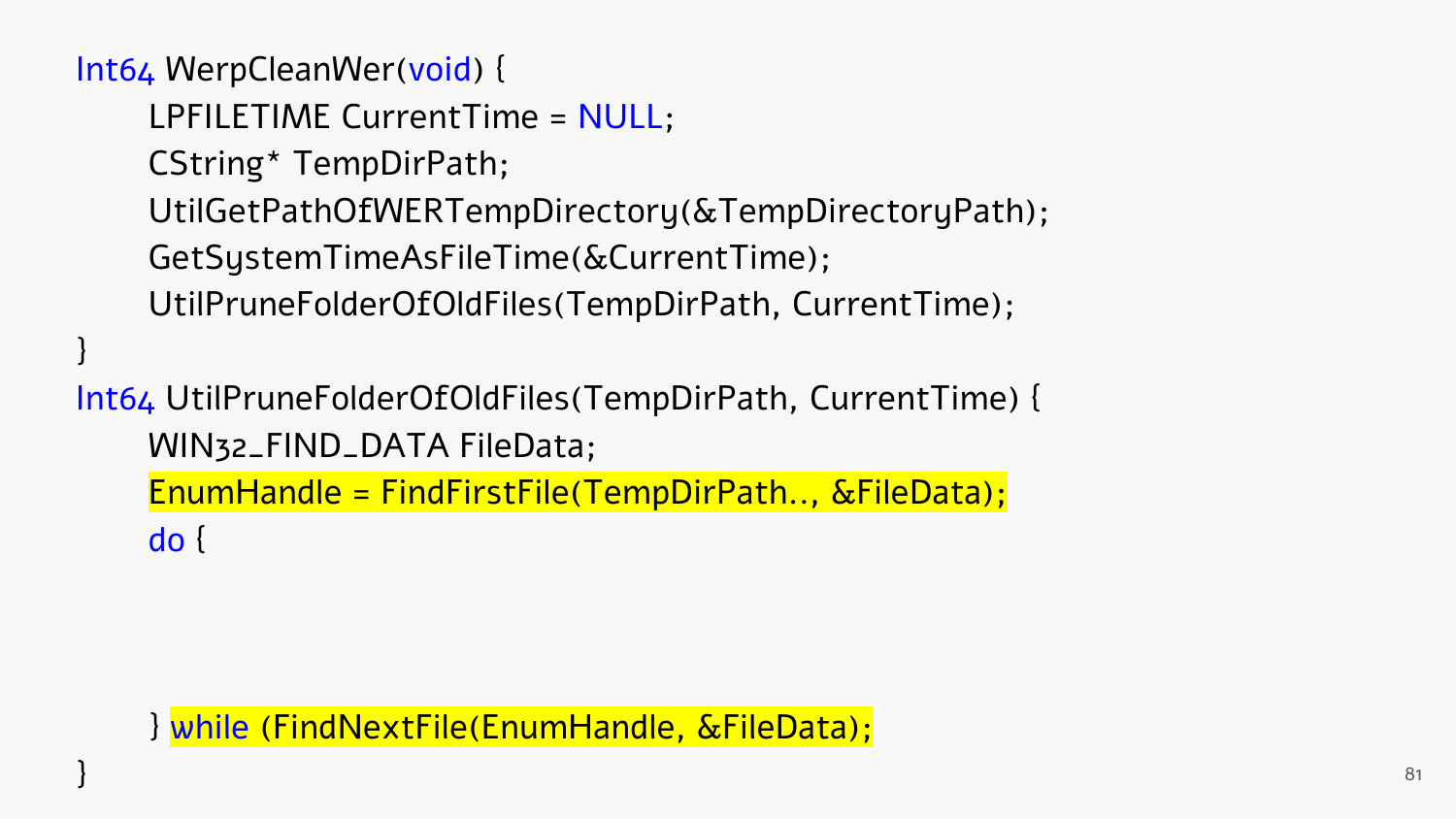```
LPFILETIME CurrentTime = NULL;
CString* TempDirPath;
UtilGetPathOfWERTempDirectory(&TempDirectoryPath);
GetSystemTimeAsFileTime(&CurrentTime);
UtilPruneFolderOfOldFiles(TempDirPath, CurrentTime);
```
Int64 UtilPruneFolderOfOldFiles(TempDirPath, CurrentTime) { WIN32\_FIND\_DATA FileData; EnumHandle = FindFirstFile(TempDirPath.., &FileData);

do {

}

```
If ( .. Path is a file, and LastWriteTime is old enough .. ) {
         DeleteFile(..FileData.cFileName);
     }
} while (FindNextFile(EnumHandle, &FileData);
```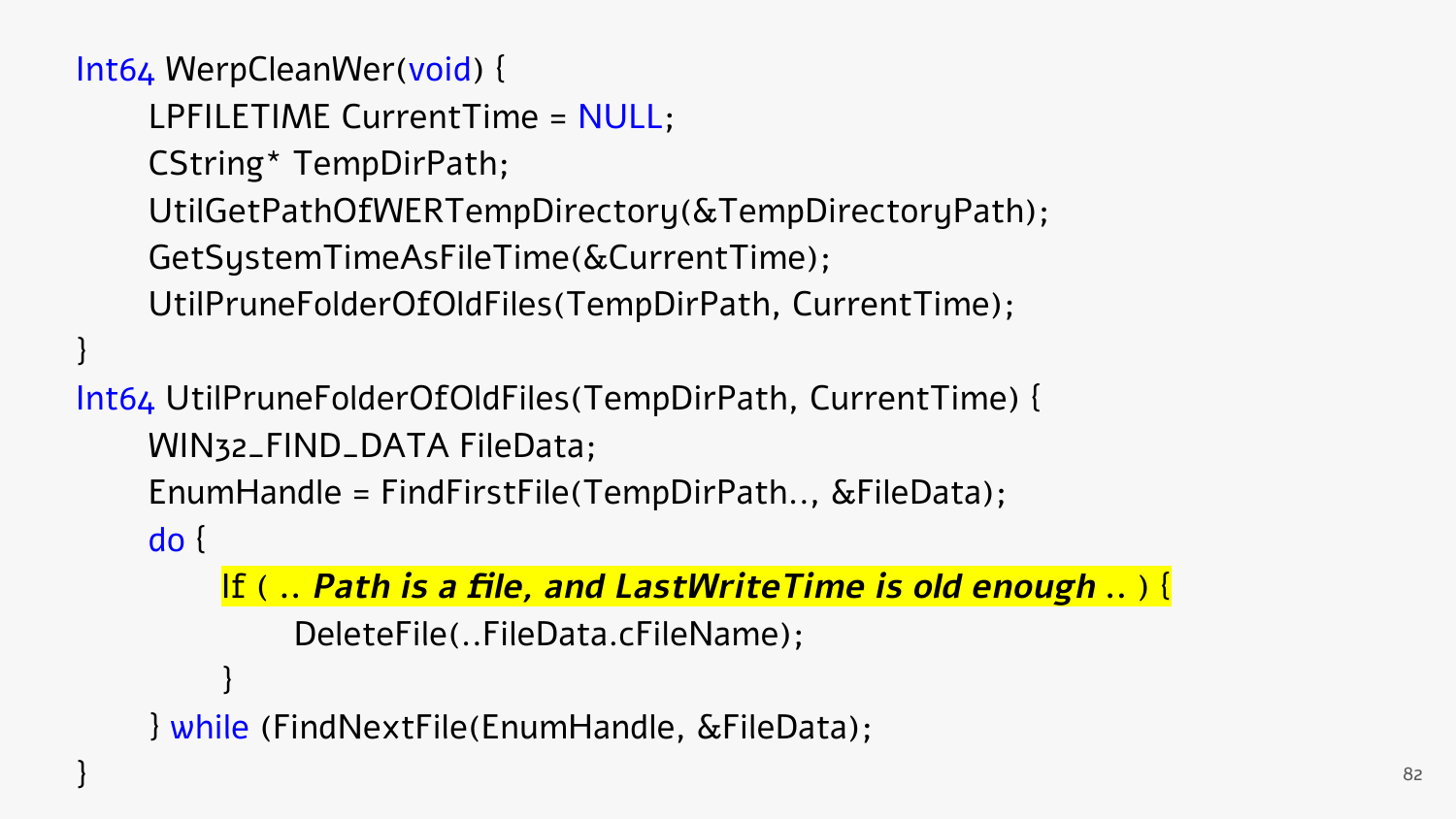```
LPFILETIME CurrentTime = NULL;
CString* TempDirPath;
UtilGetPathOfWERTempDirectory(&TempDirectoryPath);
GetSystemTimeAsFileTime(&CurrentTime);
UtilPruneFolderOfOldFiles(TempDirPath, CurrentTime);
```
Int64 UtilPruneFolderOfOldFiles(TempDirPath, CurrentTime) { WIN32\_FIND\_DATA FileData; EnumHandle = FindFirstFile(TempDirPath.., &FileData);

do {

}

If ( **.. Path is a file, and LastWriteTime is old enough ..** ) { DeleteFile(..FileData.cFileName); }

```
} while (FindNextFile(EnumHandle, &FileData);
```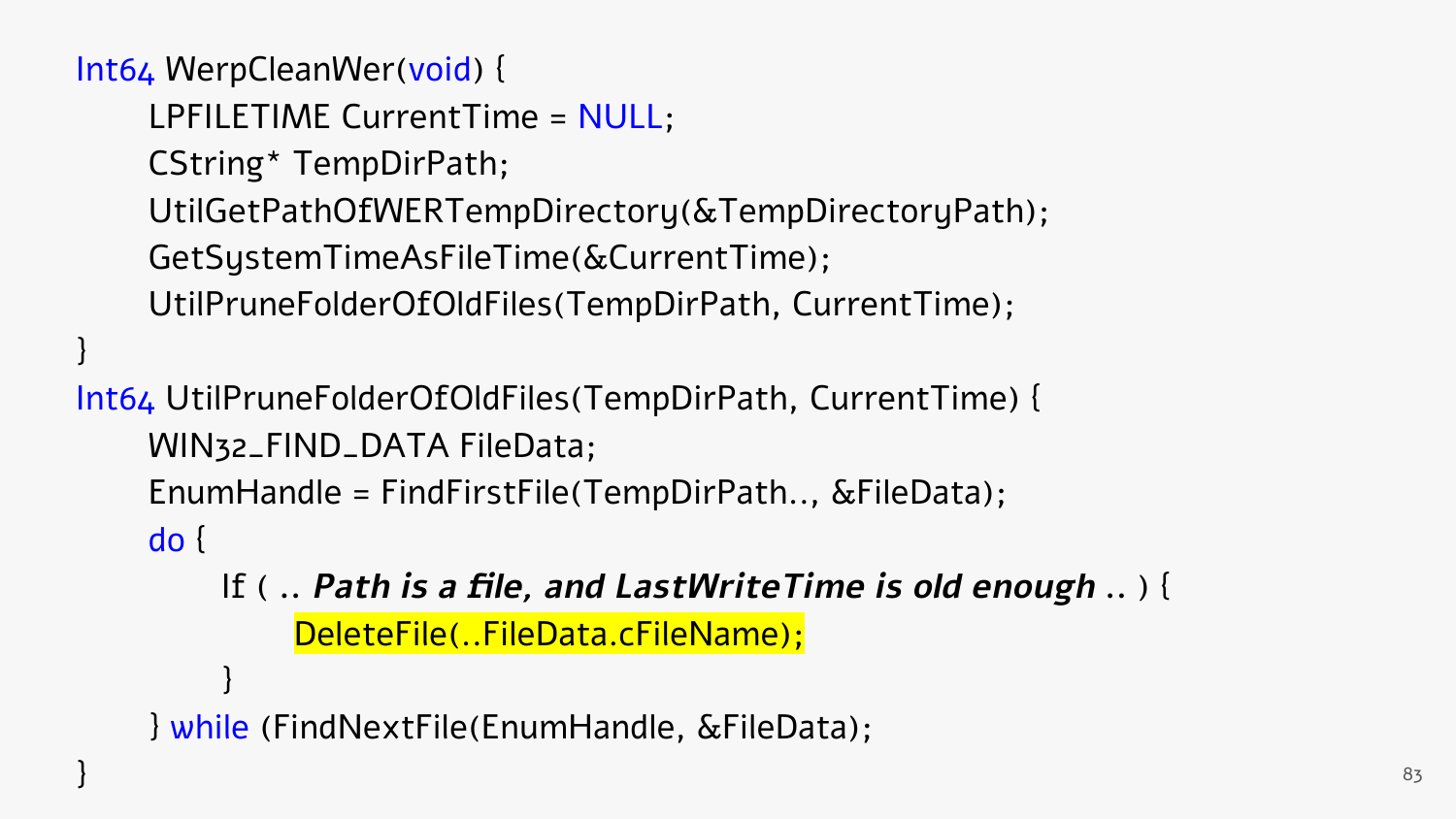# Exploiting CVE-2019-1037

- Create a junction between WerTempDir => 'C:\Program Files\MyApp'
- Run 'QueueReporting' scheduled task
- All the old files in 'MyApp' directory will be deleted!

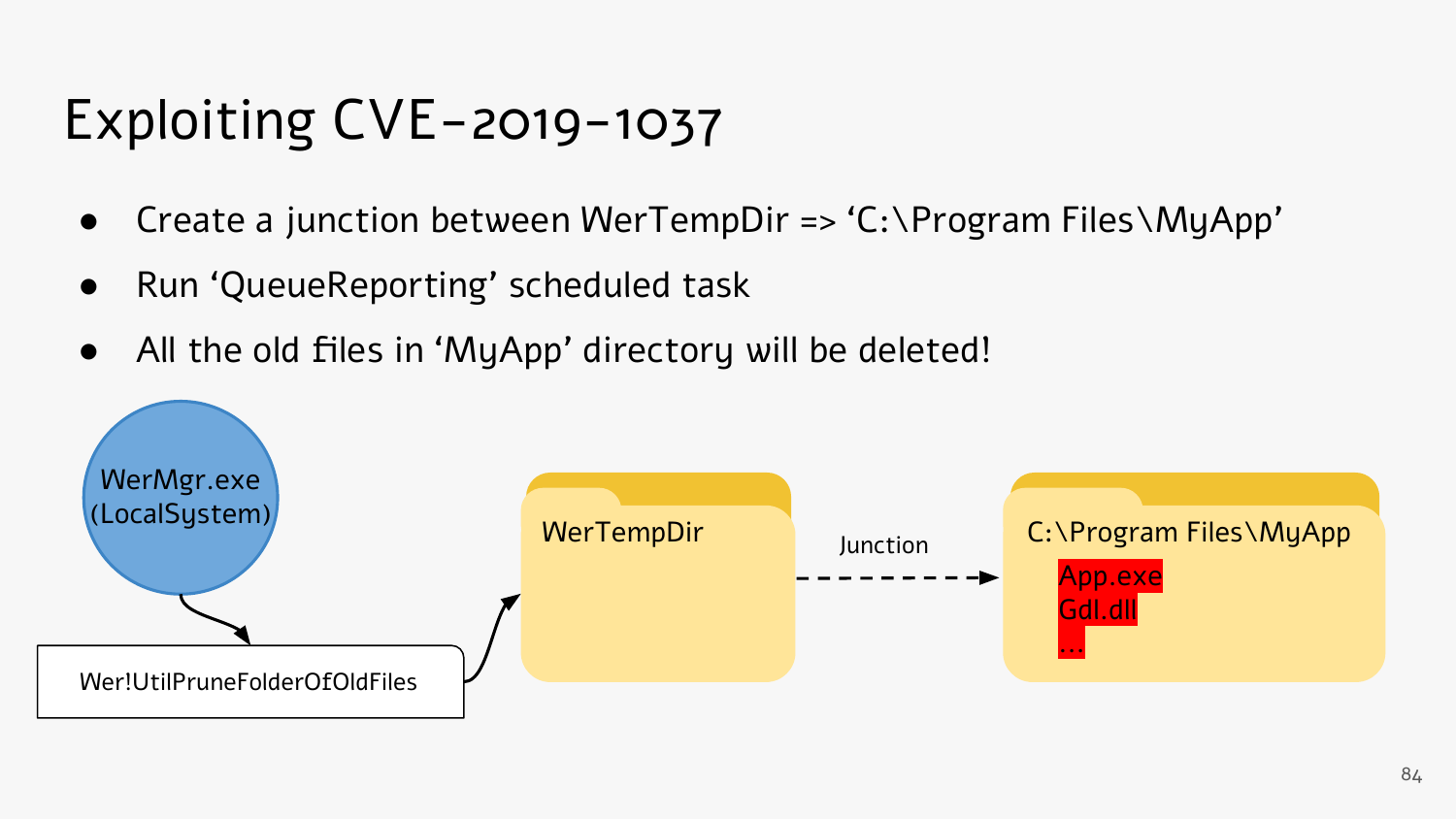# CVE-2019-1037 - Can We Improve the Exploit?

- What if want to delete only a single file?
- That is not old enough ...?
- Open the possibility for DLL-hijacking attack
	- LoadLibrary search order

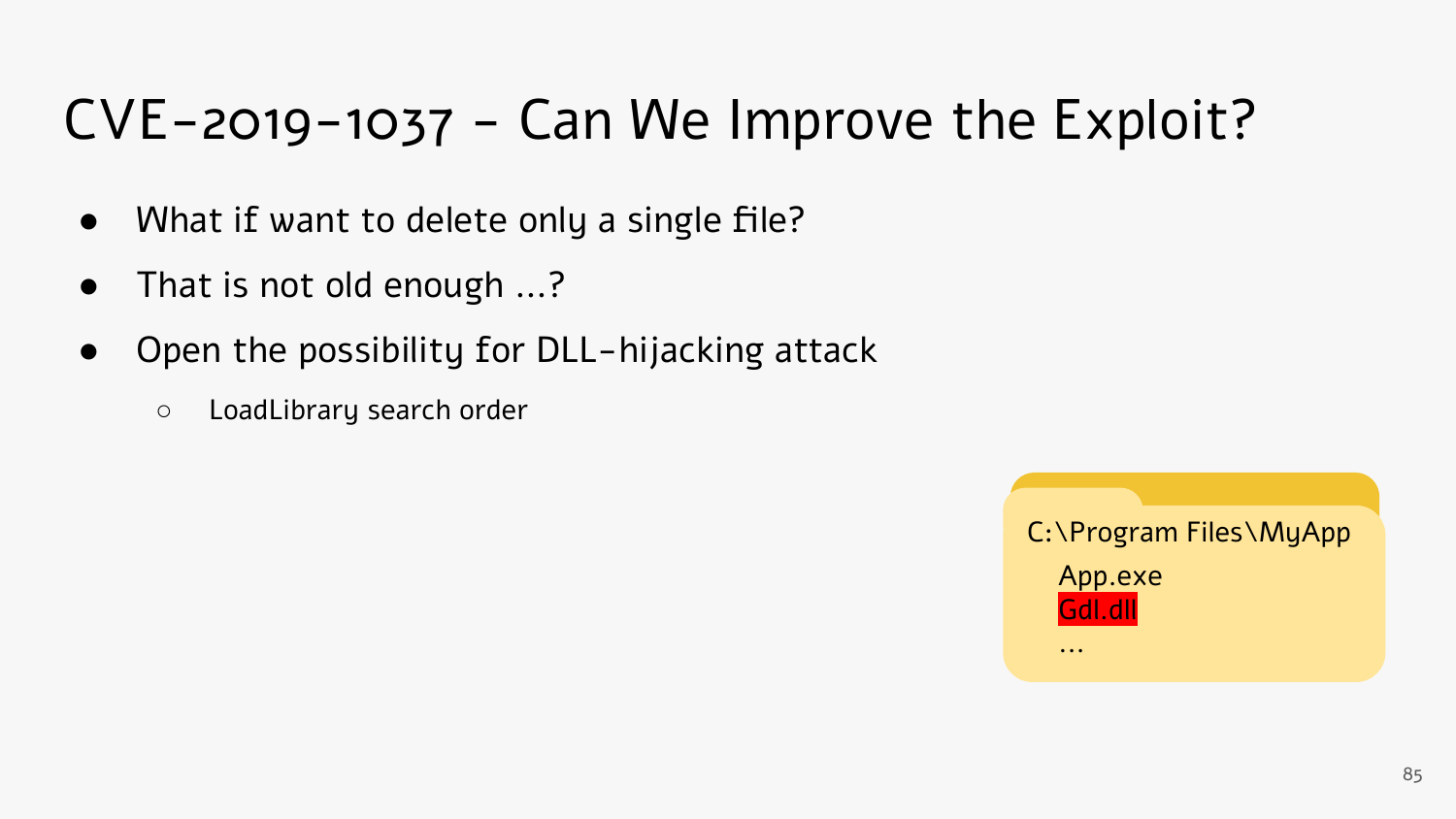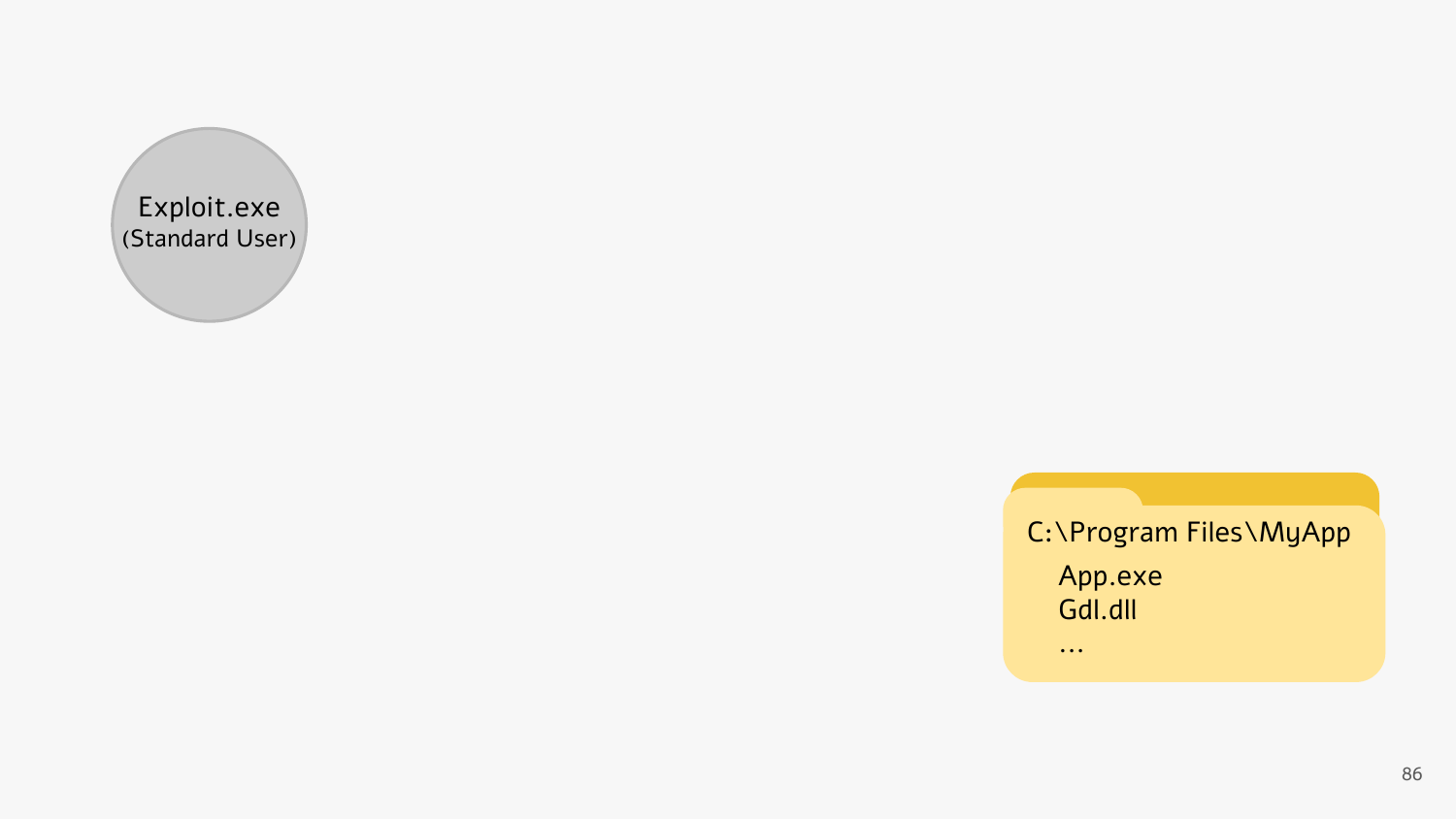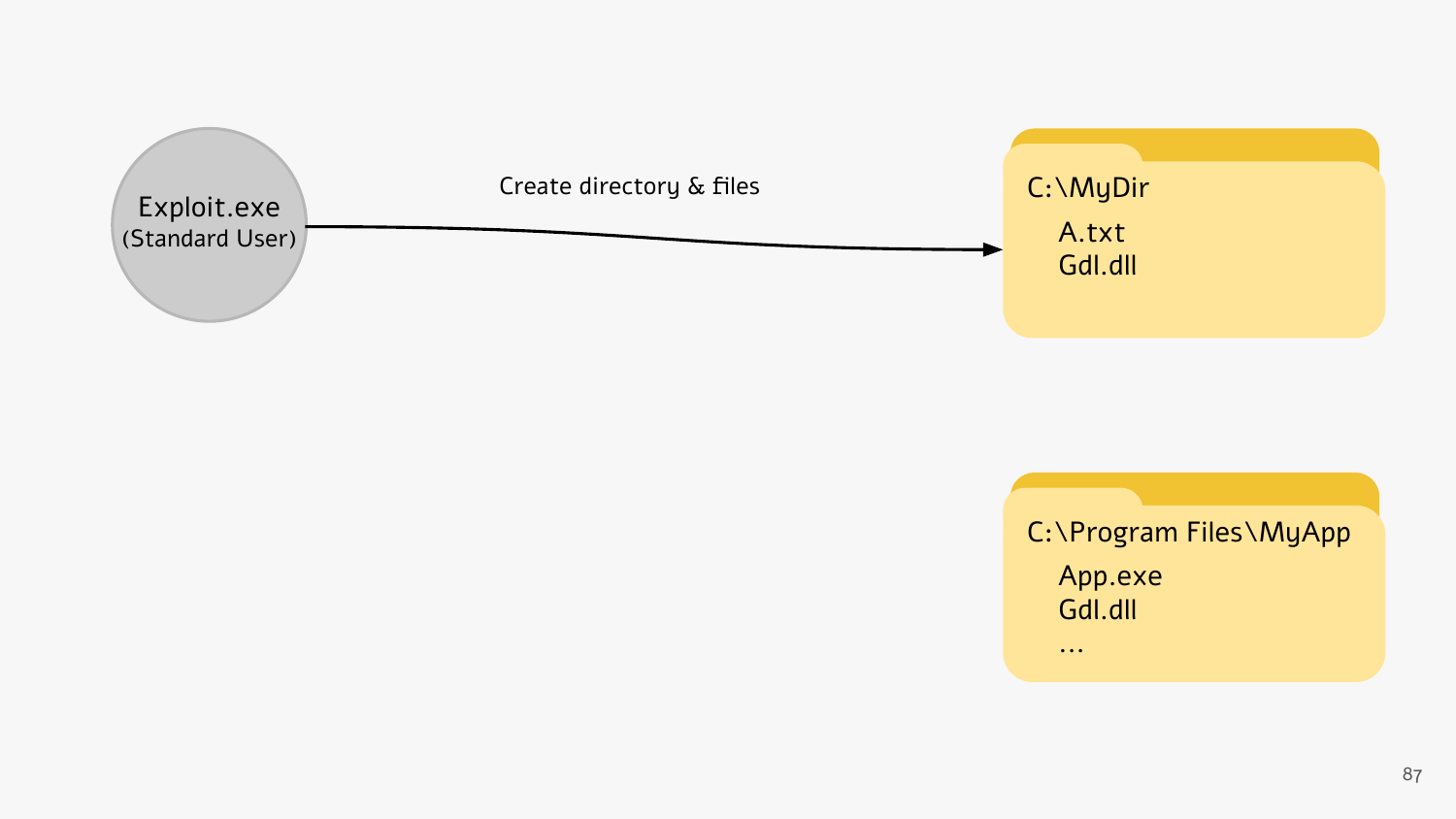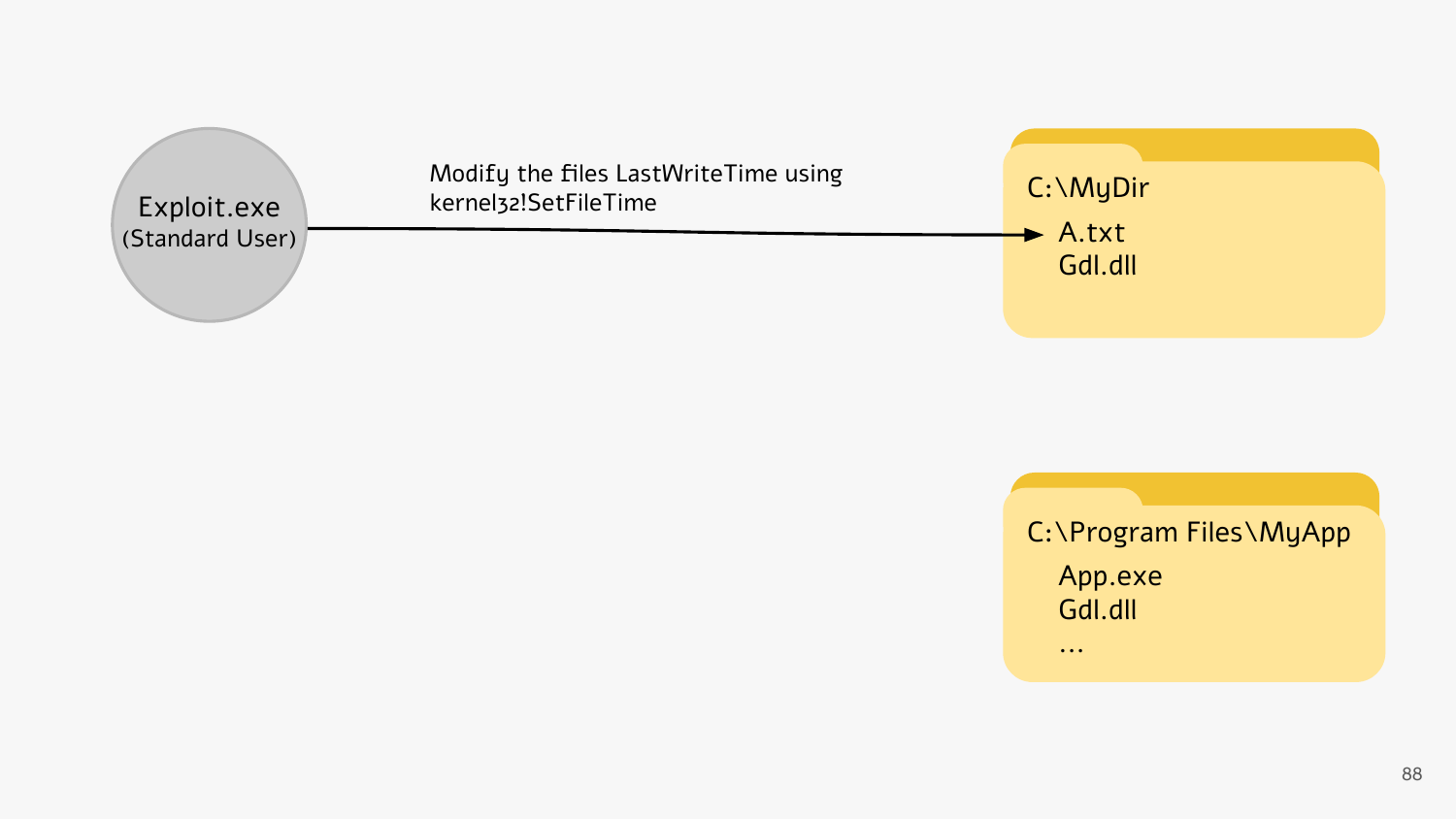Exploit.exe (Standard User)

Run 'QueueReporting' Scheduled Task

> WerMgr.exe (LocalSystem)

C:\MyDir A.txt Gdl.dll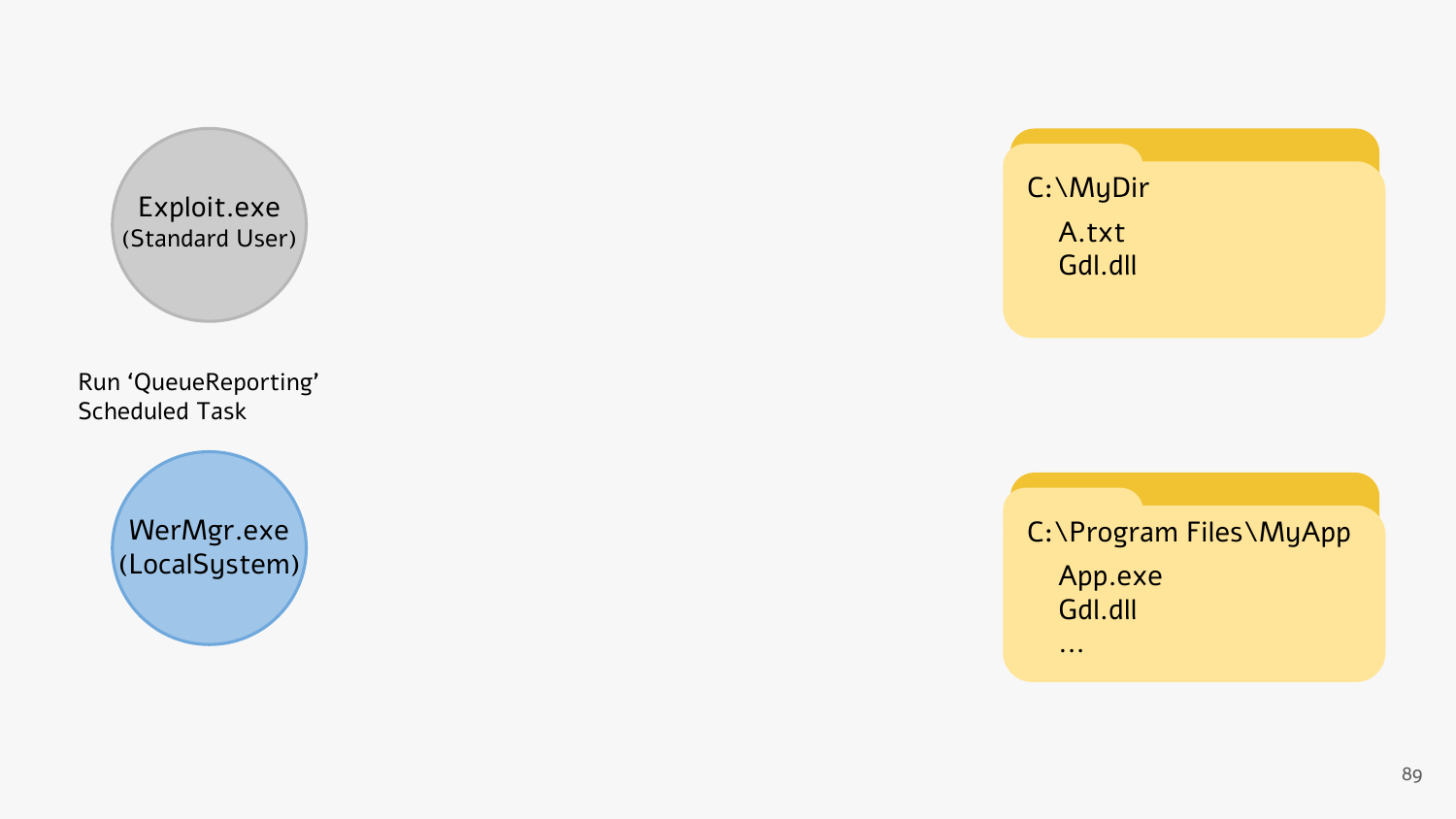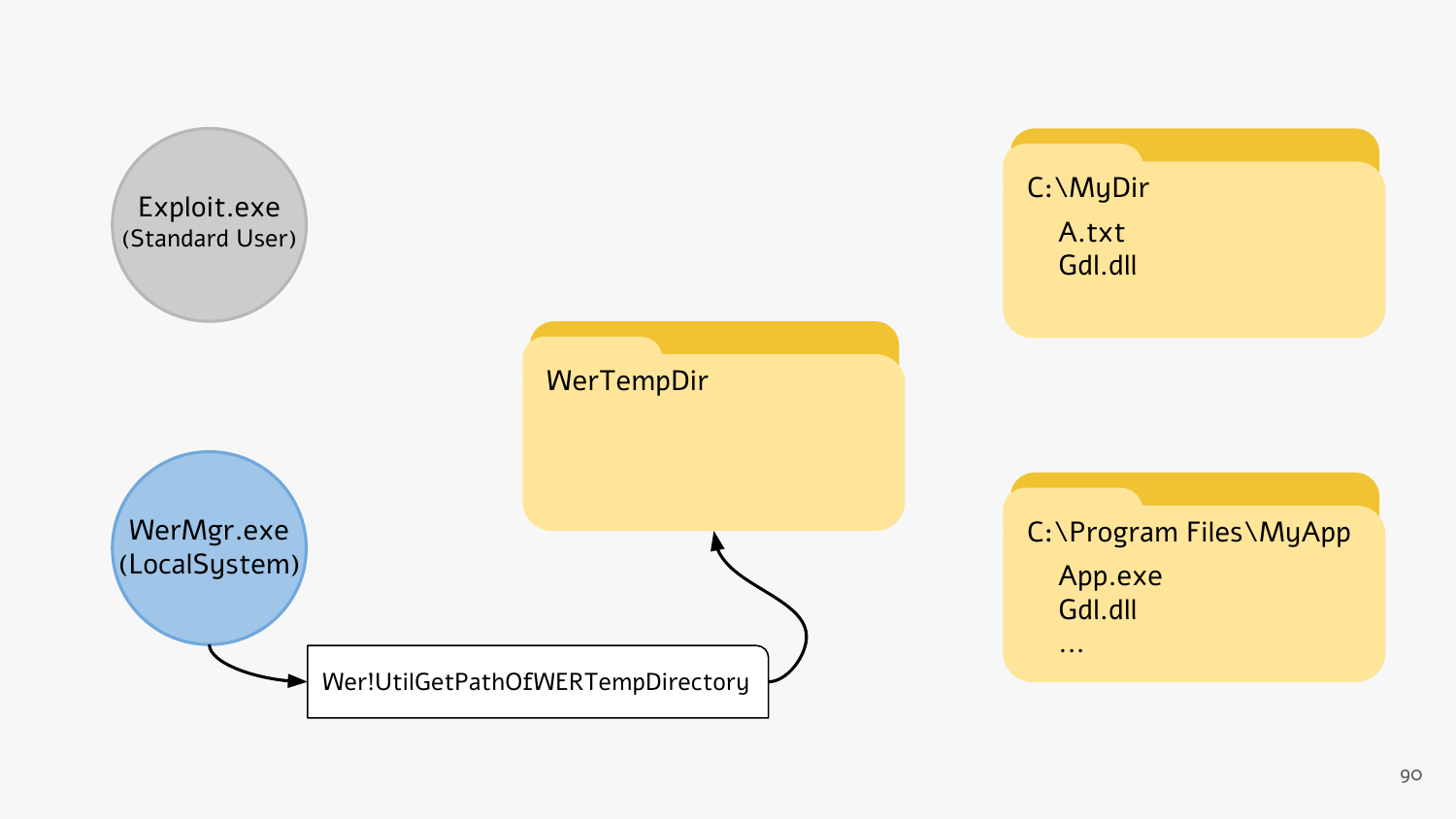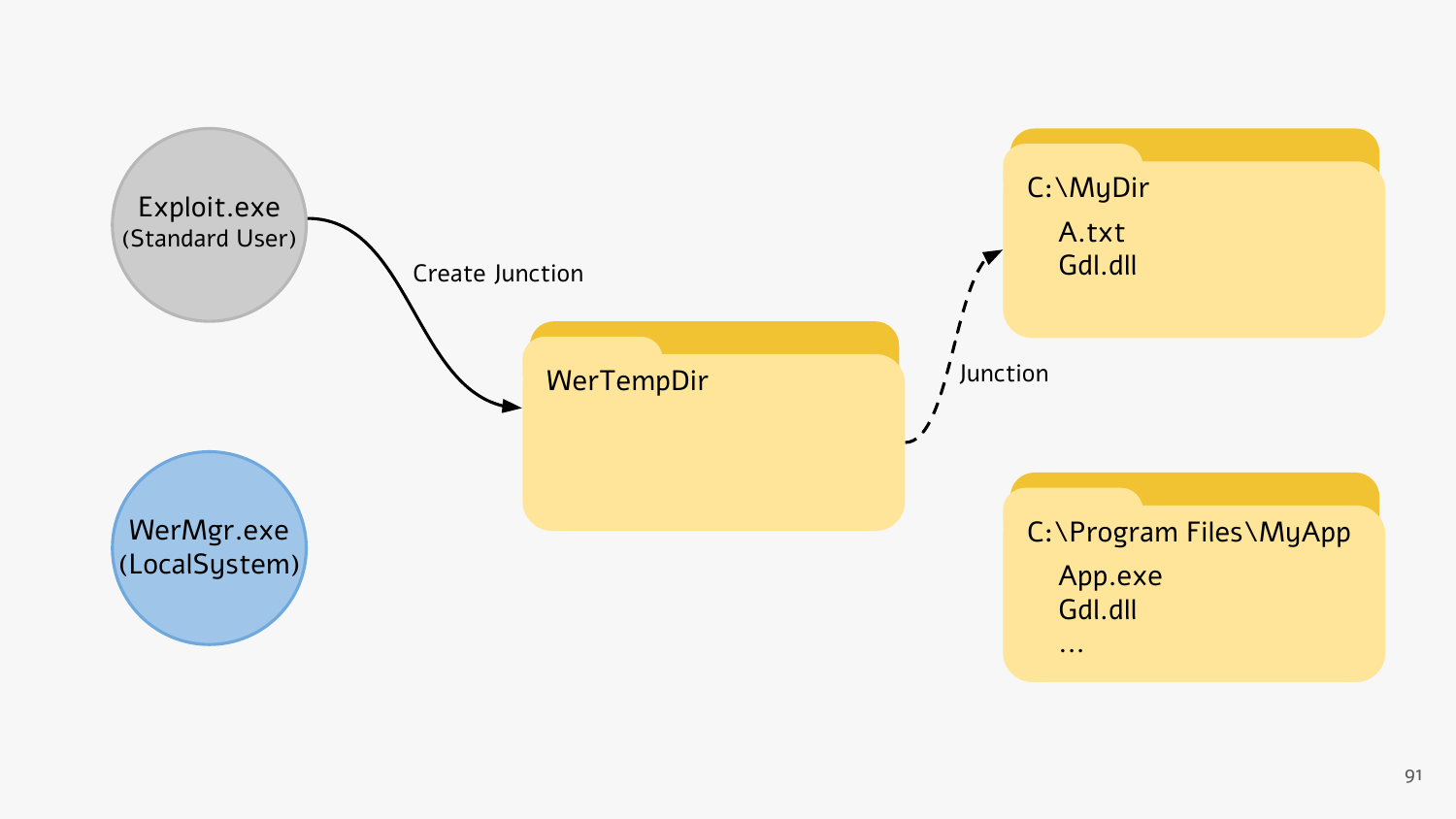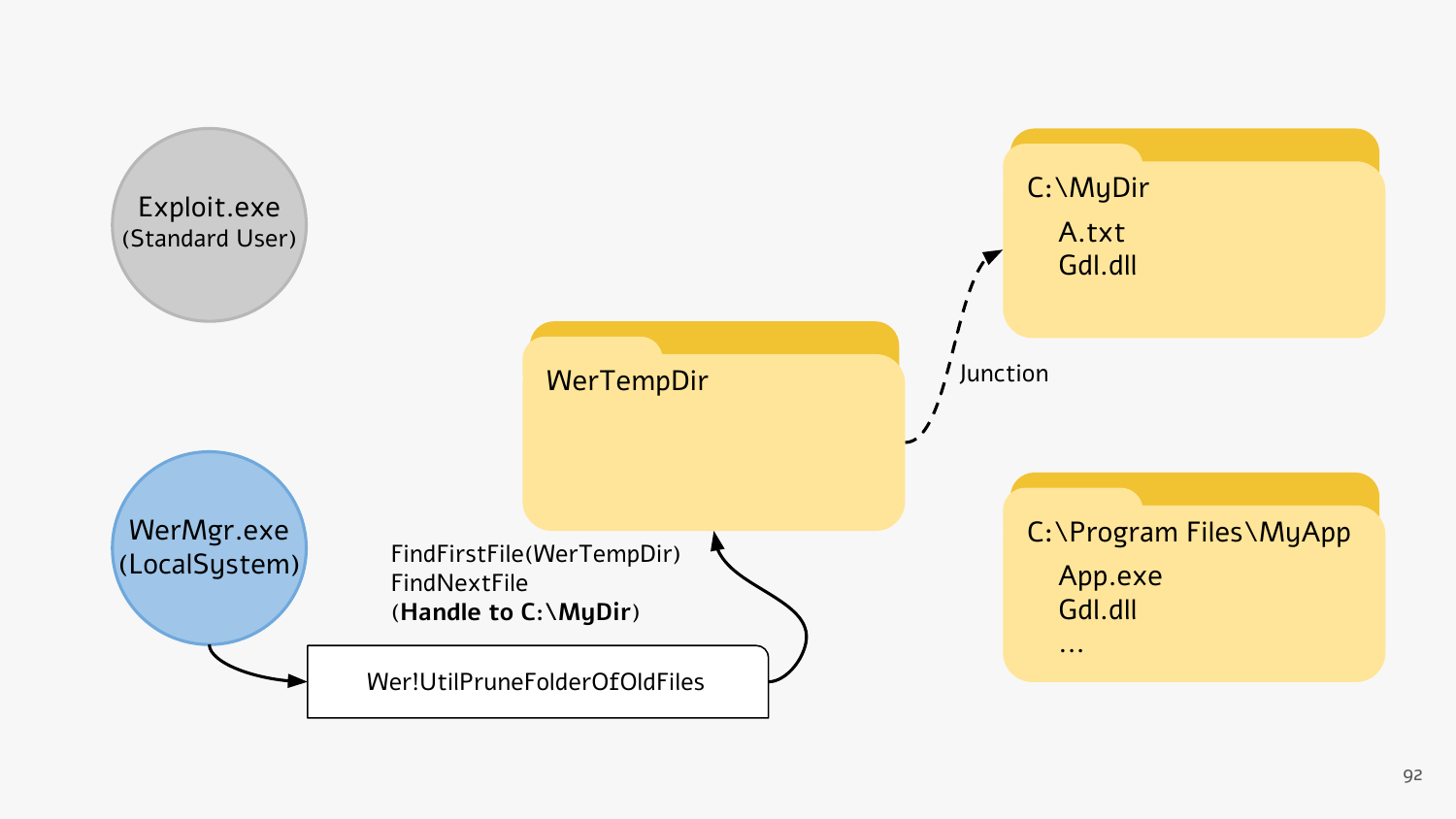C:\MyDir\A.txt's LastWriteTime is old enough! It will be deleted

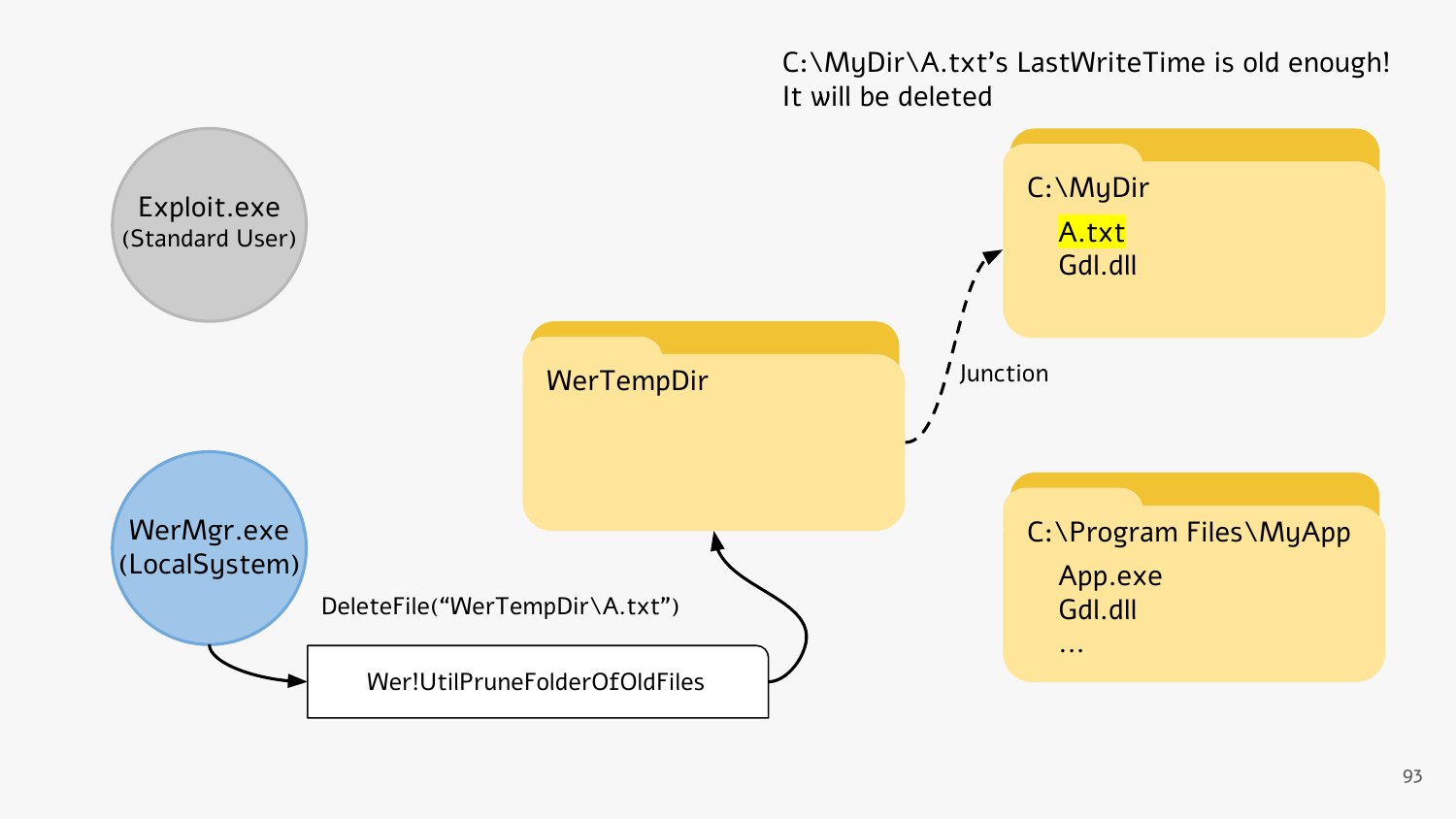Switch junction from WerTemp=>MyDir to WerTempDir => C:\Program Files\MyApp

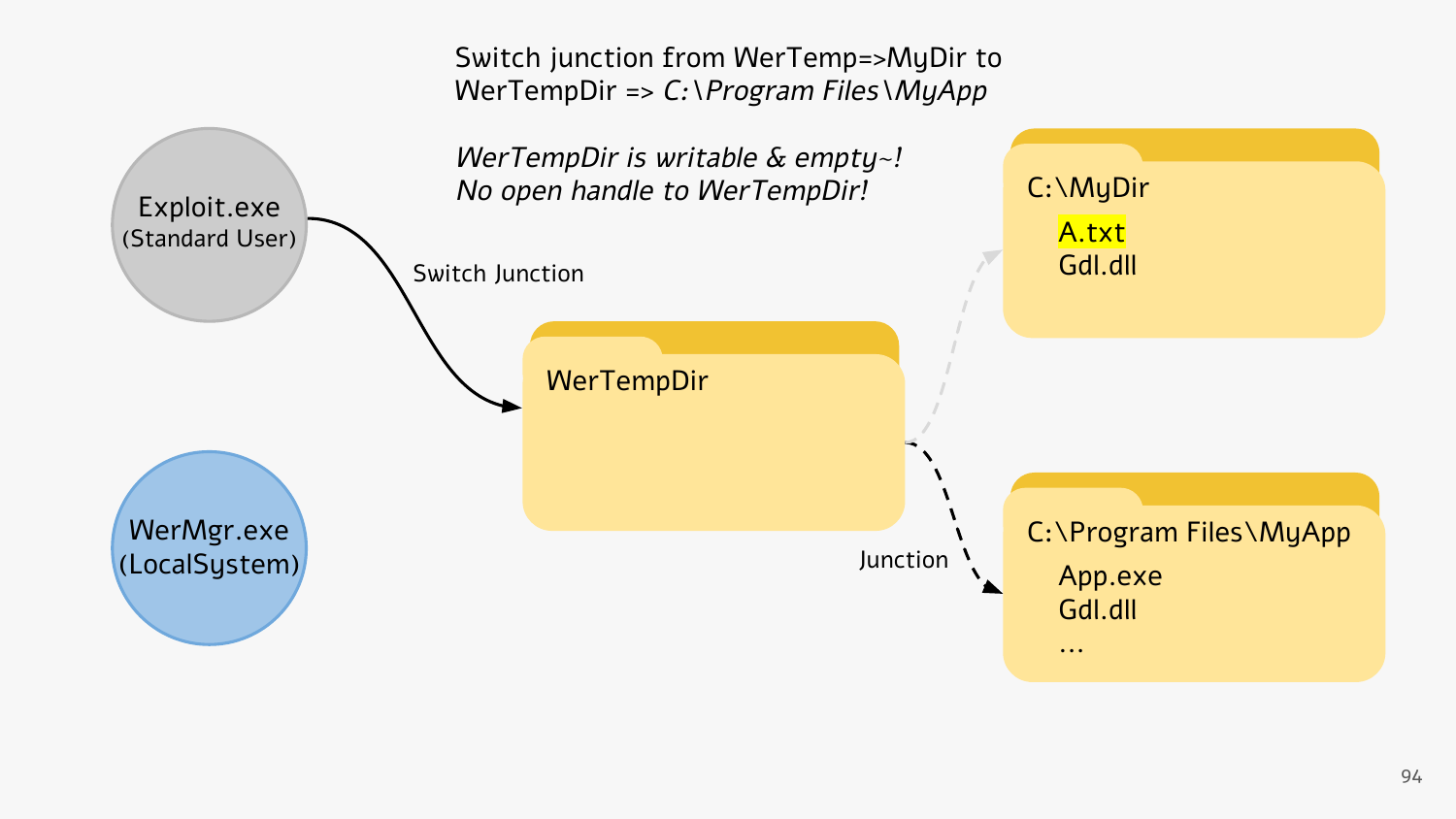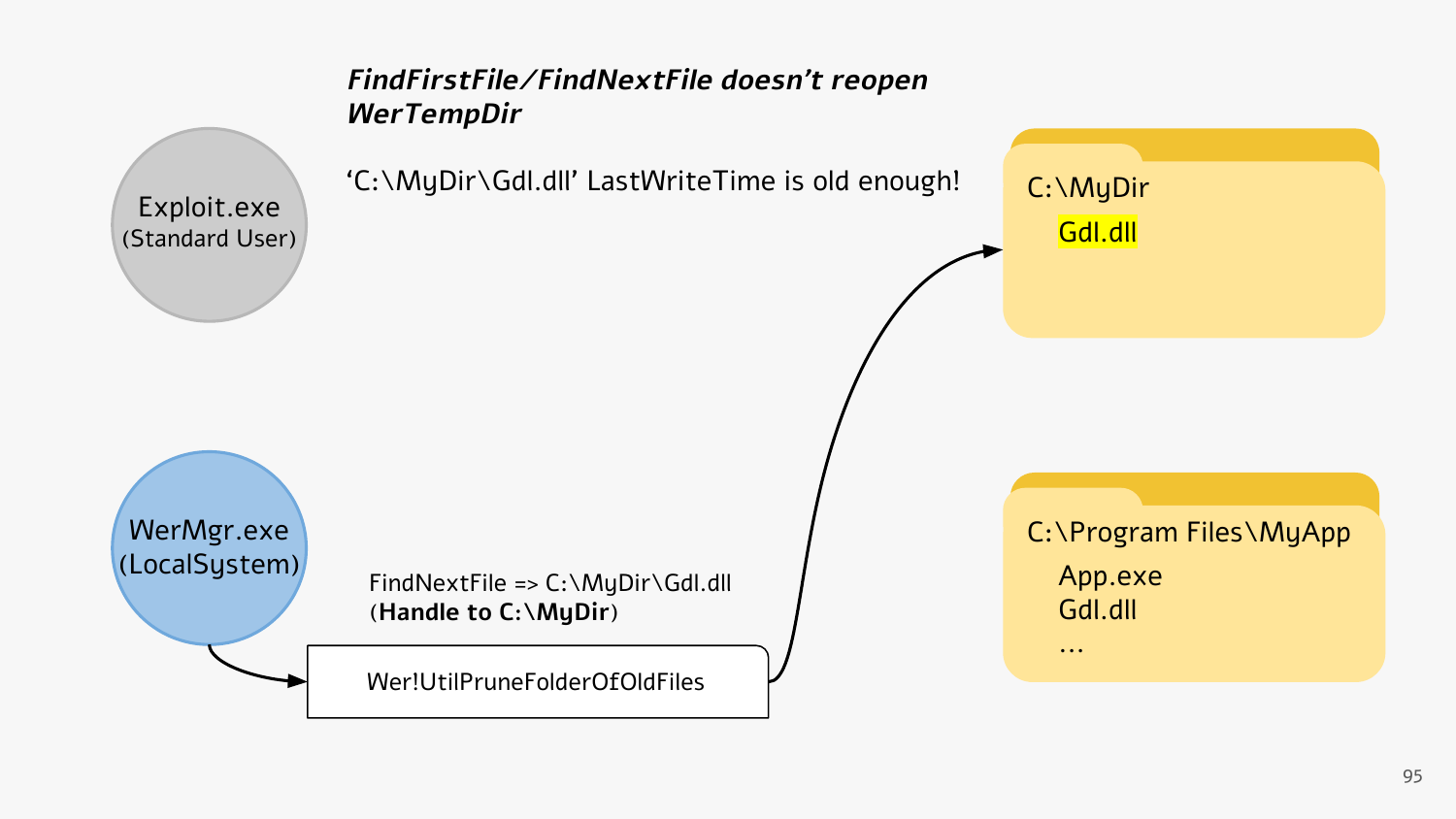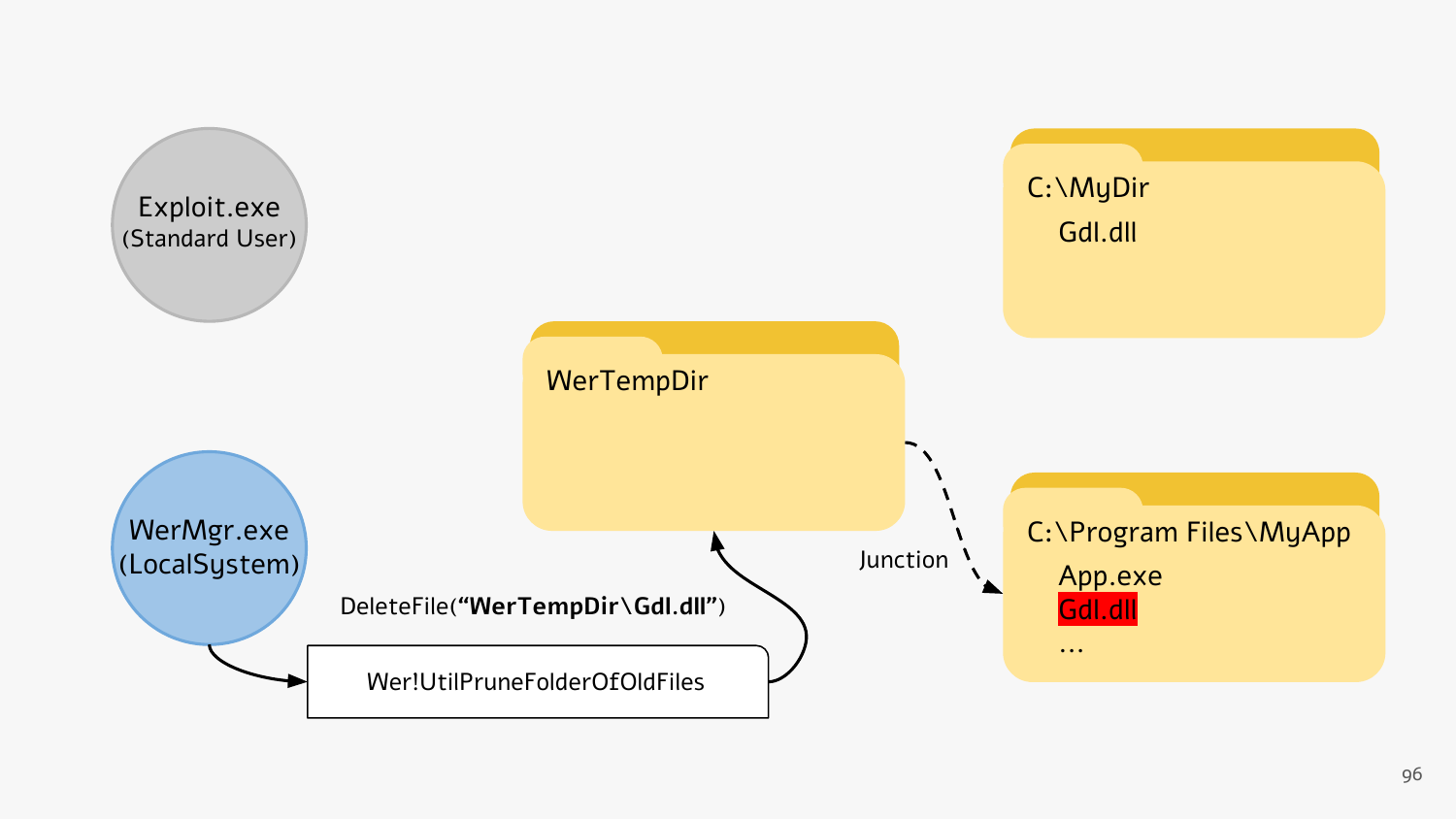# Is There a Better Way to Win the Race?

- Exploit works, but we need to switch the junction at the right time
- Use Opportunistic Locks
	- Locking files for access
	- Used for caching
		- Make sure no other entity access outdated data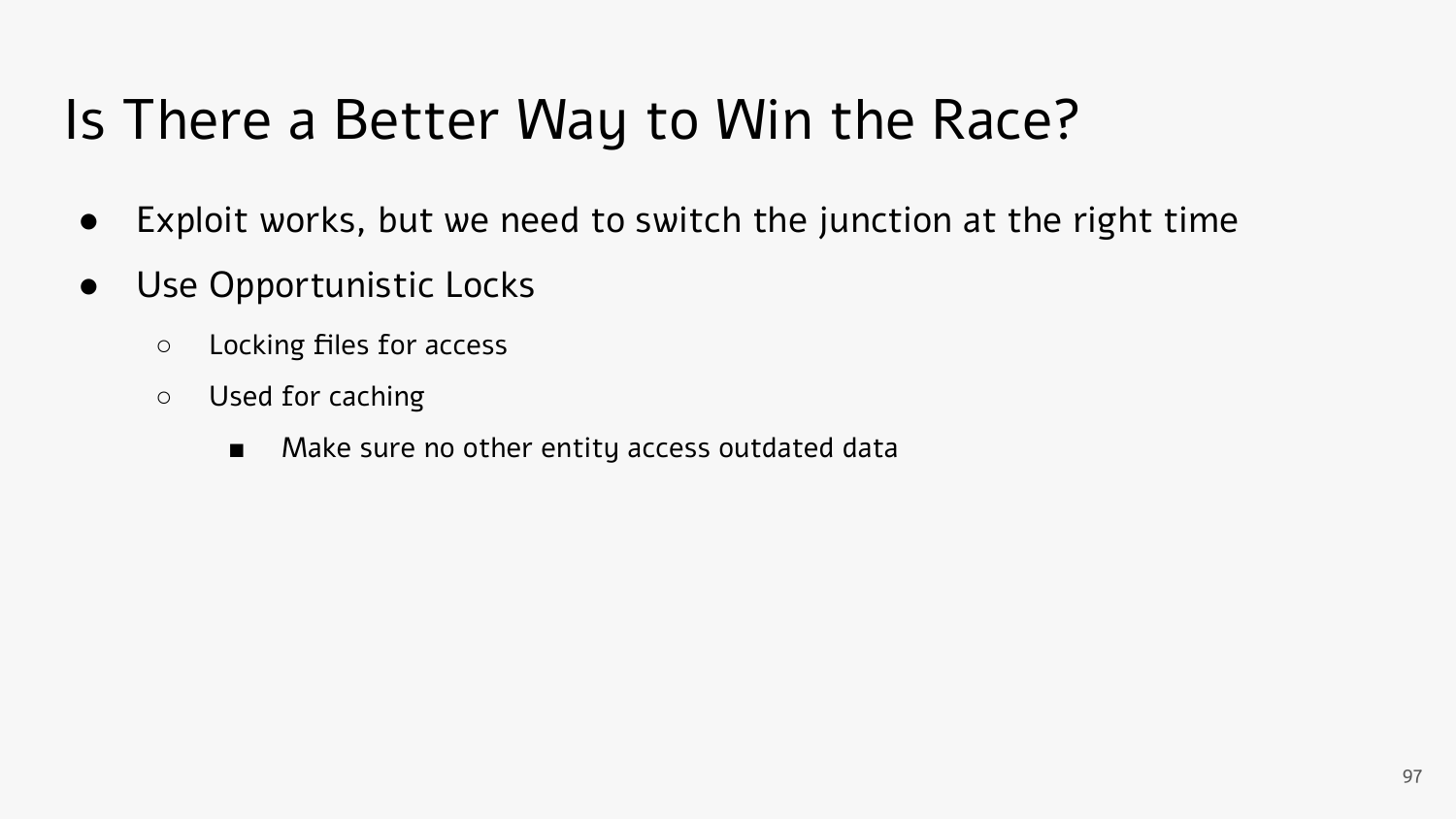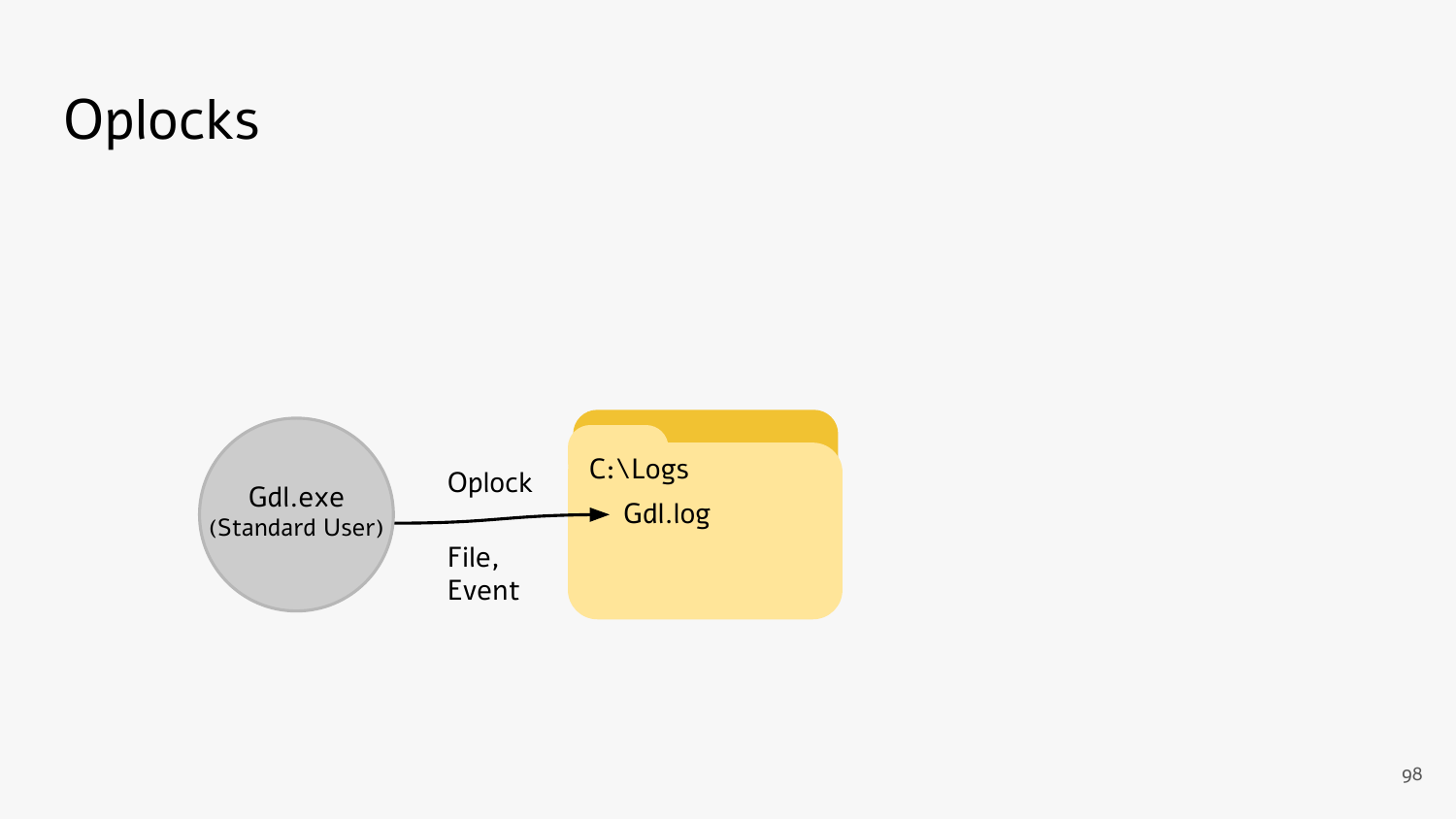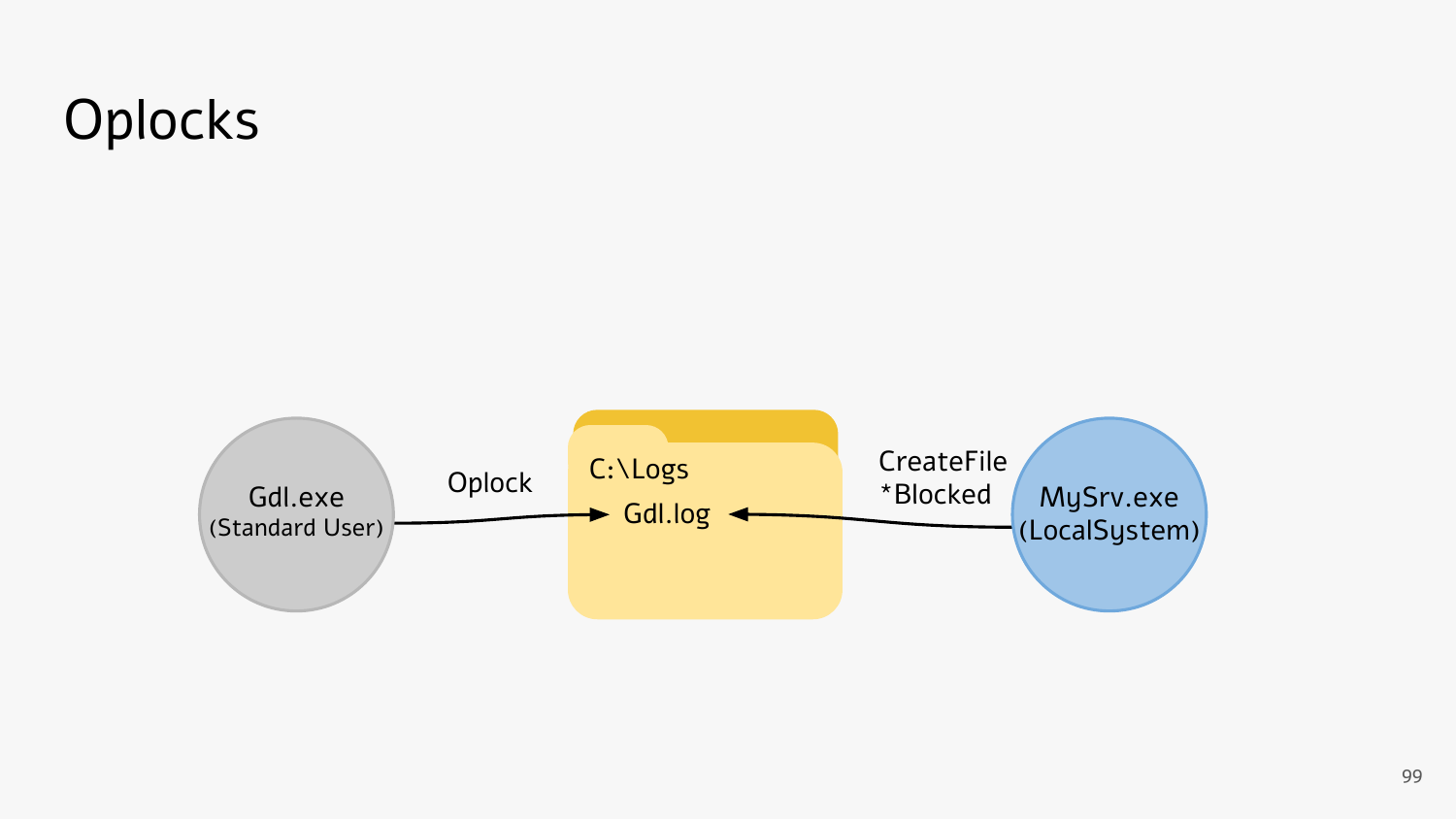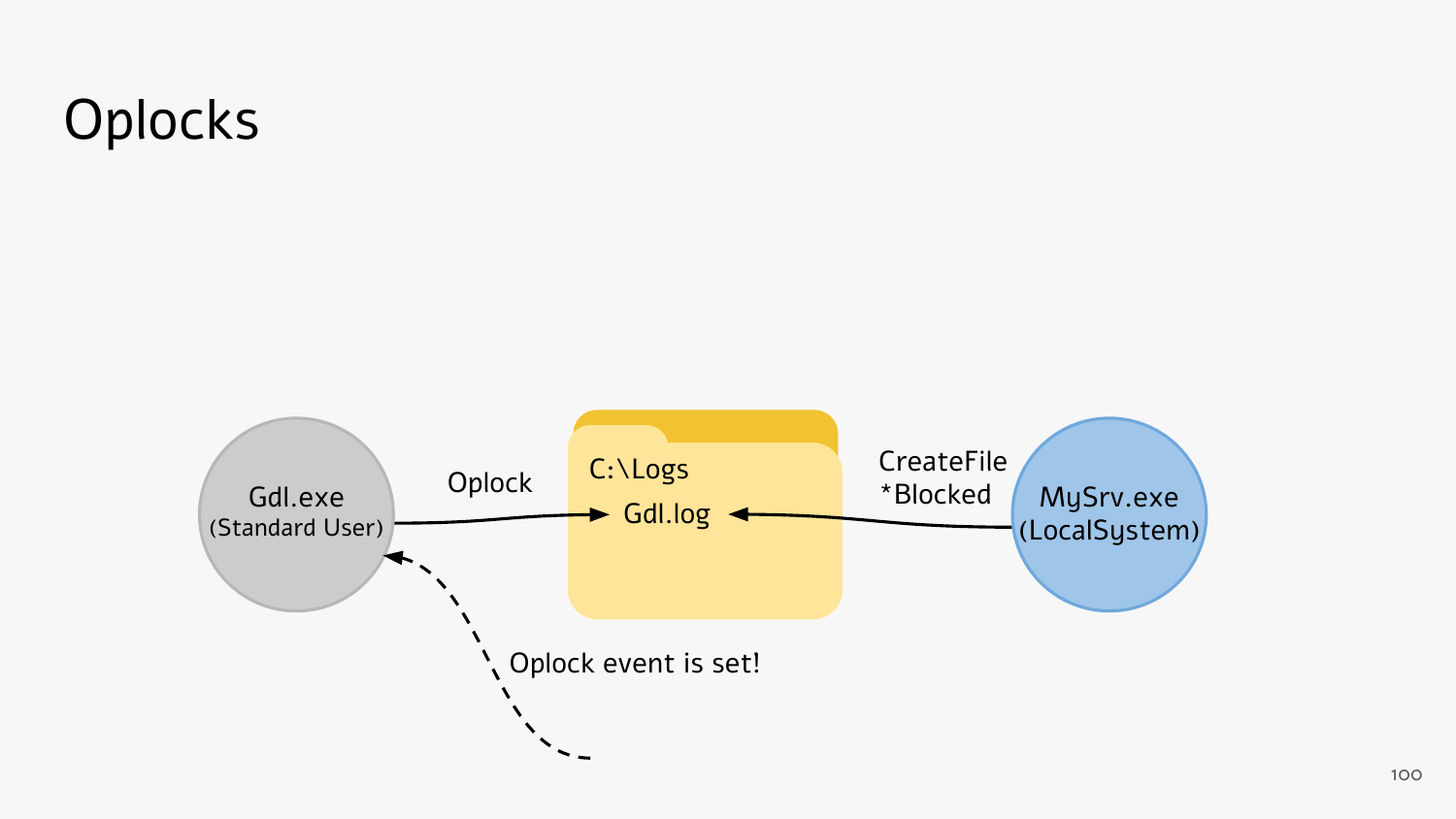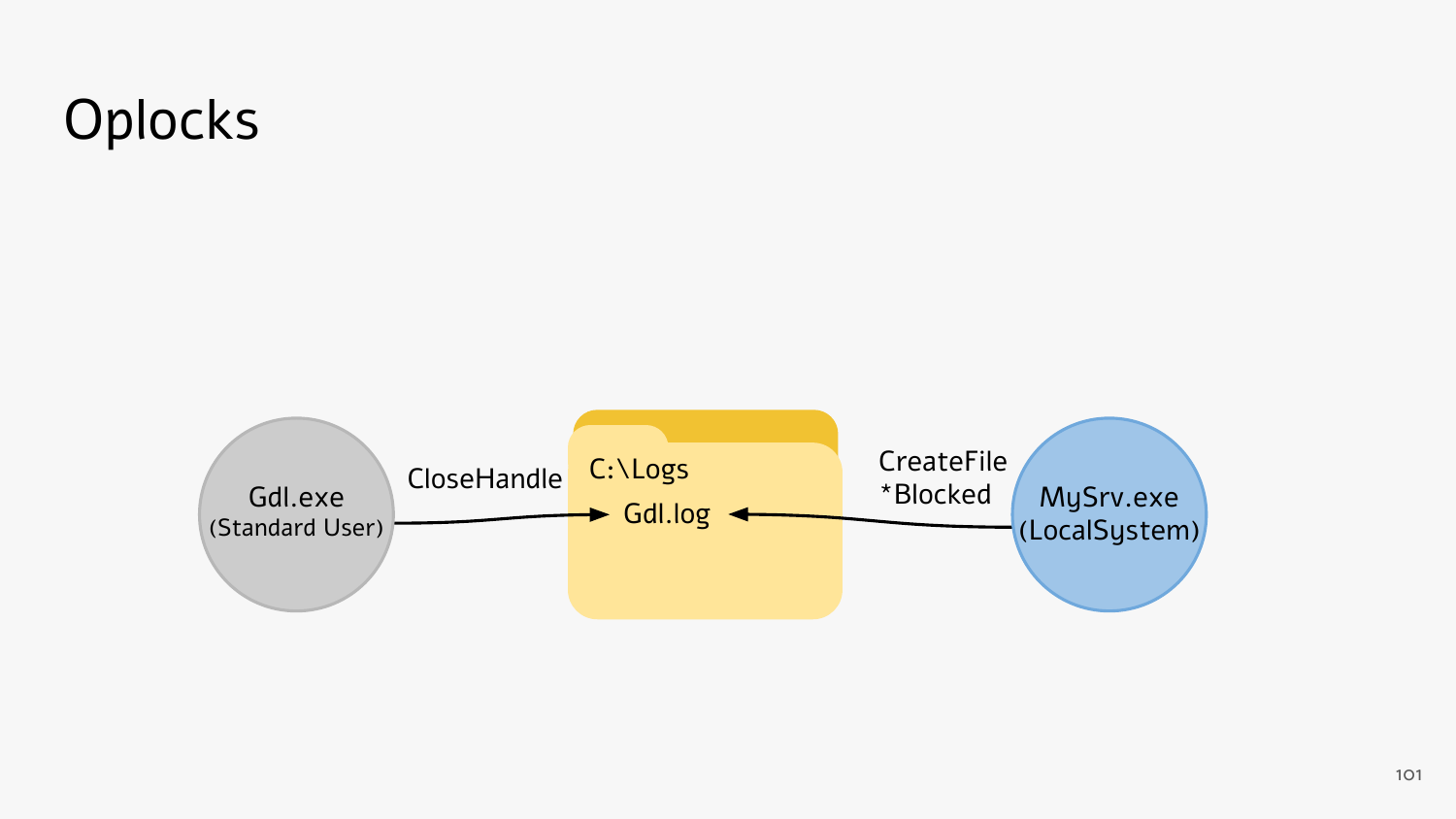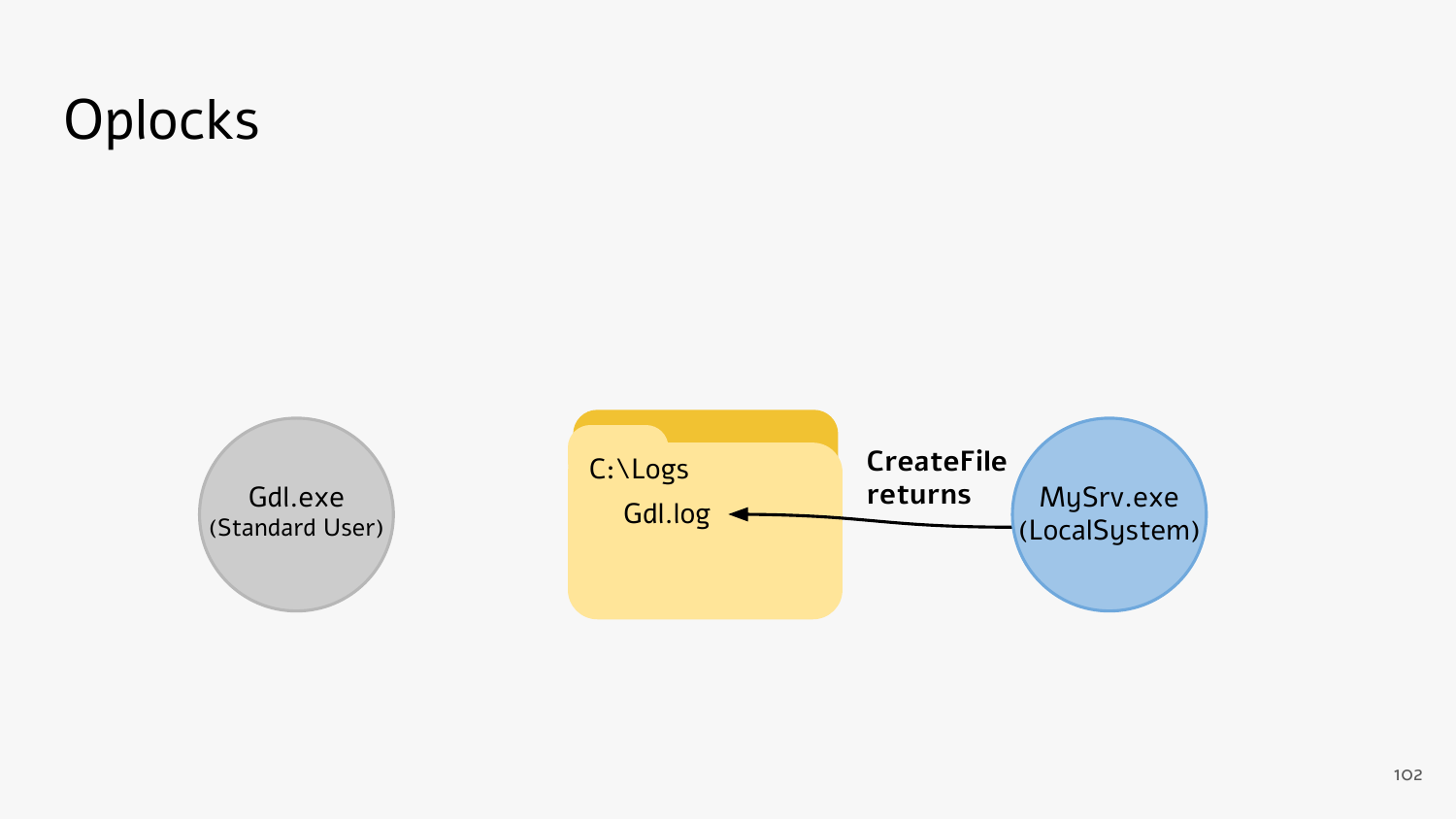- Great feature for exploiting filesystem race conditions
	- Blocks CreateFile
	- Notifies CreateFile occured by signaling an event

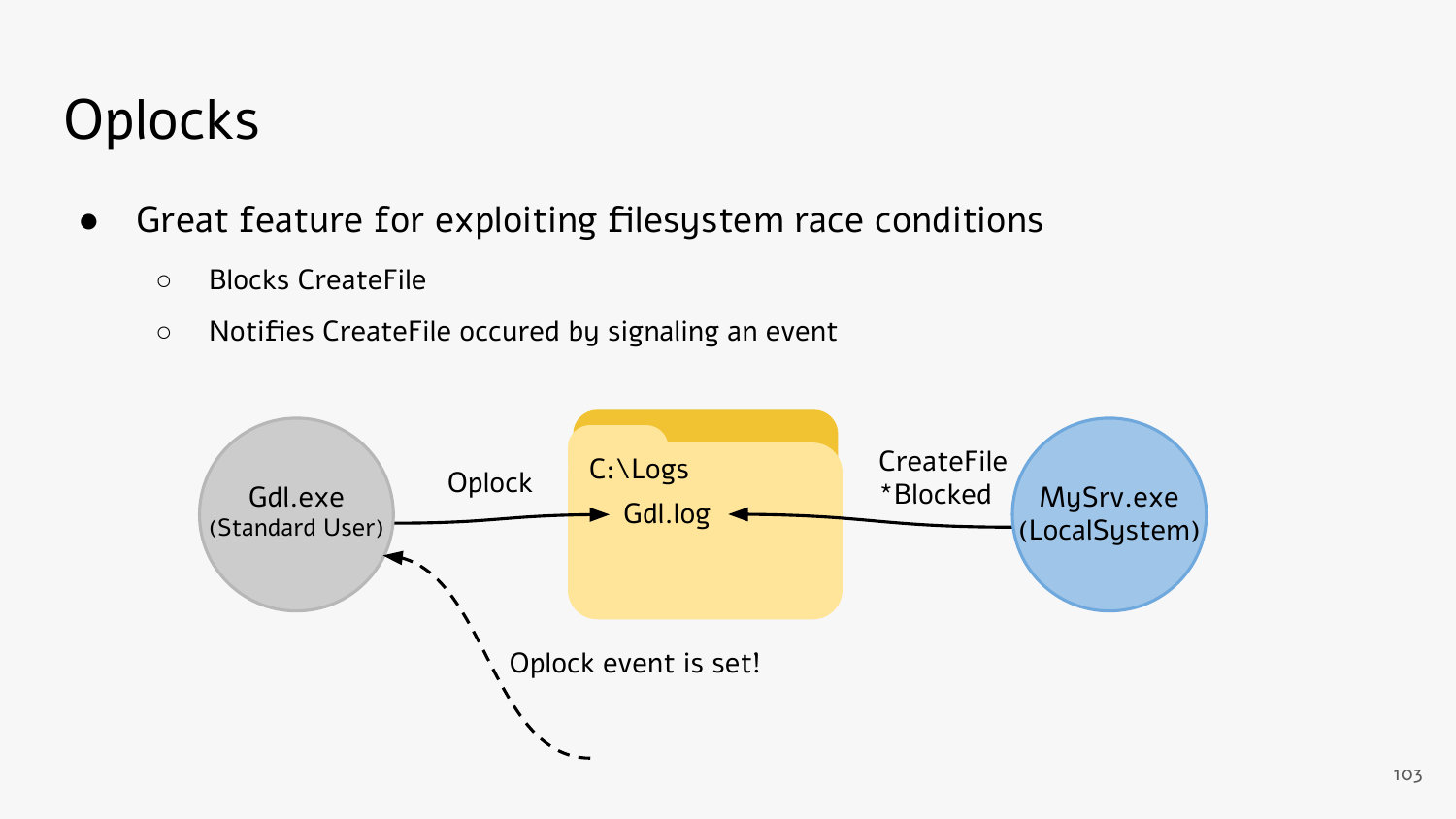| Exploit.exe     | Set Oplock on 'C:\MyDir\A.txt' | $C:\M$ y Dir                           |
|-----------------|--------------------------------|----------------------------------------|
| (Standard User) |                                | $\blacktriangleright$ A.txt<br>Gdl.dll |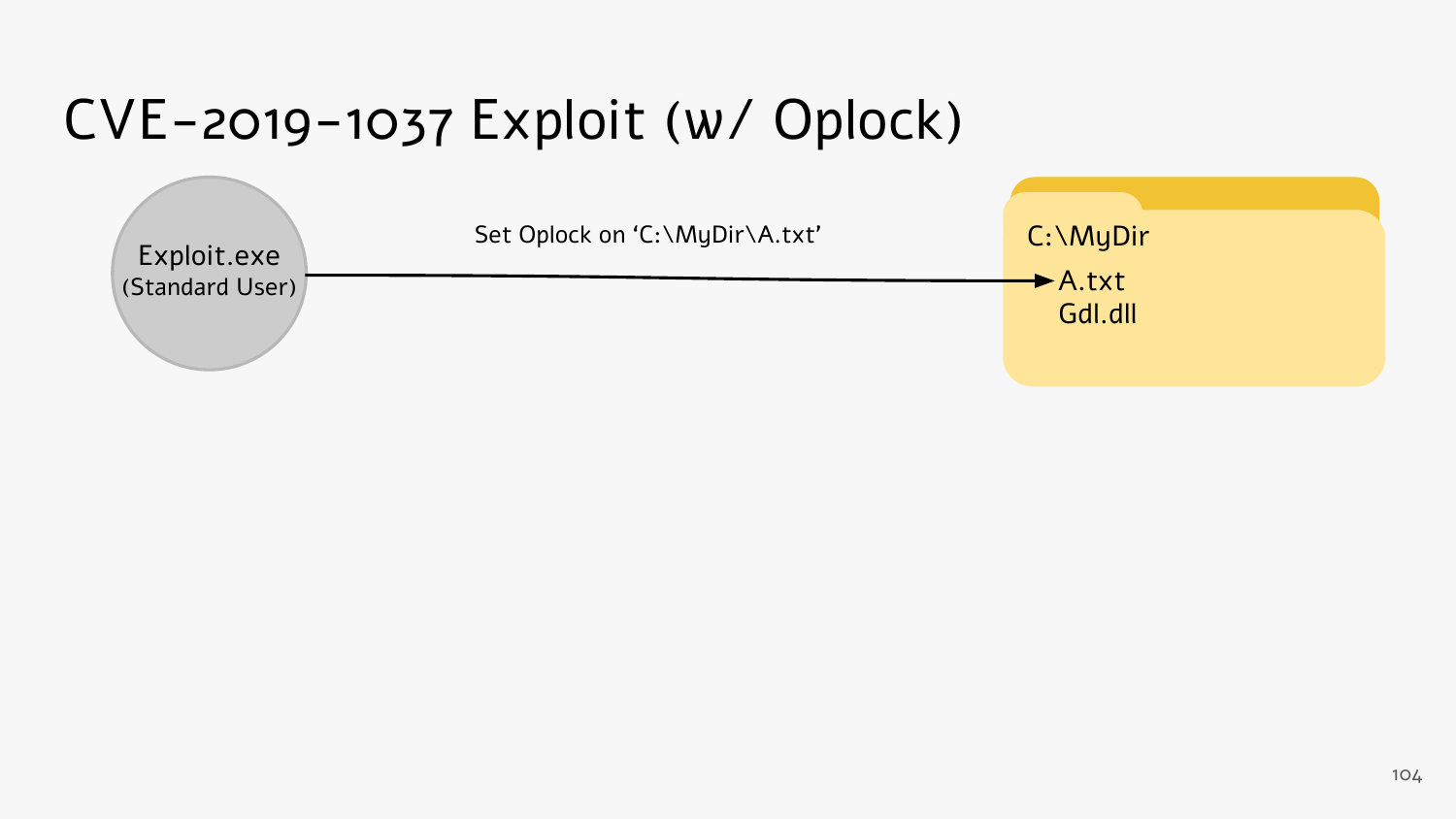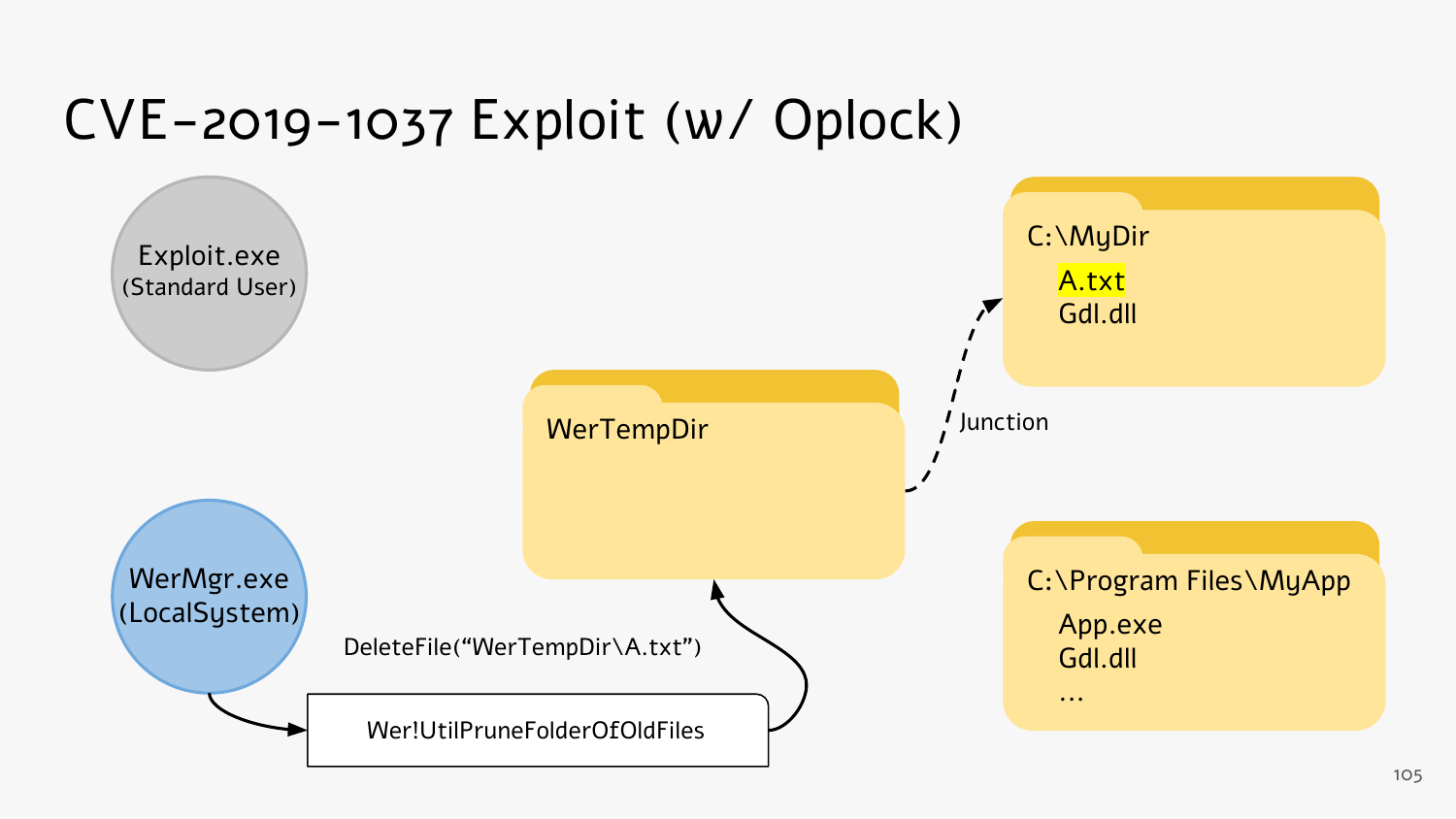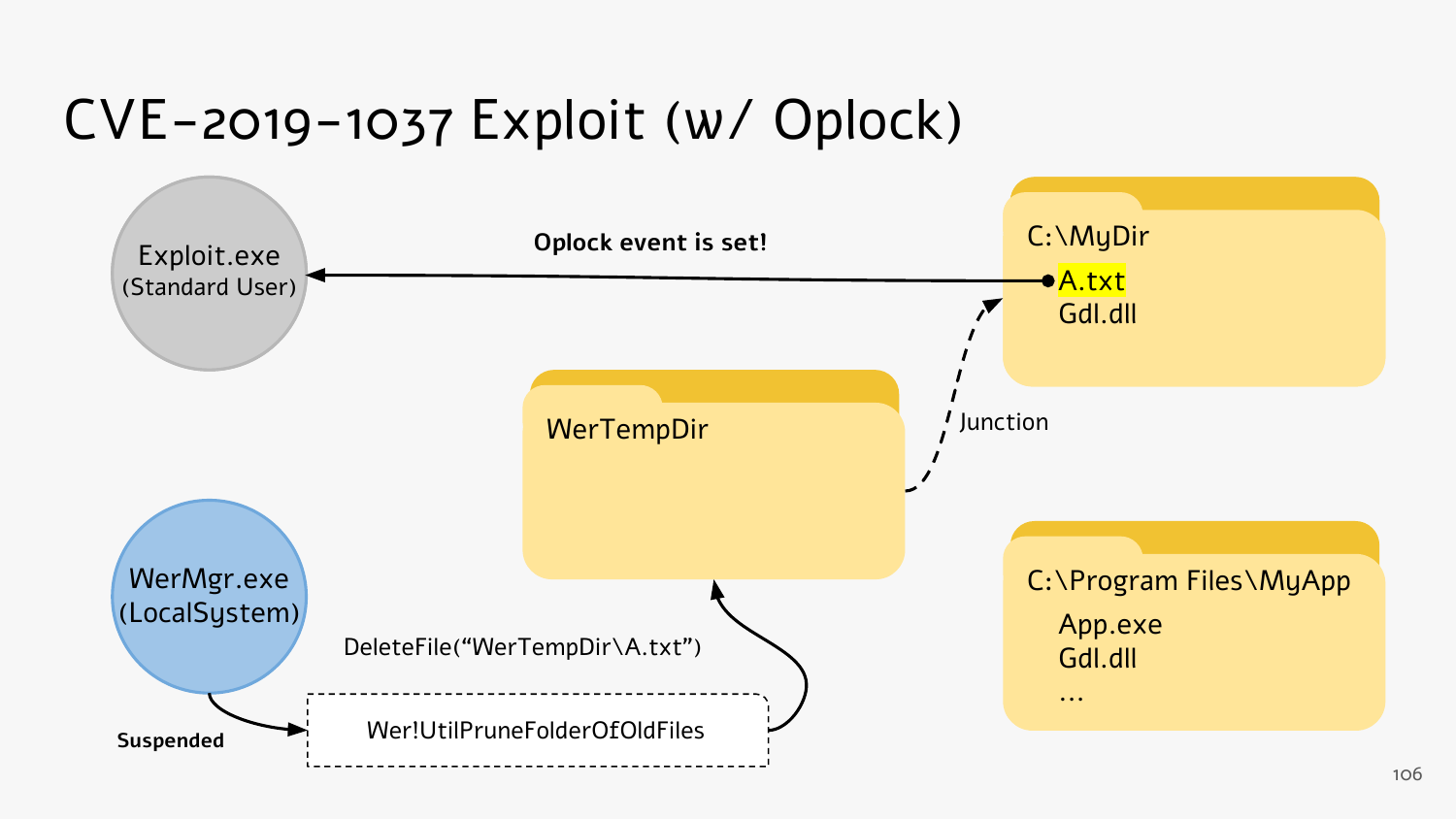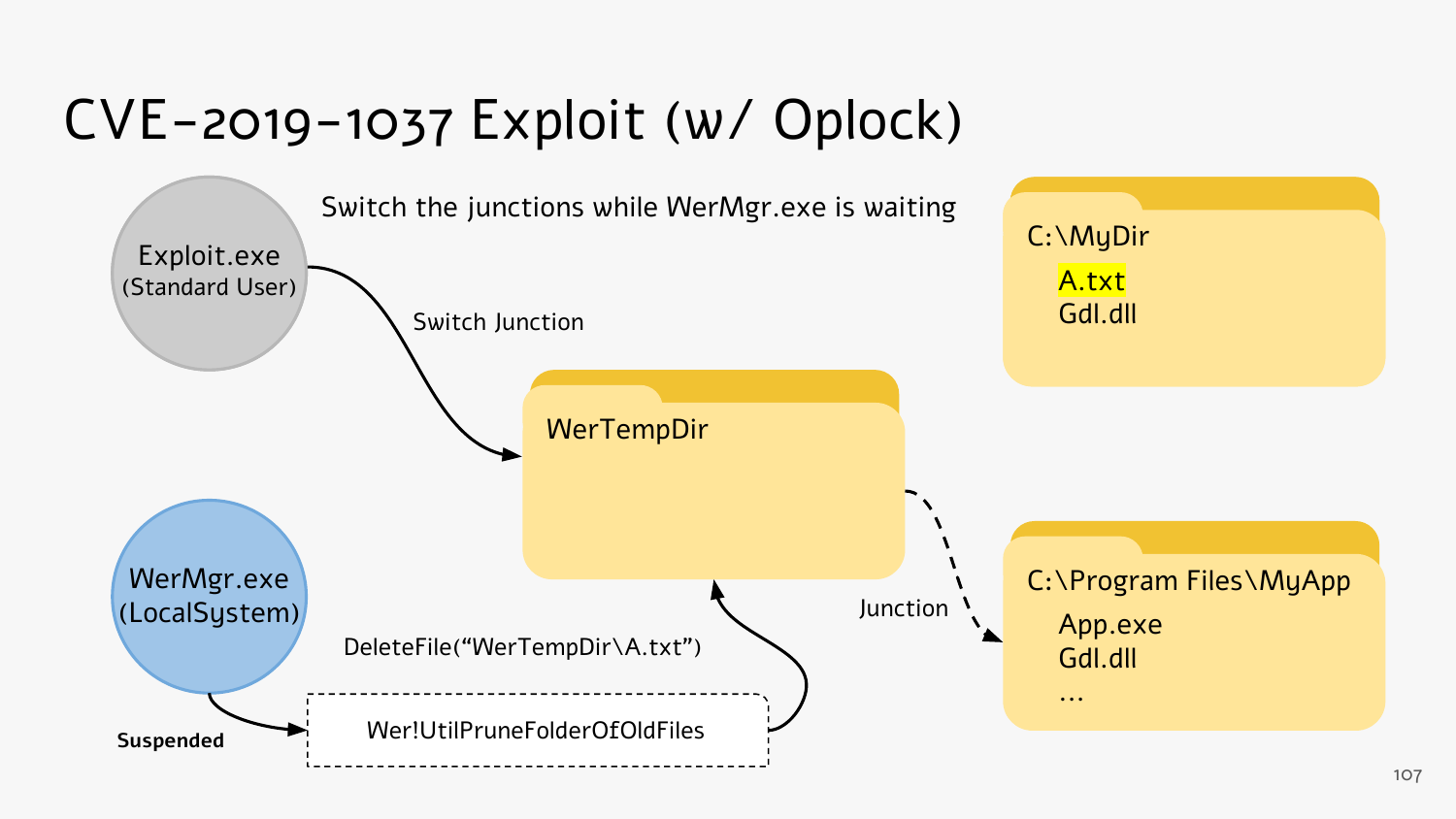